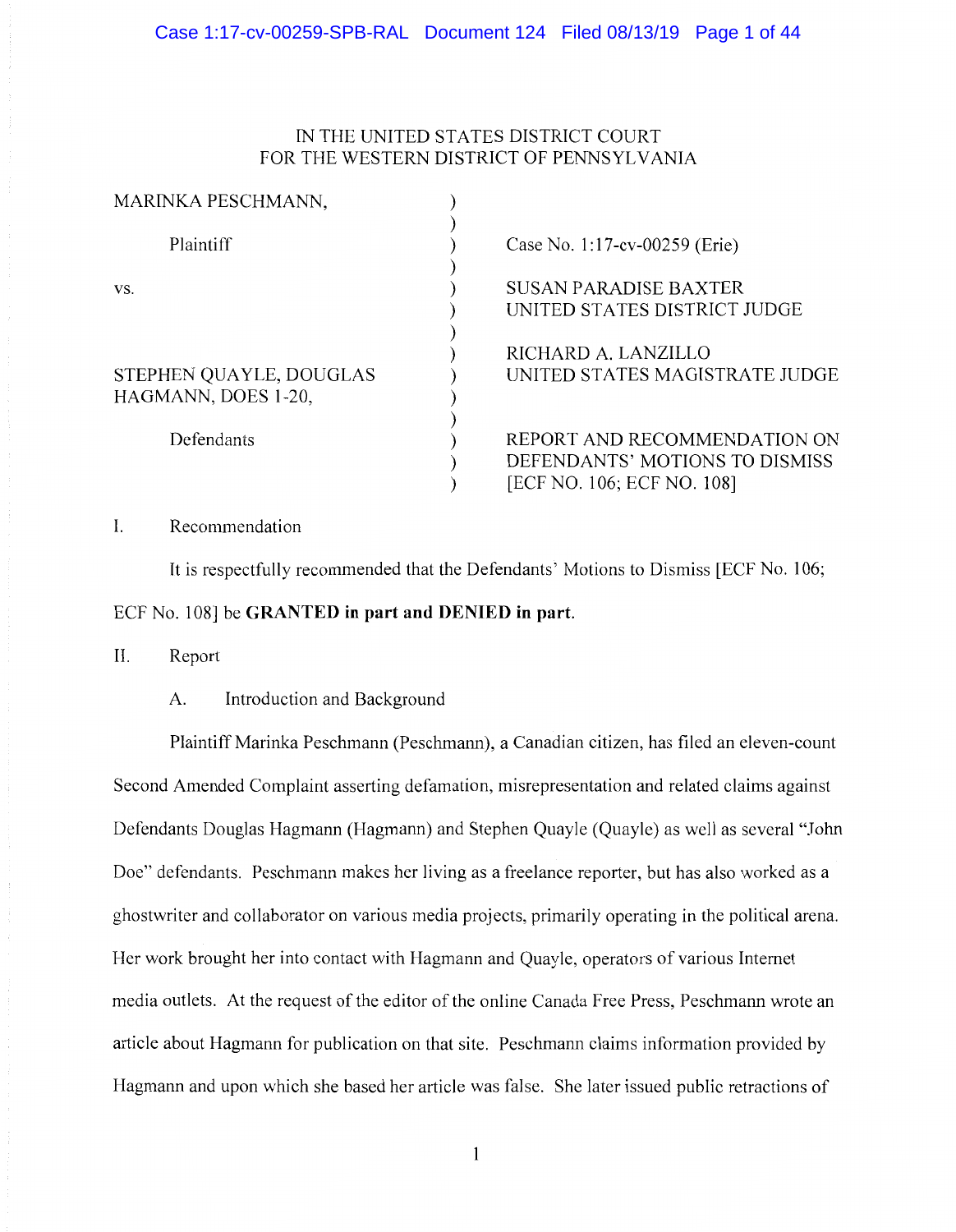# Case 1:17-cv-00259-SPB-RAL Document 124 Filed 08/13/19 Page 2 of 44

her article. The Defendants took issue with those retractions and the parties' relationship turned adversarial. This litigation ensued. Before the Court today are Motions to Dismiss filed by both named Defendants.<sup>1</sup>

# B. Motions to Dismiss

The motion to dismiss standard under Federal Rule of Civil Procedure  $12(b)(6)$  is set forth in *Ashcroft v. Iqbal,* 556 U.S. 662 (2009). After *Iqbal,* it is clear that "threadbare recitals of the elements of a cause of action, supported by mere conclusory statements do not suffice" to defeat a Rule 12(b)(6) motion to dismiss. *Id.* at 663; *see also Bell Atl. Corp. v. Twombly,* 550 U.S. 544 (2007). "To survive a motion to dismiss, a complaint must contain sufficient factual matter, accepted as true, to state a claim to relief that is plausible on its face." *Ethypharm SA. France v. Abbott Labs.,* 707 F.3d 223, n.14 (3d Cir. 2013) (citing *Sheridan v. NGK Metals Corp.,*  609 F.3d 239, n. 27 (3d Cir. 2010)). "A claim has facial plausibility when the plaintiff pleads factual content that allows the court to draw the reasonable inference that the defendant is liable for the misconduct alleged." *Id.* Applying the principles of *Iqbal* and *Twombly,* the Third Circuit in *Santiago v. Warminster Twp.,* 629 F.3d 121 (3d Cir. 2010), set forth a three-part analysis that a district court in this Circuit must conduct in evaluating whether allegations in a complaint survive a 12(b)(6) motion to dismiss:

> First, the court must "tak[e] note of the elements a plaintiff must plead to state a claim." Second, the court should identify allegations that, "because they are no more than conclusions, are not entitled to the assumption of truth." Finally, "where there are well-pleaded factual allegations, a court should assume their veracity and then determine whether they plausibly give rise to an entitlement for relief."

<sup>&</sup>lt;sup>1</sup> This case has been referred to United States Magistrate Judge Richard A. Lanzillo for pretrial proceedings in accordance with the Magistrates Act, 28 U.S.C. §§ 636(b)(l)(A) and (8), and Local Rule of Civil Procedure 72.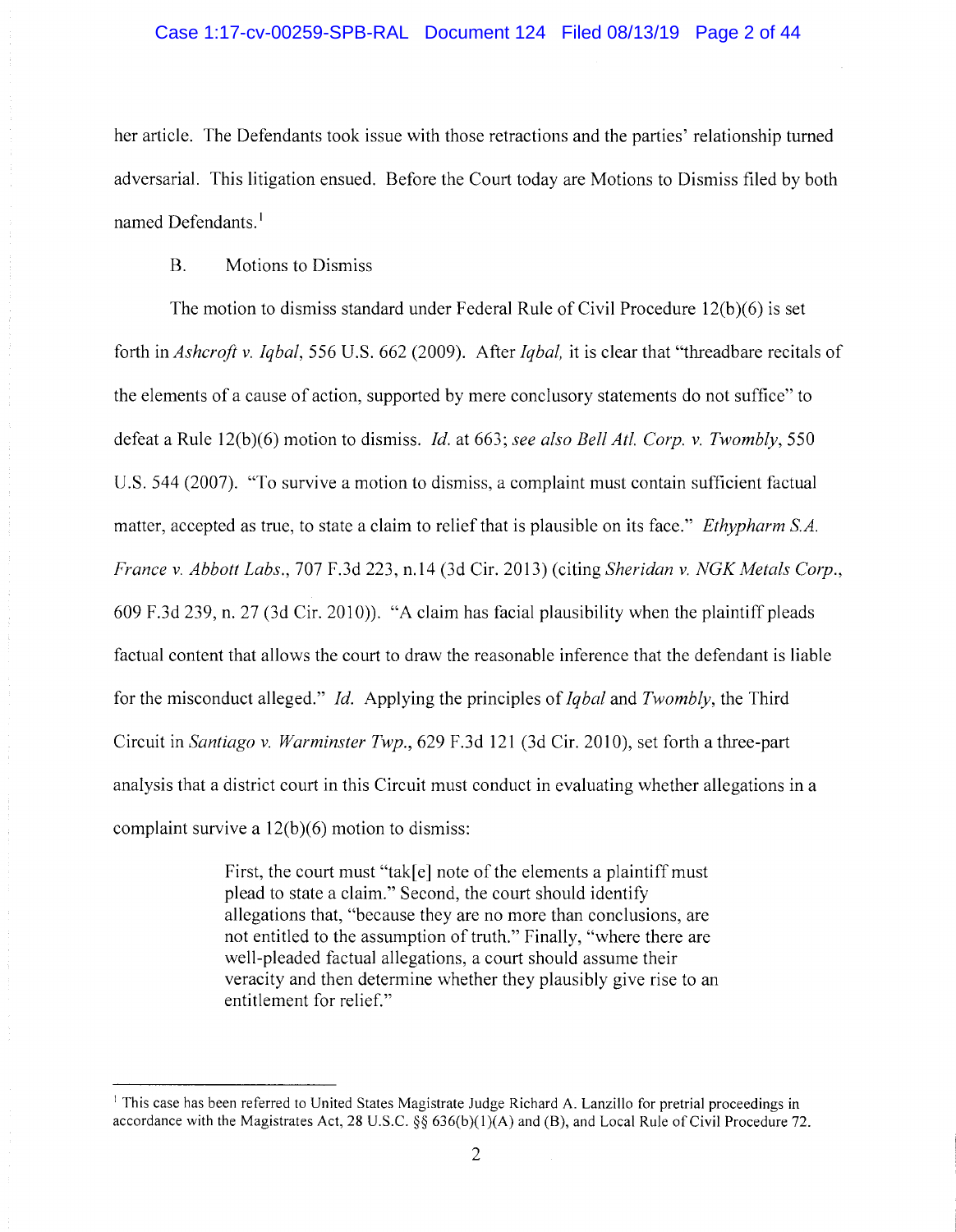*Id.* at 130 (quoting *Iqbal,* 556 U.S. at 675, 679). "This means that our inquiry is normally broken into three parts: ( 1) identifying the elements of the claim, (2) reviewing the complaint to strike conclusory allegations, and then (3) looking at the well-pleaded components of the complaint and evaluating whether all of the elements identified in part one of the inquiry are sufficiently alleged." *Malleus v. George,* 641 F.3d 560, 563 (3d Cir.2011).

A complaint must do more than allege a plaintiffs entitlement to relief, it must "show" such an entitlement with its facts. *Fowler* v. *UPMC Shadyside,* 578 F.3d 203, 210-11 (3d Cir. 2009) (citing *Phillips v. Cty. of Allegheny,* 515 F.3d 224, 234-35 (3d Cir. 2008)). "[W]here the well-pleaded facts do not permit the court to infer more than the mere possibility of misconduct, the complaint has alleged—but it has not 'shown'—'that the pleader is entitled to relief." *Igbal*, 556 U.S. at 679. The "plausibility" determination is a "context-specific task that requires the reviewing court to draw on its judicial experience and common sense." *Id.* "In short, a Motion to Dismiss should be granted if a party fails to allege facts which could, if established at trial, entitle him/her to relief." *Hill v. Cosby,* 2016 WL 247009, at \*2 (M.D. Pa. Jan. 21, 2016) (citing *Twombly,* 550 U.S. at 563 n. 8)).

C. The Second Amended Complaint and Federal Rule of Civil Procedure 8.

Because Peschmann is proceeding pro se, her submissions are liberally construed. *See Erickson v. Pardus,* 551 U.S. 89, 94 (2007). Although the Court is sensitive to Peschmann's pro se status, the Second Amended Complaint tests the limits of that tolerance. As noted in its Table of Contents, the Second Amended Complaint, without exhibits, is one hundred and thirty-five pages in length. It consists of five hundred and thirty-seven paragraphs, one hundred and twenty-four footnotes, and forty-three exhibits, which add approximately two hundred and fifty additional pages to the pleading and bring its approximate total length to three hundred and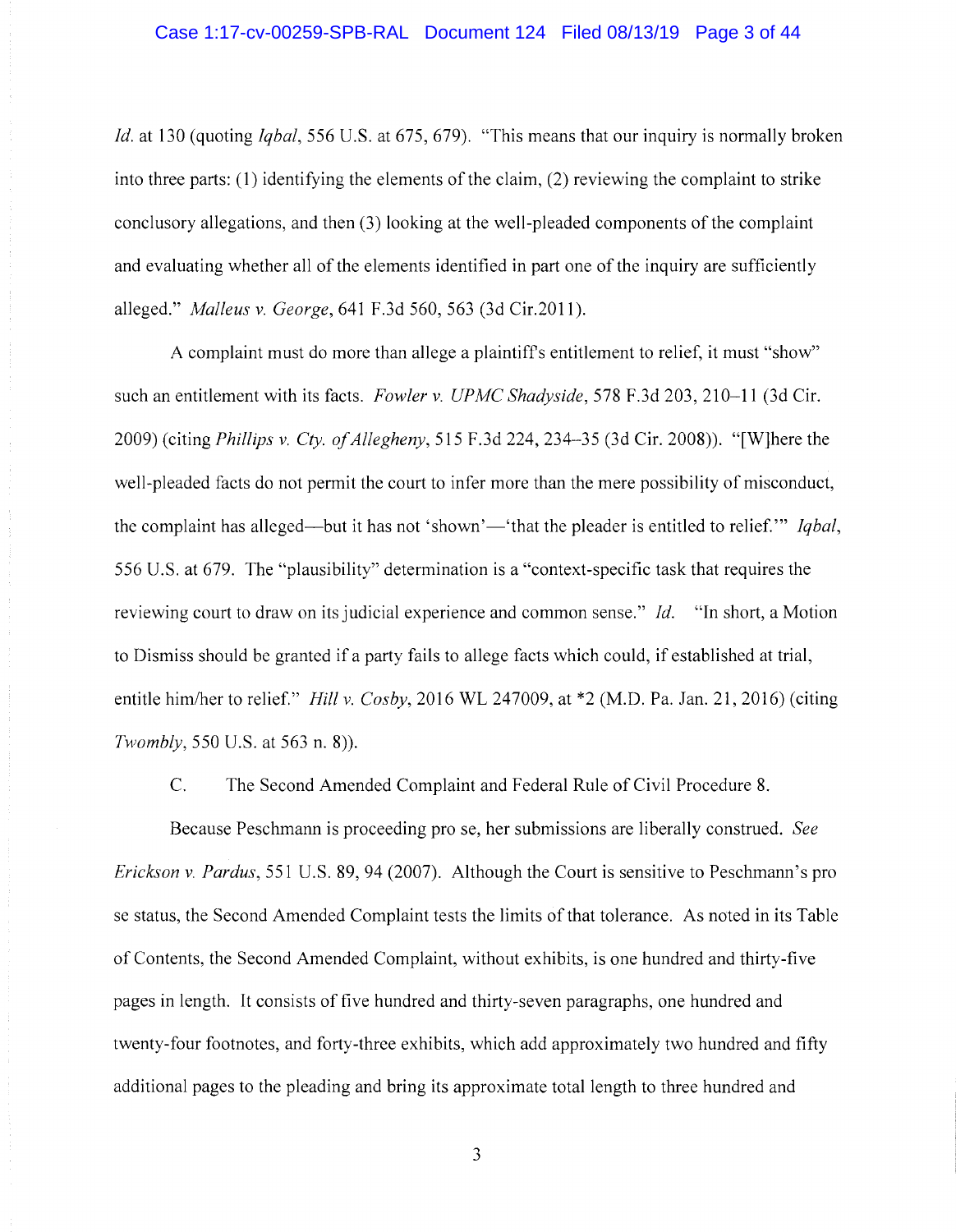# Case 1:17-cv-00259-SPB-RAL Document 124 Filed 08/13/19 Page 4 of 44

eighty-eight pages. More importantly, the substance of the pleading demonstrates that its verbosity is not due to a complex or protracted factual background demanding great attention to detail and corresponding length. Rather, Peschmann uses her pleading, in large part, as a soapbox to advance journalistic grievances against the Defendants instead of as a means to state concisely and directly the facts upon which she bases her claims. As the Court of Appeals for the Third Circuit has explained, "there are limits to our procedural flexibility . . .. At the end of the day, [pro se litigants] cannot flout procedural rules—they must abide by the same rules that apply to all other litigants." *Mala v. Crown Bay Marina, Inc.,* 704 F.3d 239,245 (3d Cir. 2013). "[E]xtending too much procedural leniency to a pro se litigant risks undermining the impartial role of the judge in the adversary system." *Id.,* quoting Julie M. Bradlow, *Comment, Procedural Due Process Rights of Pro Se Civil Litigants,* 55 U. Chi. L. Rev. 659, 671 (1988).

Federal Rule of Civil Procedure 8 sets out the general rules governing pleadings in federal court. It commands that any "pleading that states a claim for relief must contain ... *a short* and *plain statement* ... showing that the pleader is entitled to relief." Fed. R. Civ. P.  $8(a)(2)$  (emphasis added). Further, the Rule clarifies that "each allegation must be simple, concise, and direct." Fed. R. Civ. P. 8(d)(1). The allegations of Peschmann's Second Amended Complaint are not stated simply, concisely, or directly. Indeed, its unnecessary length and gratuitous commentary approach the ridiculous.<sup>2</sup> It is far from the "short" and "plain" recitation contemplated by Rule 8(a), and the Court would be justified in dismissing it for failure to comply with that rule. *See Venezia v. Union Cnty. Prosecutor's Office,* 2011 WL 2148818 (D.N.J. May 31, 2011) (dismissing an amended complaint for failure to comply with Rule 8(a) because the

<sup>&</sup>lt;sup>2</sup> This Court finds it questionable, at best, whether any Complaint requiring a 2-page table of contents can be considered "short" within the meaning of Rule 8.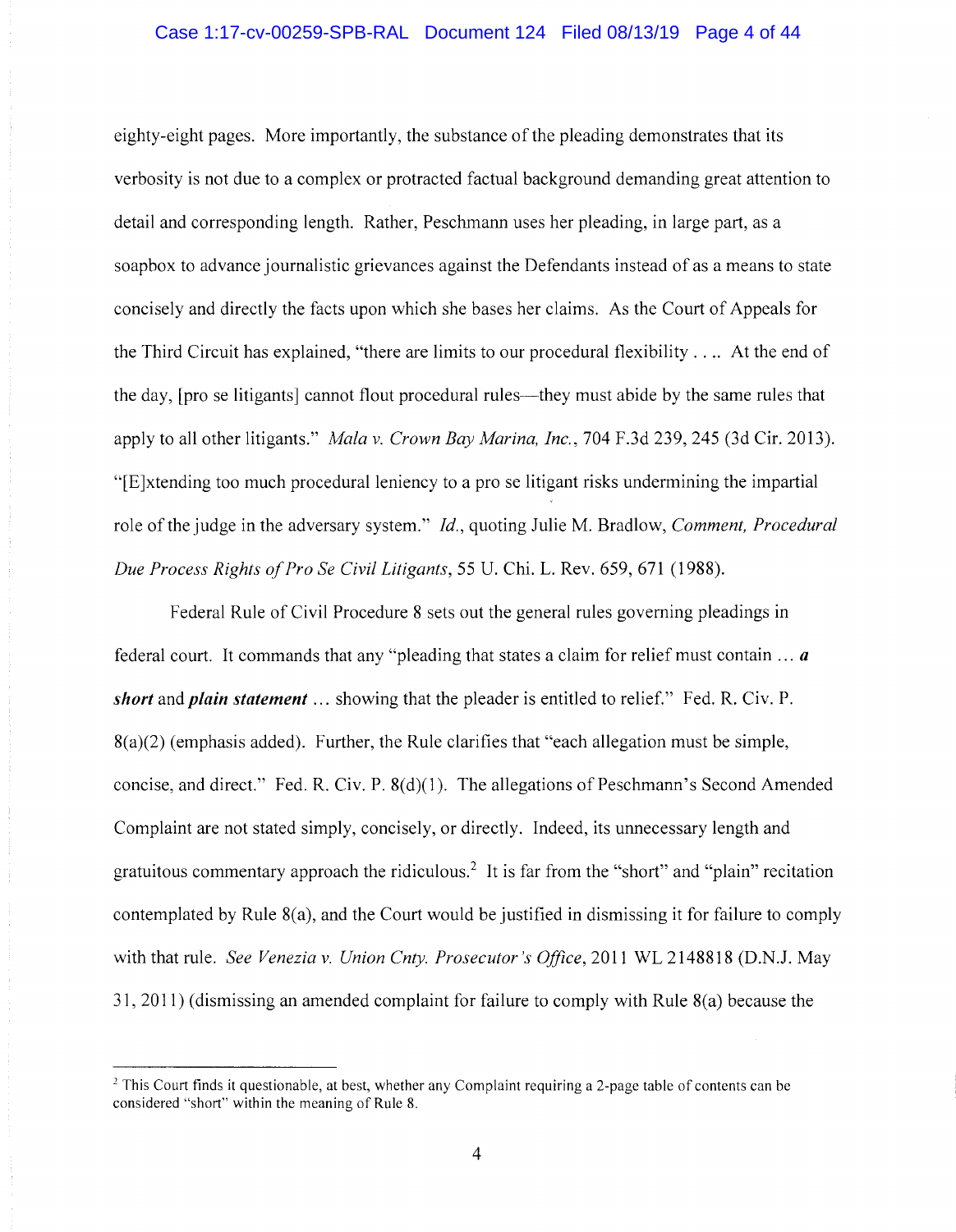# Case 1:17-cv-00259-SPB-RAL Document 124 Filed 08/13/19 Page 5 of 44

allegations were not short, plain, concise and direct, and the amended complaint "present [ed] a dense rambling thicket of statements over the course of fifty-five pages, as well as 200 pages of exhibits[.]"); *Binsack v. Lackawanna Cnty. Prison,* 2010 WL 4973309, \*4 (M.D. Pa. Oct. 14, 2010) (recommending dismissal of complaint for violating Rule 8 where pleading was eighty pages, two hundred twenty-three paragraphs, and forty footnotes.).<sup>3</sup>

Given Peschman's pro se status and the Court's preference for deciding controversies on the merits, however, it is recommended that the Court address the substance of her claims and not dismiss or strike the Second Amended Complaint based upon its failure to comply with Rule 8(a). *See Howe v. Litwack,* 2013 WL 3305994, \*6 (D.N.J. June 30, 2013) (finding that the complaint failed to comply with Rule 8(a) but reviewing the sufficiency of the complaint). As noted below, it is recommended that certain of Peschmann's claims be dismissed without prejudice to her opportunity to file an amended pleading in an effort to cure the defects identified herein. It is further recommended that Peschmann be instructed that full compliance with Rule 8(a) will be required of any amended pleading she may file in the future.

- D. The Second Amended Complaint
	- 1. Factual Allegations.

Accepting the allegations in the Second Amended Complaint as true and viewing them in the light most favorable to Peschmann, the Court summarizes its relevant allegations as follows. Peschmann is a citizen of Canada and works as a reporter and writer. ECF No. 103,  $\P$ 1. Defendant Hagmann is a resident of Erie, Pennsylvania, and a citizen of the Commonwealth of

<sup>3</sup>*See also Thompson v. Bick,* 2017 WL 999467, \*6 (E.D. Cal. March 14, 2017) (144-page complaint not short and plan as required by Fed R. Civ. P. 8(a)(2)); *Washington v. Client Network Services,* 2016 WL 1592693, \*6-7 (E.D. Pa. April 20, 2016) (Third Amended Complaint which incorporated a 294-page attachment neither short nor plain for purposes of Rule 8); *Fifth Third Bank v. Double Tree lake Estates. LLC,* 2014 WL 3659780, \* 11 (N.D. Ind. July 23, 2014) (Second Amended Complaint is not short and "is the farthest thing from plain.").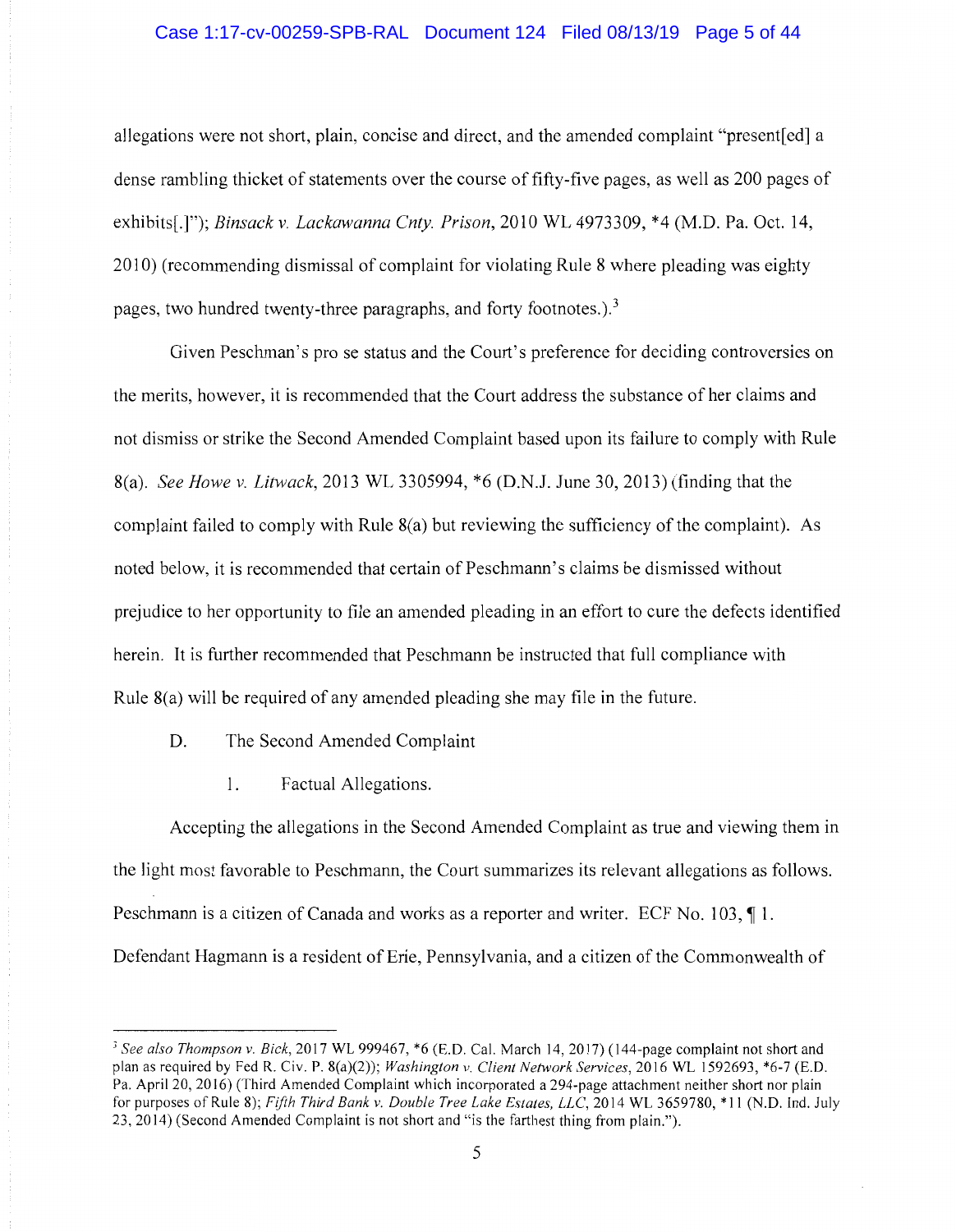# Case 1:17-cv-00259-SPB-RAL Document 124 Filed 08/13/19 Page 6 of 44

Pennsylvania. *Id.* at  $\P$  2. Hagmann and his son co-host "The Hagmann and Hagmann Report," a three-hour show which is broadcast on the Internet through various platforms such as Youtube.com, BlogTalkRadio, SoundCloud.com, and iTunes.com. *Id.* This broadcast allegedly is heard by listeners in more than one hundred countries and surpassed seventy million downloads in 2018. *Id.* Hagmann is also a licensed private investigator in the Commonwealth of Pennsylvania. *Id.* at  $\P$  3-4. Peschmann describes Hagmann as a self-identified investigative journalist, a multi-state private investigator, a surveillance specialist, and an informational and operational asset for various federal and state law enforcement agencies, including the Federal Bureau of Investigation. *Id.* at  $\P$  6. Hagmann is also a "senior columnist" at Canada Free Press, and is that publication's crime and terrorism editor. *Id.* at  $\P$  7. He is the author of two books. *Id.* 

Quayle is a resident of the State of Montana. *Id.* at **\apparameters** 8. According to the Second Amended Complaint, Quayle is an "internationally known radio talk show media personality," a "Christian apologist," a "self-described Christian watchman," and a regular guest on Hagmann's broadcast. *Id.* Quayle is also the author of several books as well as a filmmaker, and a purveyor of survival gear, guns, and precious metals. *Id.* at 19.

On June 3, 2013, Judi McLeod, the owner, editor and publisher of Canada Free Press, contacted Peschmann. *Id.* at  $\P$  22. McLeod told Peschmann that Hagmann, one of her senior columnists, "had been targeted by [the United States] National Security Agency." *Id.* Hagmann claimed to have learned about this targeting after concluding a phone call with Quayle regarding efforts to "to ostensibly identify his [Hagmann's] DHS (Department of Homeland Security) and United States government intelligence sources." *Id.* at  $\P$  24. Hagmann allegedly memorialized his claim that he had been targeted by the NSA in a sworn affidavit, an unverified copy of which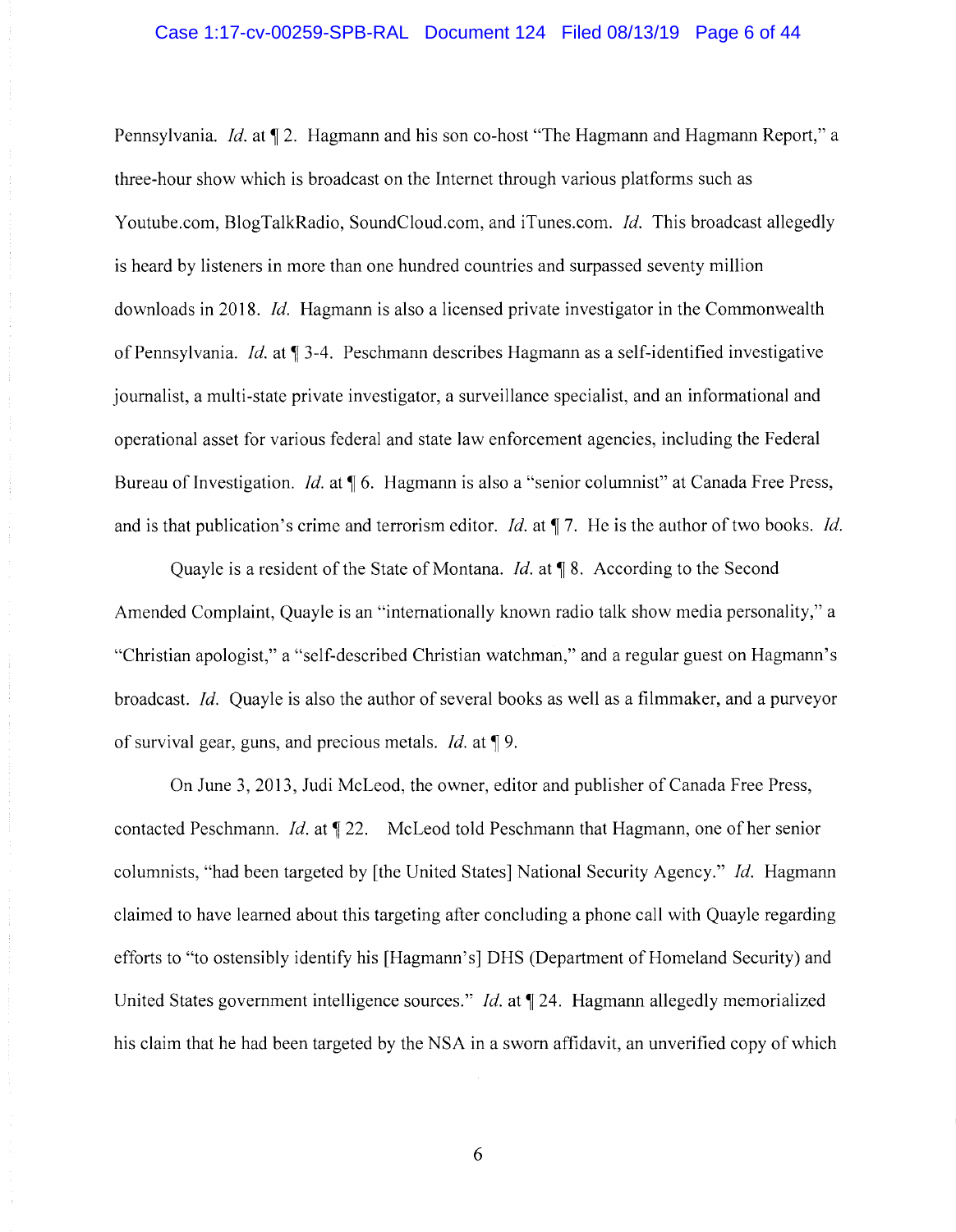McLeod sent to Peschmann.<sup>4</sup> *Id.* at 134. Vouching for Hagmann, McLeod assigned Peschmann the story. *Id.* at 135. Peschmann wrote an article about this alleged targeting, submitting it to McLeod on June 4, 2013. *Id.* at 143. The Canada Free Press published Peschmann's article, entitled "How Extensive is the NSA Domestic Surveillance of U.S. Media? Is it legal?" that morning. *Id.* at  $\P$  44. Hagmann then disseminated Peschmann's article through various social media outlets. *Id.* at 145. Peschmann further offered to assist Hagmann by making Freedom of Information Act (FOIA) inquires on his behalf. *Id.* at 147.

Unbeknownst to Peschmann, Quayle held a fundraiser on his website for Hagmann and also published an article entitled "A Request to Stand by Doug Hagmann Financially." *Id.* at  $\P$ 49. Peschmann alleges that the Defendants used her article to support their fundraising efforts. *Id.* at  $\P\P$  50-84.

<sup>&</sup>lt;sup>4</sup> This document provides greater detail about Hagmann's claim of NSA surveillance. Hagmann states, in pertinent part, that he "received a telephone call (landline to landline) from Steven Quayle, also a citizen of the United States. As documented by your affiant's telephone system, this unscheduled conversation lasted exactly 16 minutes and 17 seconds, from 11:50:05 hours ET to 12:06:22 ET, and included but was not limited to information obtained from a high level source within the U.S. Department of Homeland Security (hereafter referred to as DHS) known publicly under the pseudonym 'Rosebud.' This source has previously provided concise and accurate information about the inner workings of OHS as well as the activities and agendas of various individuals in that agency. It was during this conversation that your affiant shared specific information about the latest contact with this source that is in the process of being transcripted for future publication." ECF No. 103-1, at 3. Hagmann further stated that "[s]ubsequent to the telephone conversation that concluded at 12:06: 17, your affiant replaced the receiver on the telephone. At that moment, the telephone emitted a short ring, perhaps best described as a muffled ring or "chirp." Initially, your affiant believed it to be a simple ring-back, must like those accidentally experienced during the course of otherwise normal telephone use. It is important to note, however that the sound made by the telephone did not have that same characteristics as a ring back. Curious because of the ring tone, your affiant looked at the caller ID displaced and was startled to see the following on the telephone caller ID screen: 'UT NSA DATA REC CTR.' Your affiant immediate [sic] muted the telephone and picked up the receiver, hearing the following message in a male voice: '... your notification that the Utah NSA Data Recording Center successfully captured this landline communication under file# [I was unable to copy the numbers as they were spoken quickly]. Refer to senior duty officer for access code under file# [this appeared to be a different alpha-numeric sequence]." *id.* Then, Hagmann relates that "After the final number was spoken, your affiant heard a distinct 'click' on the line, followed by silence. Interestingly, the caller ID information completely disappeared from the telephone at the instant of the 'click. Accordingly, your affiant has no photographic documentation to illustrate or verify the information provided herein. Additionally, the redial capabilities of your affiant's telephone were rendered non-functional following this event." *Id.* at 4.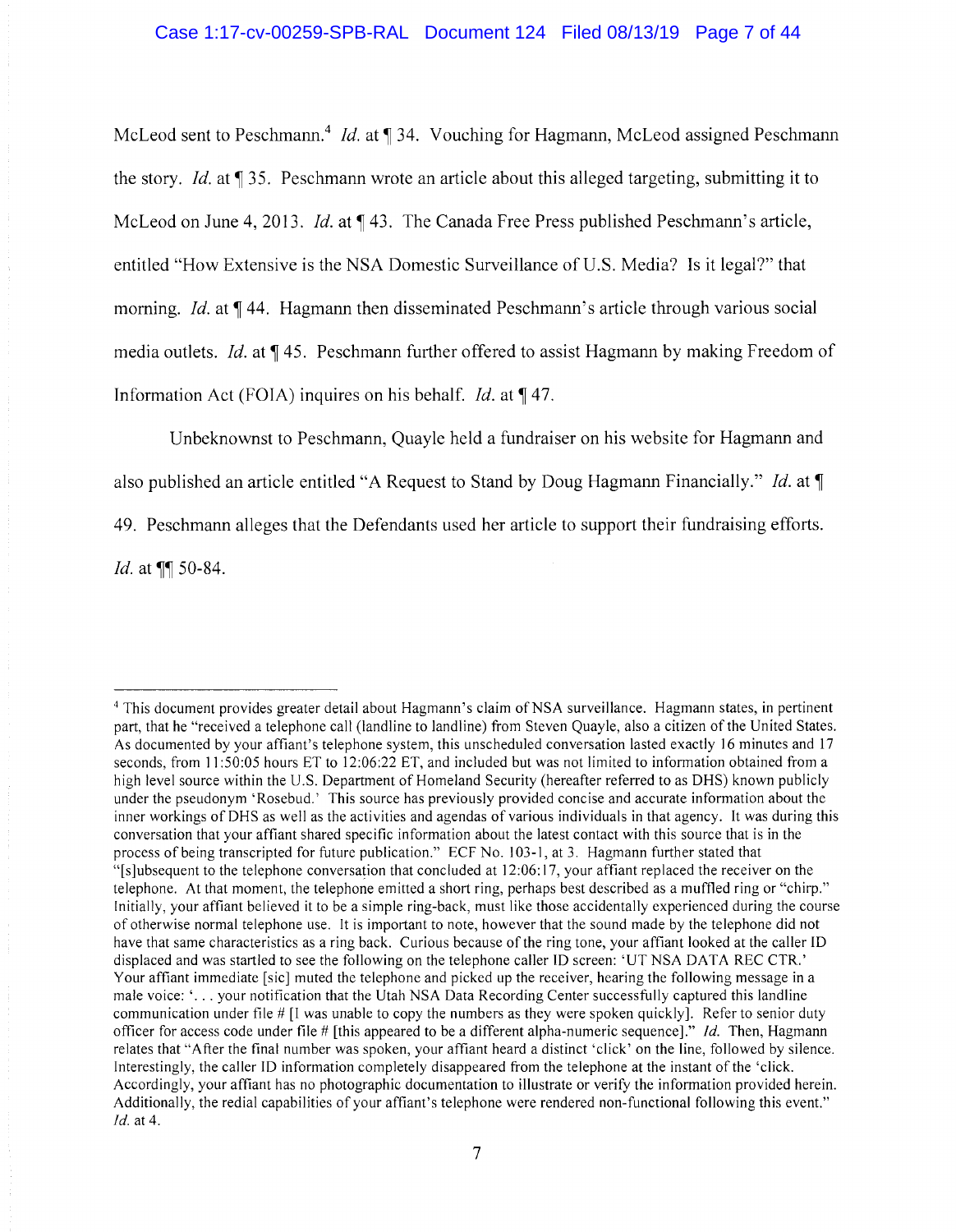### Case 1:17-cv-00259-SPB-RAL Document 124 Filed 08/13/19 Page 8 of 44

Out of concern for her publication's credibility and alarmed by the Defendants' fundraising efforts, McLeod told Peschmann about an incident where Hagmann had "made news up." *Id.* at **1**84. She claims that Hagmann had done so while appearing as a guest on Alex Jones's lnfowars.com. *Id.* Peschmann told McLeod that she would have to publish the results of the FOIA requests Peschmann made on Hagmann's behalf-whatever was revealed. Id. at 185.

After Peschmann obtained additional information undermining the credibility of Hagmann's NSA surveillance claim, she retracted her story, publishing an article on her own website: "Did Doug Hagmann make up his NSA allegation he asked me to report?" *Id.* at  $\P$  110. After Peschmann obtained from Quayle additional evidence further negating the veracity of Hagmann's claim, she published two additional retraction articles. *Id.* at  $\P$  112. After the publication of one of these retractions (November 19, 2014), Quayle called her one of "hell's messengers," and held a fundraiser asking his patrons to "tithe" and send offerings to Hagmann. *Id.* at *[117.]* 

Hagmann and Quayle responded to Peschmann's retraction articles on February 10, 2015. Peschmann claims the Defendants, working in concert, "manufactured another fear-based, false narrative, and phony conspiracy" which they used to defame, threaten, and incite violence against her. *Id.* at  $\P$  118. Among other things, Peschmann claims they defamed her on both their Internet broadcast and in an article posted on their website. *Id.* at  $\P$  120-125.

2. Procedural History

Peschmann initially filed suit, pro se, in New York state court on November 9, 2015. The case was removed to the United States District Court for the Southern District of New York on December 4, 2015. ECF No. 1. Peschmann filed an Amended Complaint on January 15, 2016. ECF No. 27. After granting a motion to dismiss several defendants, that Court transferred the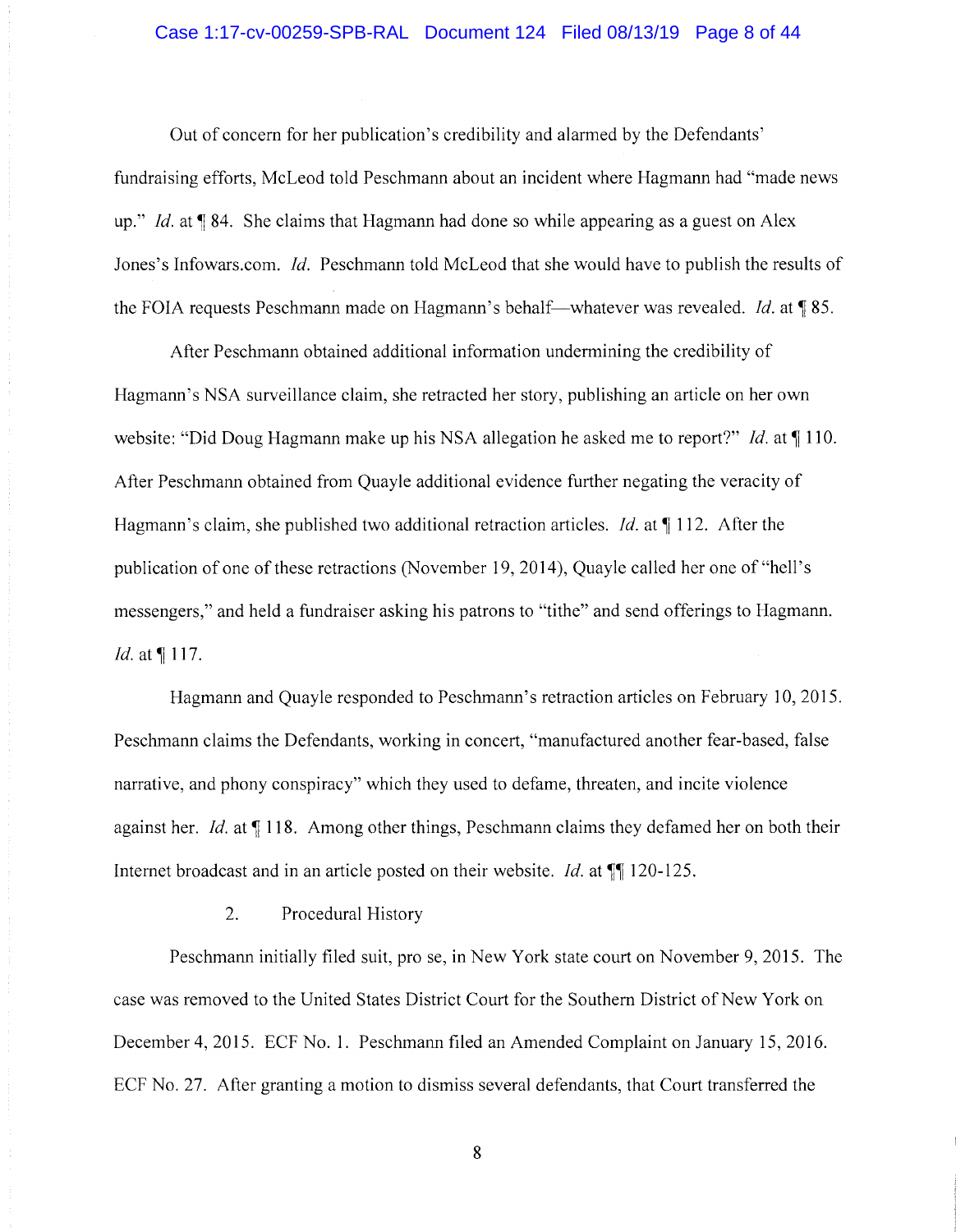case to this Court on September 22, 2017. ECF No. 69. Hagmann and Quayle remained as defendants and moved to dismiss Peschmann's complaint on December 15, 2017. ECF No. 82, ECF No. 84. The Court held a status conference on August 13, 2018 and afterward dismissed the Defendants' motions to dismiss without prejudice and permitted Peschmann to file a Second Amended Complaint. ECF No. 99. Peschmann filed a Second Amended Complaint on October **1,** 2018. ECF No. 103. That document is the operative pleading. The Defendants renewed their motions to dismiss on December 10, 2018. Peschmann filed a brief in opposition on December 31, 2018. ECF No. **111.** The Defendants filed replies on January **14,** 2019, (ECF No. 113, ECF No. 117), and the Motions to Dismiss are now ready for disposition.<sup>5</sup>

- E. Analysis of the Claims
	- 1. Choice of Law

This Court has jurisdiction over this action under 28 U.S.C. § 1332 because there is complete diversity of citizenship among the parties and because the amount in controversy exceeds \$75,000. Because it has diversity jurisdiction, the Court must determine the applicable substantive law. *See, e.g., Kraus Industries, Inc. v. Moore,* 2007 WL 2744194, \*3-4 (W.D. Pa. Sept. 28, 2007) (citation omitted). To do so, this Court looks to the choice of law rules of the forum state, *i.e.,* the Commonwealth of Pennsylvania. *Id.* ( citing *Klaxon Co. v. Stentor Electric Mfg. Co.*, 313 U.S. 487, 496 (1941). Under Pennsylvania choice-of-law rules, "the first question to be answered in addressing a potential conflict of laws dispute is whether the parties explicitly or implicitly have chosen the relevant law." *Henkel Corp. v. Hartford Accident & Indemnity Co.,* 399 F.Supp.2d 607, 611 (E.D. Pa. 2005) (citing *City of Philadelphia v. One Reading Ctr.* 

<sup>&</sup>lt;sup>5</sup> The Defendants have also filed Motions to Strike portions of Peschmann's Response in Opposition to their Motions to Dismiss. See ECF No. 114, ECF No. 116. Those motions will be resolved in a separate order.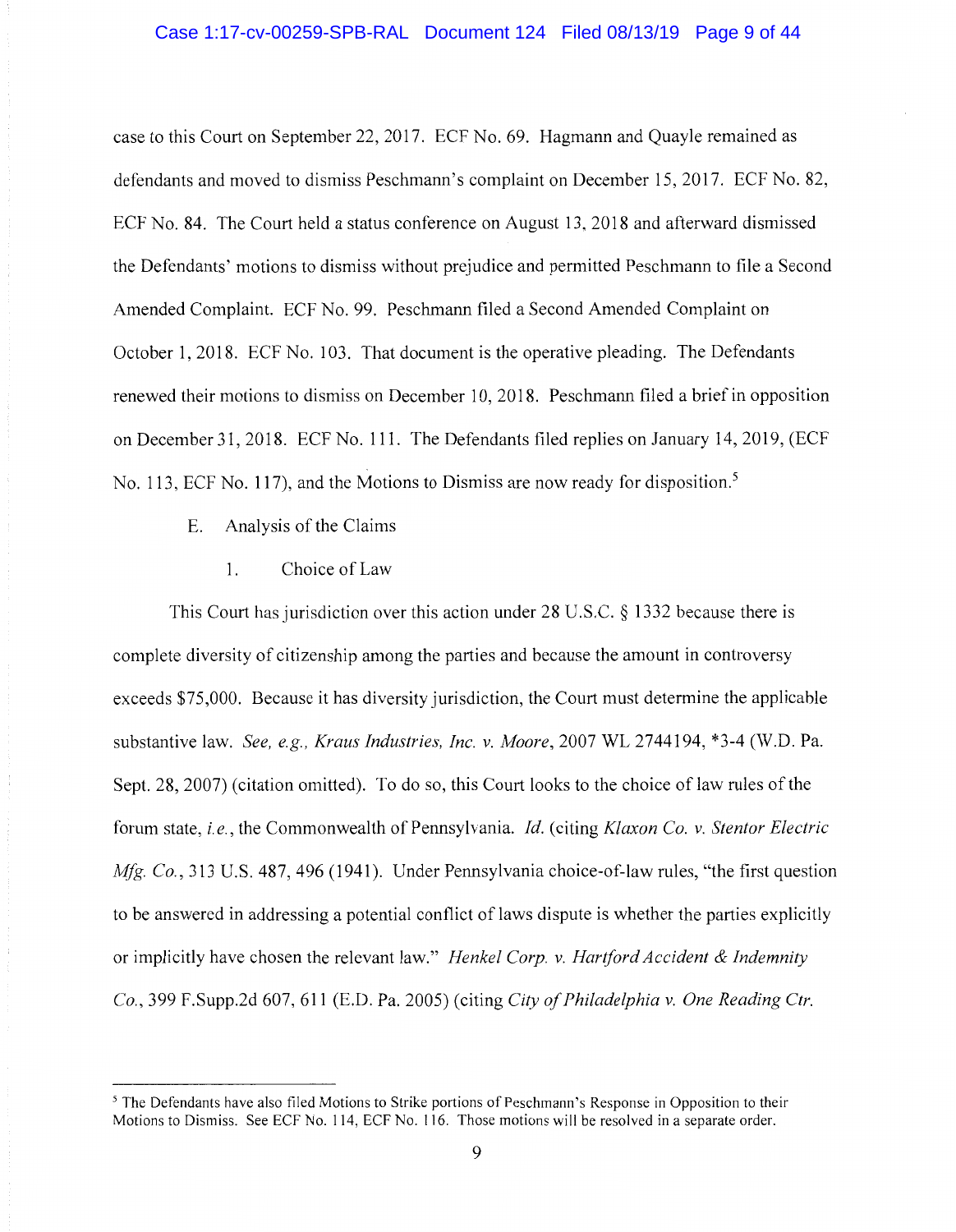*Assoc.,* 143 F.Supp.2d 508,512 (E.D. Pa. 2001) (quoting *Assicurazioni Generali, SP.A. v. Clover*, 195 F.3d 161, 164 (3d Cir. 1999))). "If the parties have agreed to the applicable law, that agreed-upon law shall generally be given effect." *Id.* 

Here, none of the parties raise the choice-of-law issue in their briefs, and in fact, the parties rely almost exclusively on Pennsylvania law in support of their respective positions. Therefore, the Court finds that the parties have implicitly consented to the application of Pennsylvania law. Based on the parties' implicit agreement that Pennsylvania law applies, there is no reason to sua sponte engage in a choice-of-law analysis. *See Osby v. A & E Television Networks and Kurtis Productions, Ltd.,* 1997 WL 338855, at \*3 (E.D. Pa. Jan.17, 1997) ("Where the parties have agreed to apply Pennsylvania law and Pennsylvania has an interest in the outcome of the litigation, there is no reason for the court, 'sua sponte, to challenge the parties' consensual choice oflaw"') (quoting *Steaks Unlimited, Inc. v. Deaner,* 623 F.2d 264, 269-70 (3d Cir.1980); *Marcone v. Penthouse International, Ltd.,* 533 F.Supp. 353, (E.D. Pa. 1982) (same) (citing *Steaks Unlimited,* 623 F.2d at 269-70), *rev 'd by* 754 F.2d I 072 (3d Cir.1985) (providing that "the district court was correct in applying Pennsylvania law")).

# 2. Count  $I - Defamation$

At Count I, Peschmann asserts defamation claims against Hagmann and Quayle. To state a claim for defamation under Pennsylvania law, Peschmann must allege: "(1) the defamatory character of the communication; (2) its publication by the defendant; (3) its application to the plaintiff; (4) the understanding by the recipient of its defamatory meaning; (5) the understanding by the recipient of it as intended to be applied to the plaintiff; (6) special harm resulting to the plaintiff from its publication; and (7) abuse of a conditionally privileged occasion." *Hill v. Cosby,* 2016 WL 491728, at \*2 (W.D. Pa. Feb. 9, 2016), *ajf'd,* 665 Fed. Appx. 169 (3d Cir.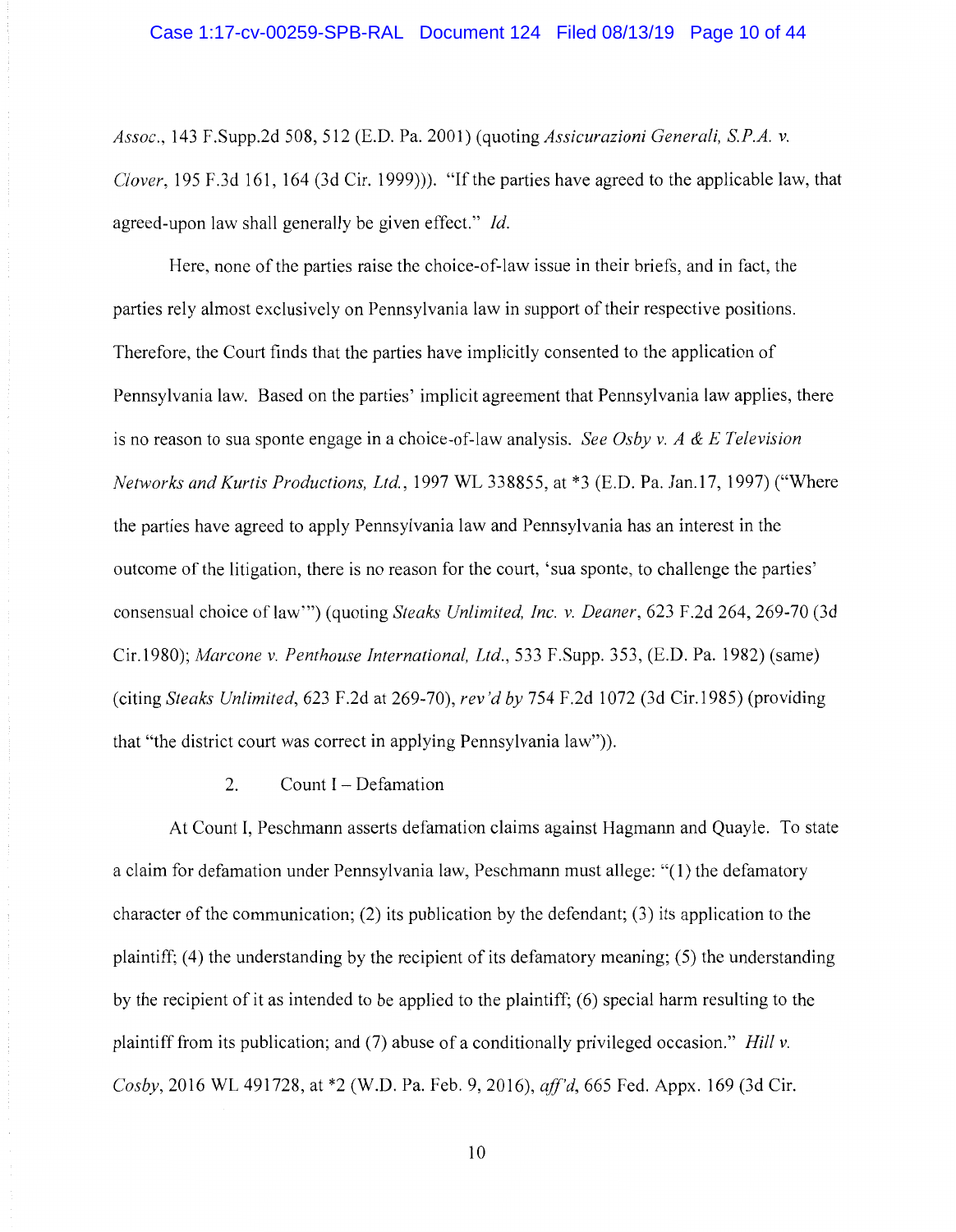2016) (citing 42 Pa. C.S. § 8343). If the Defendants' statements "impute a criminal offense, loathsome disease, business misconduct, or serious sexual misconduct, the statement constitutes defamation *per se* and proof of' special' damages is not required." *Rose v. Dowd,* 265 F. Supp. 3d 525, 531 (E.D. Pa. 2017) (citing *Franklin Prescriptions, Inc. v. New York Times Co.,* 424 F.3d 336, 343 (3d Cir. 2005)). In a defamation action, the Court must make a threshold determination whether the challenged statements are capable of defamatory meaning. *Gibney v. Fitzgibbon,*  54 7 Fed. Appx. 111, 113 (3d Cir. 2013); *see also Byars v. Sch. Dist. of Phi/a.,* 942 F. Supp.2d 552,564 (E.D.Pa.2013). "If [they are] not, the claim must be dismissed." *Gibney v. Fitzgibbon,*  2013 WL 1197894, at \*3 (E.D. Pa. Mar. 22, 2013), *aff'd,* 547 Fed. Appx. 111 (3d Cir.2013); *see also Bell v. Mayview State Hosp.,* 853 A.2d 1058, 1061 (Pa. Super. Ct.2004) (affirming the dismissal of a complaint where plaintiff's factual averments did not establish defamatory meaning); *Richette v. Phi/a. Magazine,* 1996 WL 756953, at \*2 (Pa. Ct. Com. Pl. Jan. 23, 1996) ("[A] trial court must first determine whether the offending statement, taken in context, would be interpreted by a reasonable reader as defamatory. If not, the court should dismiss the action.").

"Whether a statement is capable of a defamatory meaning is a question of law for the Court." *Byars v. Sch. Dist. of Philadelphia,* 942 F. Supp. 2d 552, 564 (E.D. Pa. 2013) (citing *Blackwell v. Eskin,* 916 A.2d 1123, 1125 (Pa. Super. Ct. 2007)). "A statement is defamatory 'if it tends so to harm the reputation of another as to lower him in the estimation of the community or to deter third persons from associating or dealing with him." *Graboff v. Colleran Firm*, 744 F.3d 128, 136 (3d Cir. 2014) (quoting *Thomas Merton Ctr. v. Rockwell Int'! Corp.,* 442 A.2d 213, 281-82 (Pa. 1981 )). Although a defendant can avoid defamation liability by showing its statements were "substantially true," a defendant may be found liable for defamation "where a statement, viewed in context, creates a false implication." *Id.* (citing *Dunlap v. Phi/a.*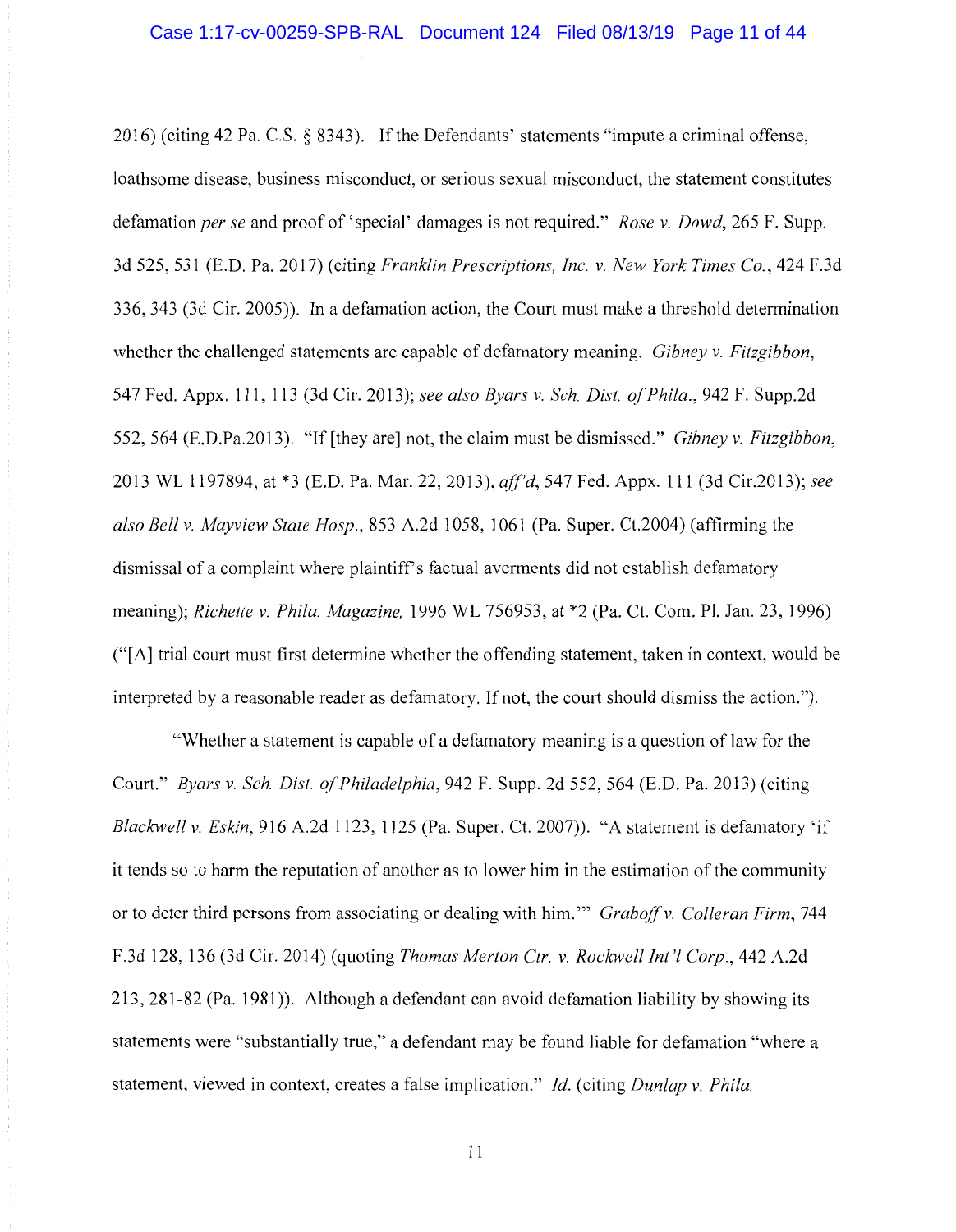*Newspapers, Inc.,* 448 A.2d 6, 15 (Pa. Super. Ct. 1982). Conversely, "words which standing alone may reasonably be understood as defamatory may be so explained or qualified by their context as to make such an interpretation unreasonable." *Mallory v. S&S Publishers,* 168 F. Supp. 3d 760, 767 (E.D. Pa. 2016) (quoting *Tucker* v. *Phila. Daily News,* 848 A.2d 113, 124 (Pa. 2004). "It is not enough that the victim of the 'slings and arrows of outrageous fortune,' be embarrassed, or annoyed, he must have suffered that kind of harm which has grievously fractured his standing in the community of respectable society." *Scott-Taylor, Inc. v. Stokes*, 229 A.2d 733, 734 (Pa. 1967). Thus, for Peschmann to prevail, "the statement must do more than merely embarrass or annoy [her]; it must provoke 'the kind of harm which has grievously fractured [her] standing in the community of respectable society." *Graboff v. Colleran Firm*, 744 F.3d 128, 136 (3d Cir. 2014) (quoting *Tucker* v. *Phila. Daily News,* 848 A.2d 113, 124 (Pa. 2004)).

# a. Alleged Defamatory Statements

Peschmann's Second Amended Complaint alleges that the Defendants defamed her in two specific formats on February 10, 2015: an online broadcast of the H&H Report, and a "joint statement" posted on their website. *See* ECF No. 103, at ¶ 125. The Second Amended Complaint alleges that during their broadcast, Defendant Hagmann stated, in pertinent part:

> The last several months we've been under just a vicious, vile attack. It's by two individuals, uh, one Marinka Peschmann, the second Michael Erevna ... Now here's the situation. We both, Steve and I have been subject of uh threats, uh intimidation, harassment. And I mean harassment . . . We brought our families into this. Because our families have been threatened, have been directly uh involved in this, to a degree folks that you will never know because we will never disclose it. And when Steve says death threats, house on the Internet, yes, he's not lying ... We're not going to take any more. We're not going to take any more threats to our families. We're not going to take any more threats to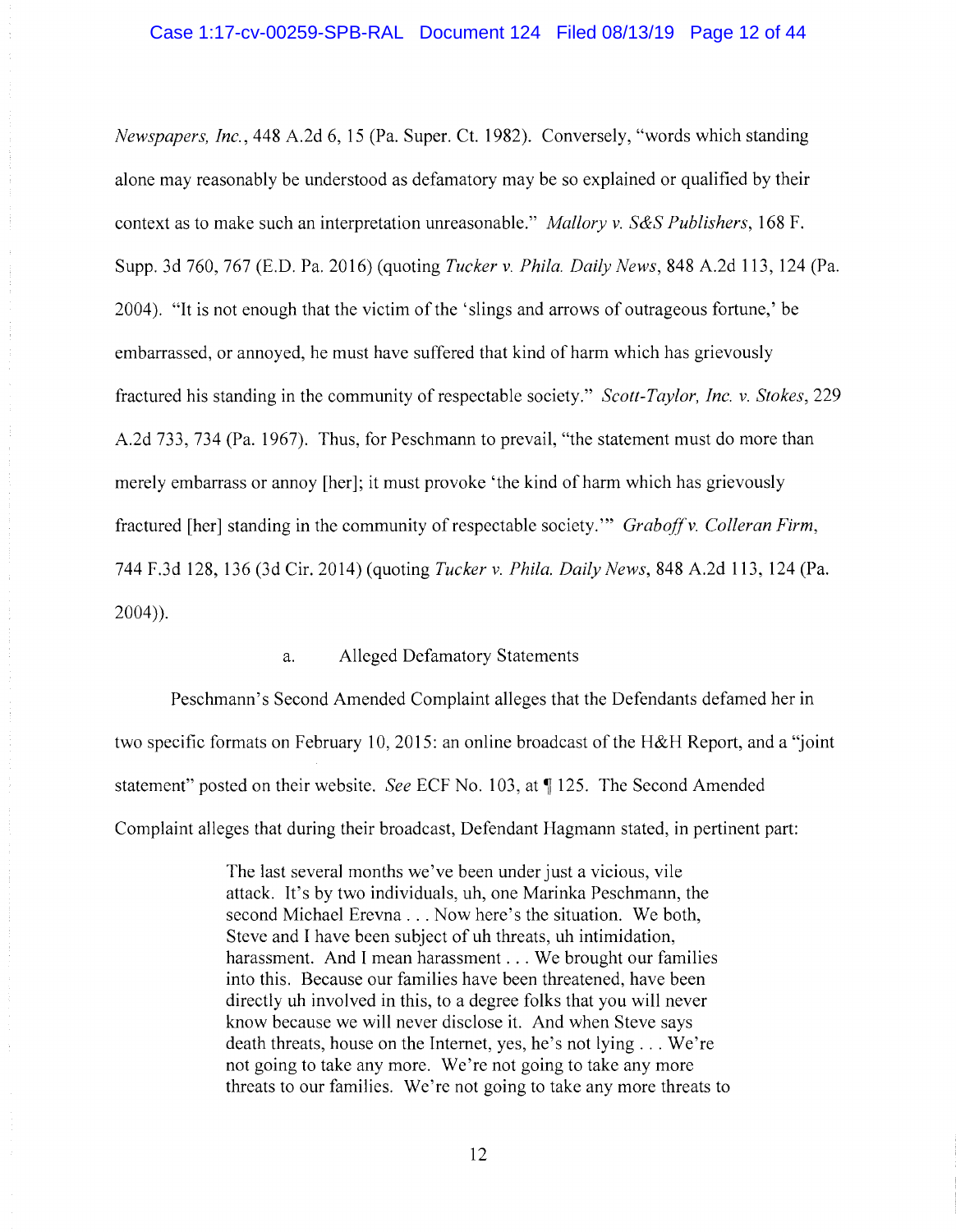ruin our reputations. We're not going to take the harassment anymore.

ECF No. 103,  $\P$  136. During that same broadcast, Defendant Quayle stated:

When I hear a woman making a claim to a national editor of a major Internet uh, uh, uh presence, news presence, and talking about sleeping with the devil ... If someone says they are sharing the bed with the devil that means they are having sex with an entity, okay?

ECF No. 103,  $\parallel$  159. In the "Joint Statement," Peschmann alleges that the Defendants falsely accused her of engaging in a campaign of slander and libel against them; of accepting financial support from them; of having been given airtime by them; of benefiting from their solicitation of support from others; of representing Hagmann "in the press like a press person;" and of claiming she was angry and agitated because they would not promote one of her books. *See id.* at 1383; ECF No. 103-2 at 62, 72.

> b. Hagmann's statements imputing criminal conduct to Peschmann are capable of a defamatory meaning.

Peschmann argues that several statements made by the Defendants constitute defamation per se because they accuse her of committing crimes, sexual misconduct, and business misfeasance. *See Baird v. Dun & Bradstreet,* 446 Pa. 266, 274 (1971); *Solosko v. Paxton,* 383 Pa. 419 (Pa. 1956). *See also FJW Investment Inc. v. Luxury Bath of Pittsburgh, Inc.,* 2019 WL 1782190, \*3 (Pa. Super. Ct. April 23, 2019) (citing *Walker v. Grant Cent. Sanitation, Inc.,* 634 A.2d 237, 242 (Pa. Super. Ct. 1993). She first points to Hagmann's comments during the online broadcast which accused her of the crimes of stalking, intimidation and harassment, threatening their families, making death threats, and murder. ECF No.  $103$ ,  $\sqrt{\frac{380-81}{15}}$ . Such actions are crimes under Pennsylvania law and statements which impute the commission of a crime are capable of a defamatory meaning. *See* 18 Pa. C.S.A. § 2709.1(b) (stalking); 18 Pa. C.S.A. §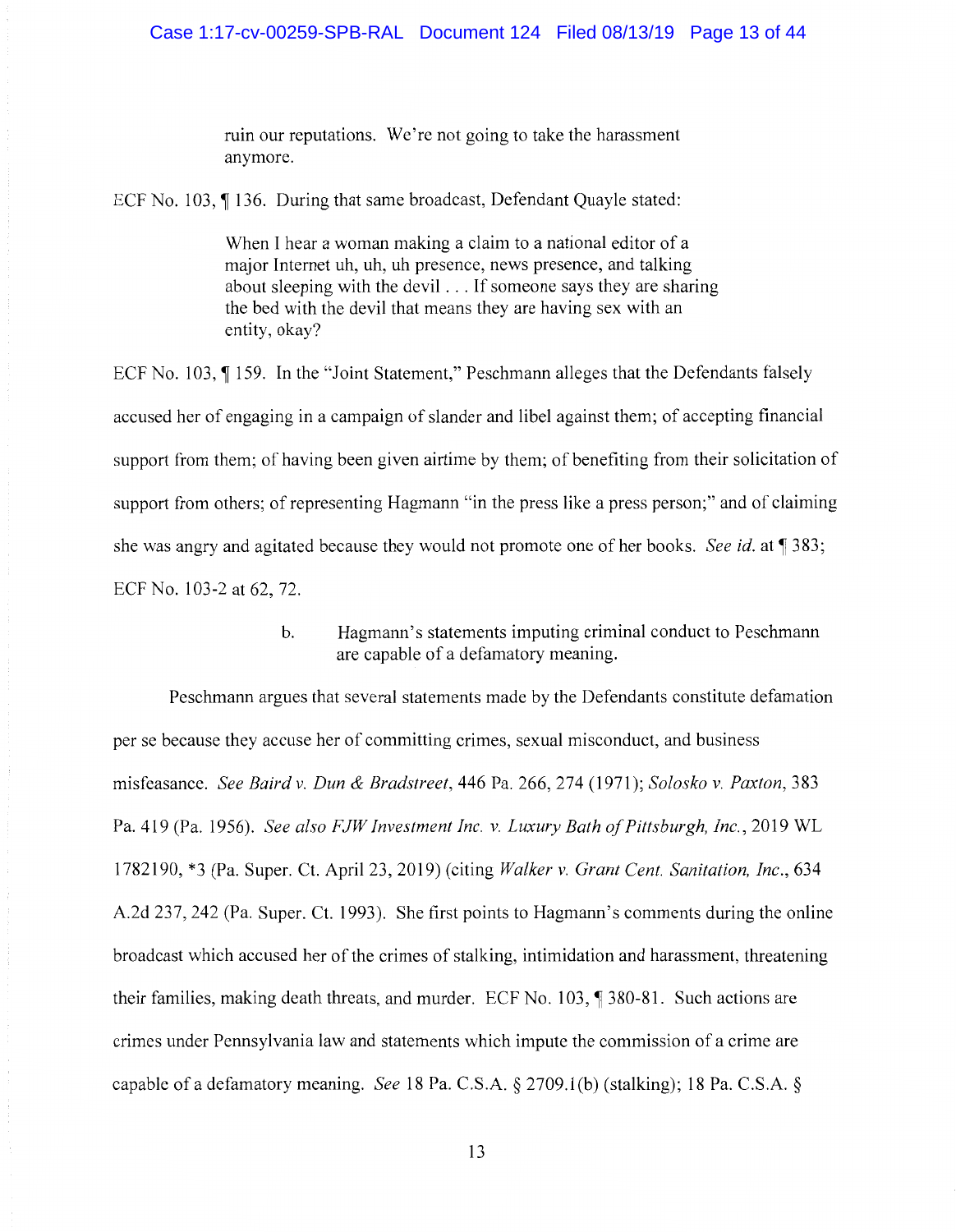2709(a) (harassment); 18 Pa. C.S.A. §2706 (terroristic threats); and 18 Pa. C.S.A. § 2502, 18 Pa. C.S.A. § 1102 (murder); *see also Lapinski v. Poling,* 2017 WL 1291496, \*6 (Pa. April 7, 2017) ( citing *Marcone v. Penthouse Intern. Magazine for Men,* 754 F .2d 1072, 1078 (3d Cir. 1985), cert denied, 4 74 U.S. 1014 (1985)). Examined in context, these statements can reasonably be understood to have accused Peschmann of having committed a criminal offense or offenses and therefore may serve as a basis for a claim of defamation per se against Hagmann. *See, e.g., Fogel v. University of the Arts,* 2019 WL 1384577, \*11 (E.D. Pa. March 27, 2019). Because she has pleaded that Hagmann acted with actual malice, her damages are presumed.<sup>6</sup> See Joseph v. *Stranton Times, LP,* 192 A.2d 404,432 (Pa. 2015). The Defendants' motion to dismiss her defamation claim based on Hagmann's statements imputing criminal conduct should be denied.

> c. Quayle's statement regarding Peschmann's sexual activity with the devil is not capable of defamatory meaning.

Next, Peschmann attempts to state a defamation claim against Quayle, arguing that his comment that she had sexual relations with the devil imputes serious sexual misconduct to her and therefore constitutes defamation per se. Courts, for certain, have found false allegations of serious sexual conduct to be capable of defamatory meaning. For example, a claim that a college professor "falsely and maliciously stated to [University] employees and other third parties that she had been sexually assaulted and harassed by [another professor], when in fact, she had not"

 $6$  The question whether Pennsylvania law permits a plaintiff to recover presumed damages upon a showing of actual malice was unsettled for many years. *See, e.g., Franklin Prescriptions, Inc., v. New York Times*, 424 F.3d 336, 342 (3d Cir. 2005). In *Joseph v. Scranton Times, L.P.,* 129 A.2d 404,432 (Pa. 2015), the Pennsylvania Supreme Court resolved the issue, holding that damages will be presumed without proof of harm to reputation if actual malice is shown. Malice "can be proven by demonstrating that the defendant subjectively acted with reckless disregard for the truth [by entertaining] serious doubts as to the truth of his publication." *Castellani v. Scranton Times, L.P.,* 633 Pa. 230, 124 A.3d 1229, 1234 (2015) (quotation marks omitted) (quoting *Weaver v. Lancaster Newspapers, Inc.,* 592 Pa. 458,926 A.2d 899, 903 (2007)). Here, Peschmann has met the threshold of pleading actual malice. She pleads, for example, that "Defendants knew all their statements of facts, innuendos and implications made against Plaintiff were false and were made with actual malice, i.e., with knowledge that the statement(s) were false or with reckless disregard of its falsity and the damage and injury it would do, and is causing the Plaintiff professionally and personally as set forth above." ECF No.  $103$ ,  $\sqrt{9}$  386.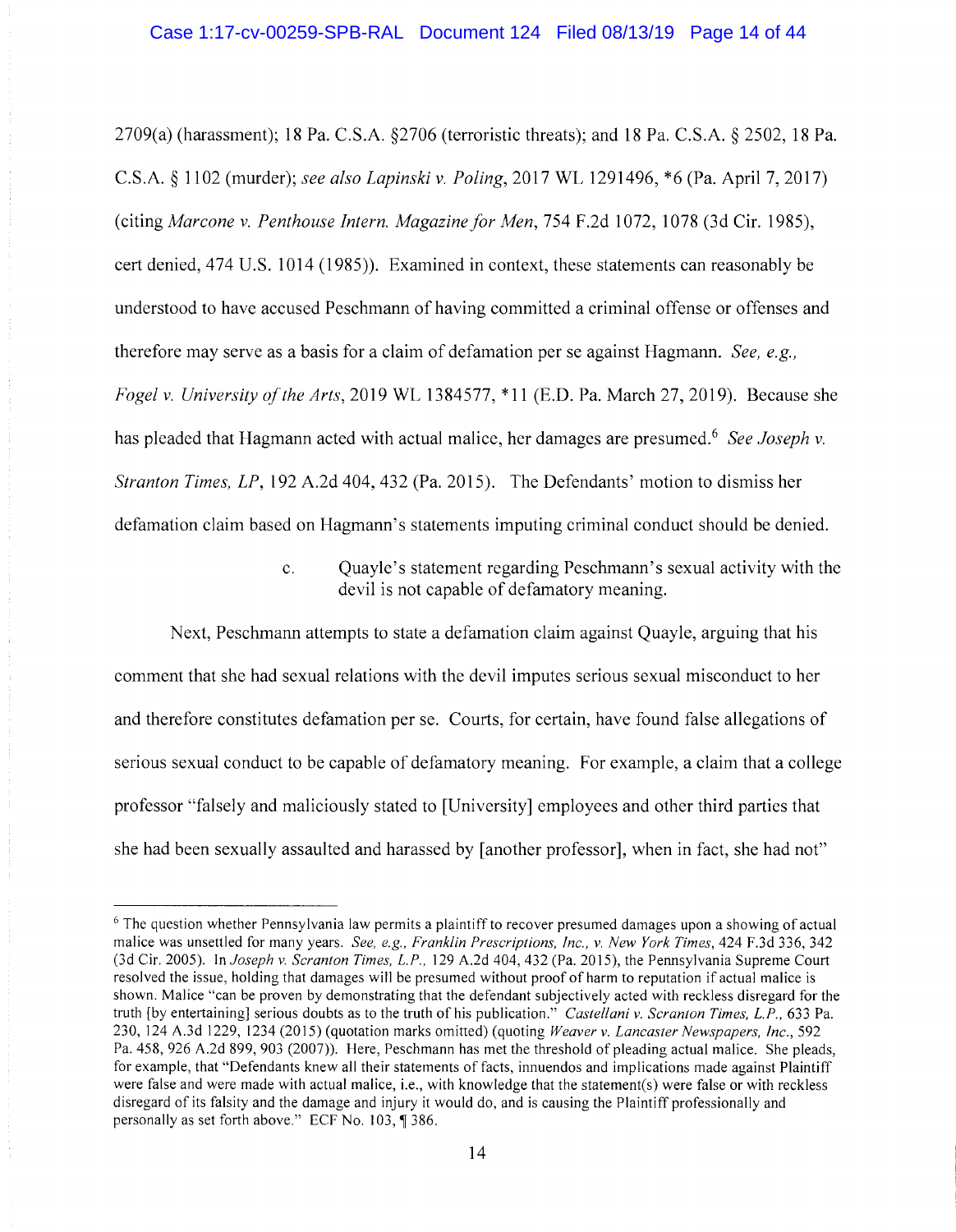imputed serious sexual misconduct and stated a claim for defamation per se. *Fogel,* 2019 WL 1384577, \*11. A statement that a plaintiff"ran young girls for him down at spring training, ages 12 to 14 ... so that's statutory rape every time you do that" was capable of a defamatory meaning. *Rose,* 265 F. Supp. 3d at 533. Likewise, a public statement that a plaintiff was "an attacker," thereby "forever labeling him in print as a violent sexual deviant" was also found to be sufficient to state a claim for per se defamation. *Dempsey v. Bucknell University,* 26 F. Supp. 3d 565, 583 (M.D. Pa. Jan. 5, 2015). Asserting to others that a plaintiff had committed "adulterous sexual conduct," was "a slut," "the queen of sluts," and a "whore" also was found to capable of a defamatory meaning and, therefore, stated a claim of per se defamation. *Doe v. Simone,* 2013 WL 3772532,  $*5$  (D.N.J. July 17, 2013). Finally, a false claim made to and subsequently published by a local newspaper that a high school band director had sexually harassed students stated a claim for defamation because it alleged serious sexual misconduct. *Wagner v. Tuscarora School Dist.,* 2005 WL 2319141, \*5-6 (M.D. Pa. Sept. 21, 2005).

Here, however, Quayle argues, and the Court agrees, that his statement was pure hyperbole or an epithet, such that it was not provable and thus not defamatory. Statements which cannot be proven true or false, such as insults and name-calling, even if offensive, are not capable of a defamatory meaning. And the Constitution actually protects such words. *Milkovich v. Lorain Journal Co.,* 497 U.S. 1, 17 (1990) (quoting *Greenbelt Cooperative Publishing Assn., Inc. v. Bresler,* 398 U.S. 6, 14 (1970)). Similarly protected are those statements which "could not reasonably have been interpreted as stating actual facts about the" individual, *Hustler Magazine, Inc. v. Falwell,* 485 U.S. 46, 50 (1988), and statements of opinion unless they imply "undisclosed defamatory facts justifying the opinion." *Mzamane v. Winfrey,* 693 F. Supp. 2d 442,477 (E.D. Pa. 2010) (quoting *Remick v. Marifredy,* 238 F.3d 248,261 (3d Cir. 2001)). *See*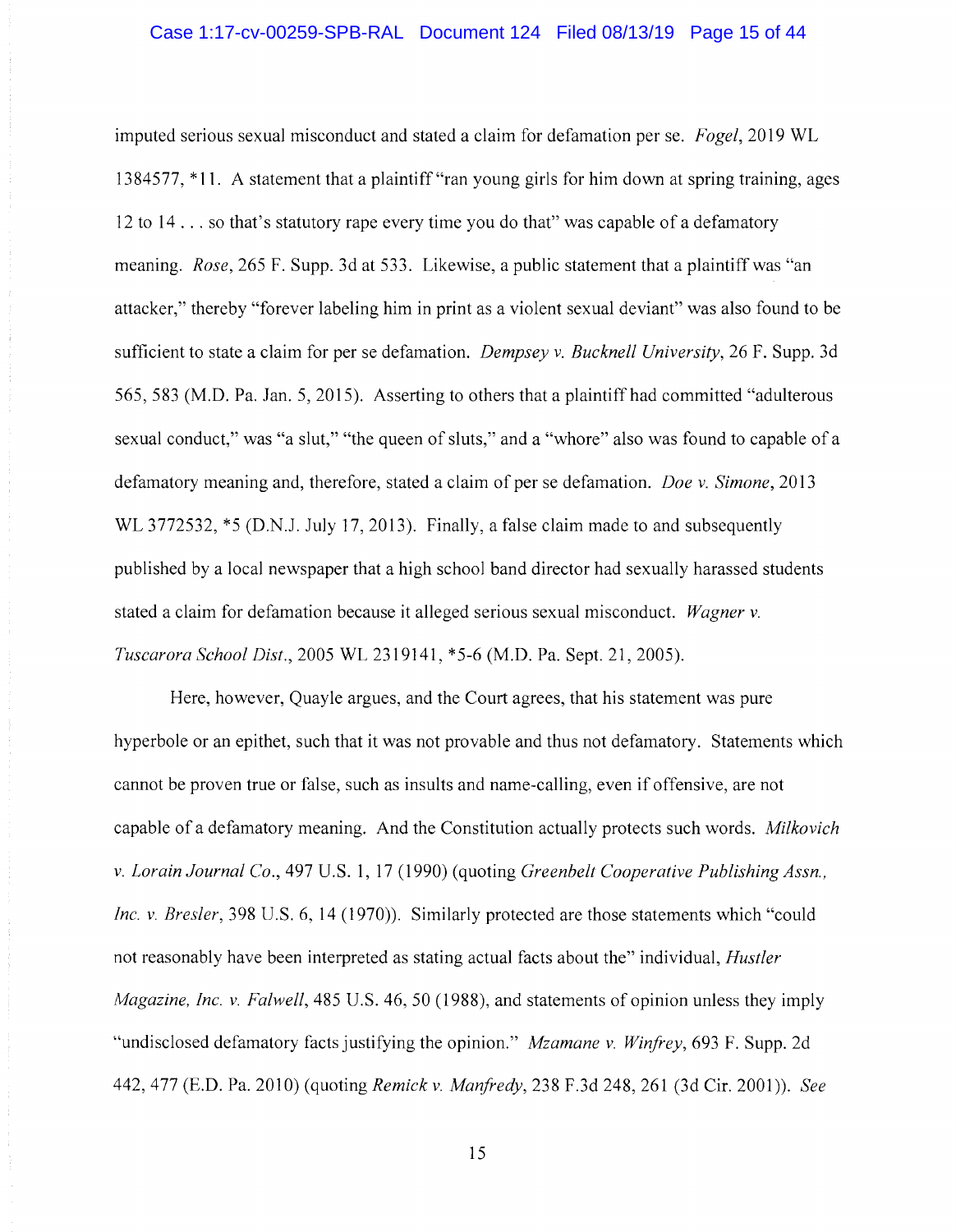*also Purcell v. Ewing,* 560 F. Supp. 2d 337, 342 (M.D. Pa. 2008) (statements that plaintiff looked like "someone accused of child molestation" and that he was a "pervert to look out for" were non-actionable statements of opinion). The Third Circuit has held that "the law of defamation does not extend to mere insult" and that there is "a distinction between actionable defamation and mere obscenities, insults, and other verbal abuse." *Beverly Enters., Inc. v. Trump,* 182 F.3d 183, 187 ( 1999). Here, Peschmann herself acknowledges that Quayle's statement is "impossible to be true," ECF No. 103, at~ 83, "preposterous," *Id.* at~ 93, "ludicrous," *Id.* at~ 94, and "outrageous." *Id.* at  $\P$  103. In other words, Peschmann recognizes that this statement was pure hyperbole and not an assertion that a reasonable person could take literally. As such, the statement is not capable of a defamatory meaning. Peschmann's defamation claim against Quayle based upon his "sex with the devil" statement should be dismissed.

> d. The remaining statements identified in the Second Amended Complaint are not defamatory.

The same is true for the remainder of the alleged defamatory statements identified in Peschmann's Second Amended Complaint. *See* ECF No. 103, ¶ 383(f)-(gg). She charges that the Defendants have defamed her by identifying her as: a nutjob, deluded, a psychopath, a sociopath, mentally retarded, a traitor, a hatchet person, having the spirit of Lucifer, a Satan follower, a false accuser, as guilty of bitterness, envy, strife and "tale-bearing," being incompetent or deliberately untruthful, heinously twisting scripture, claiming she was angry, being a Globalist, a Marxist, and a Communist. ECF No. 103, ¶ 383. She also points to language in their Joint Statement accusing her of accepting financial support from the Defendants, of having been given free airtime by them, of representing Hagmann "in the press like a press person," and of claiming she was angry over their refusal to promote her book. *Id.;*  ECF No. 103-2, at 62, 72. None of these statements is defamatory.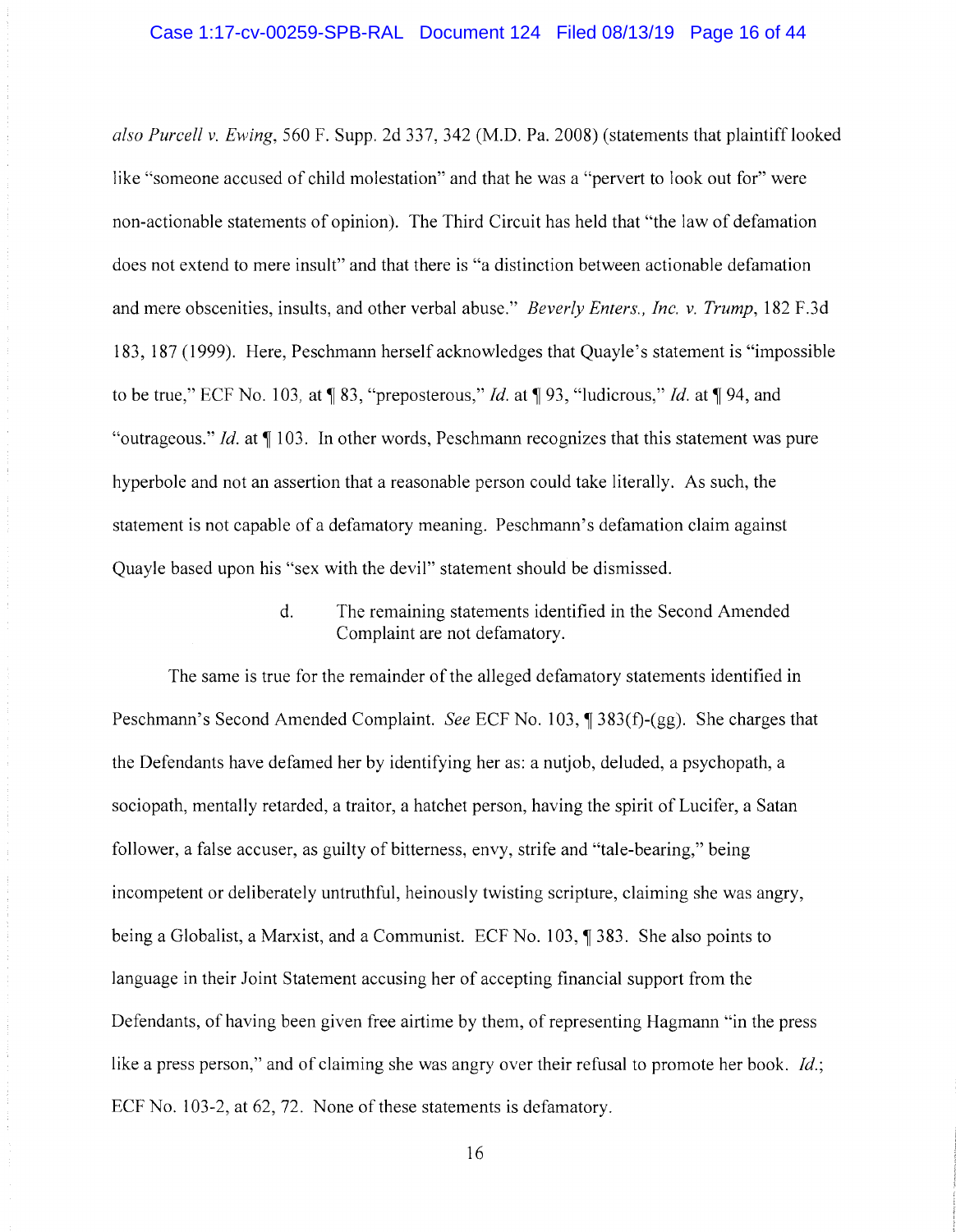Questionable rhetoric, name-calling, and hyperbole do not constitute defamation, as numerous reported decisions bear out. *See, e.g., Kryeski v. Schott Glass Technicians. Inc.,* 426 Pa. Super. Ct. 105, 117-18 (1993) (calling a co-worker "crazy"); *Weyrich v. New Republic,* Inc., 235 F.3d 617 (D.C. Cir. 2001) ("paranoia" in its popular, non-clinical sense, is no worse than calling someone "crazy" or "nutty" and is not actionable); *Fram v. Yellow Cab Co. of Pittsburgh,*  380 F. Supp. 1314 (W.D. Pa. 1974) (the words "paranoid" and "schizophrenic" in their popular sense not defamatory). One court has gone so far as to rule non-defamatory a magazine article which referred to a judge as "an emotional wreck," a "horse's ass," and "in a world of confusion." *Duffy Supply Co. v. Crum & Forester Ins. Co.,* 1997 WL 255483, \*6 (E.D. Pa. May 8, 1997) (citing *Richette v. Philadelphia Magazine,* 1996 WL 756953, \*2 (Phila. Ct. Comm. Pl. 1996)); *see also Smith v. Garber,* 2003 WL 21960720, \* 1 (E.D. Pa. June 25, 2003). It is certainly understandable that Peschmann would resent being referred to in the terms outlined in her Second Amended Complaint, but such insults are insufficient to support a defamation claim under Pennsylvania law.

In summary, Peschmann's defamation claim against Quayle should be dismissed in its entirety. Her defamation claim against Hagmann should survive dismissal as to his statements imputing criminal conduct to Peschamann. In all other respects, the defamation claim against Hagmann should be dismissed.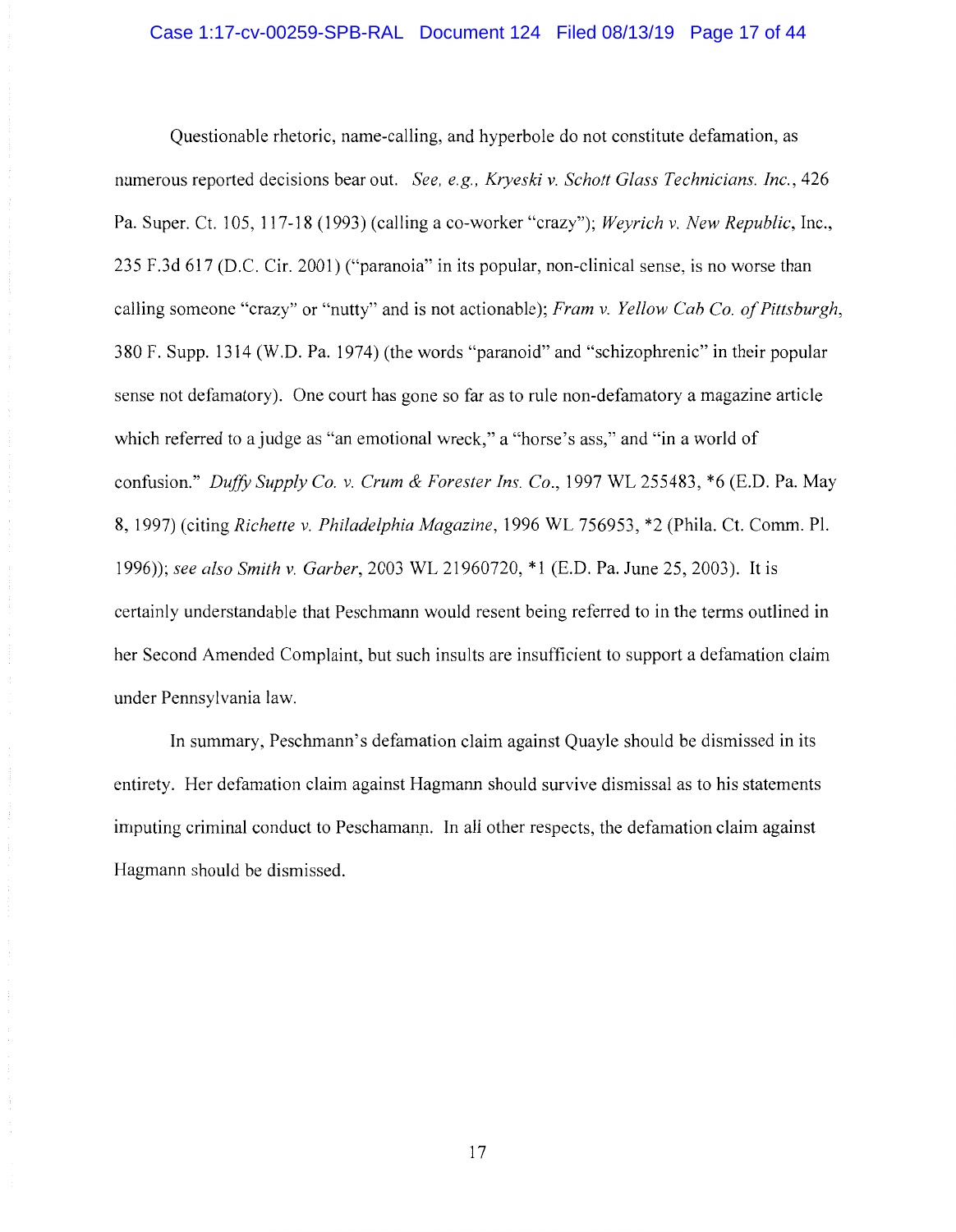# 3. Count II – Fraudulent Misrepresentation against Hagmann<sup>7</sup>

At Count II of the Second Amended Complaint, Peschmann asserts a claim of fraudulent misrepresentation against Hagmann. ECF No. 103,  $\sqrt{\frac{4}{1}}$  417-434. Under Pennsylvania law, the elements of fraudulent misrepresentation are: (1) a representation; (2) which is material to the transaction at hand; (3) made falsely, with knowledge of its falsity or recklessness as to whether it is true or false; (4) with the intent of misleading another into relying on it; (5) justifiable reliance on the misrepresentation; and (6) the resulting injury was proximately caused by the reliance. <sup>8</sup>*O.D. Anderson, Inc., v. Empaco Equipment Corp.,* 2019 WL 1395606, \*4 (W.D. Pa. March 20, 2019) (citing *Weston v. Northampton Personal Care, Inc.,* 62 A.3d 947,960 (Pa. Super. Ct. 2013) (citations omitted)). Fraudulent misrepresentation claims under Pennsylvania law must be pied with particularity under Rule 9(b). *Petruska v. Gannon Univ.,* 462 F.3d 294, 310 (3d Cir. 2006). Peschmann claims that Hagmann gave her information he knew to be false—that he was being targeted by the NSA—and that she relied to her detriment on that information in publishing a story in the *Canada Free Press.* ECF No. 103, 1418. This allegation fails to state a claim for fraudulent misrepresentation.

The Court notes at the outset that Peschmann has not specifically alleged that Hagmann made the alleged misrepresentation about NSA surveillance to her directly. She instead pleads that it was information given to her by her editor, Judi McLeod, which spurred her to write her article-not any statement made directly to her by Hagmann. Indeed, many of the allegations of

<sup>7</sup>Peschmann 's claim presents the novel issue of whether a journalist who publishes a factually inaccurate article in reliance upon false information provided by a source can have a misrepresentation cause of action against that source. Given the elemental defects in Peschmann's claim discussed below, however, the Court need not reach that issue.

<sup>8</sup>This tort is sometimes referred to as "intentional misrepresentation." *See, e.g., Schnell v. Bank of New York Mellon, 828 F. Supp. 2d 798, 804-05 (E.D. Pa. 2011).*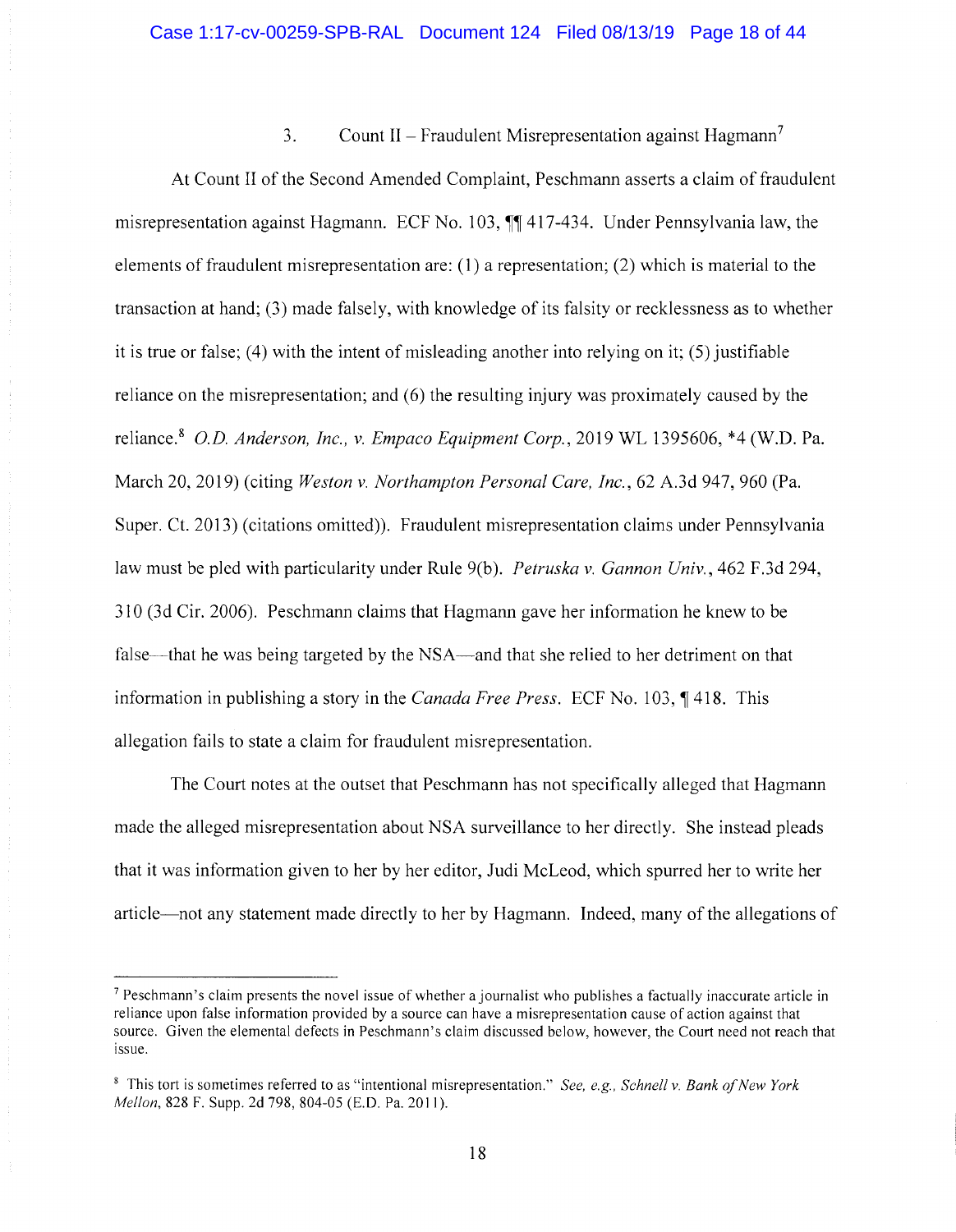Peschmann's Second Amended Complaint fault McLeod.<sup>9</sup> In and of itself, this poses no barrier to her claim because Pennsylvania law does not require that the misrepresentation be made directly to the individual asserting the claim. *Woodward v. Dietrich,* 3 78 Pa. Super. Ct. **111,** 127 (1988). Instead, "when the misrepresentation is fraudulent rather than negligent, the scope of liability is expanded to include not only those intended to rely on the deceit but also those whom the party making the misrepresentation has special reason to expect may reasonably rely on the misrepresentation ...." *Id.* at 127-128 (quotations and emphasis omitted). So while the Second Amended Complaint identifies McLeod as actually making the misrepresentation which spurred Peschmann to write her article, she also pleads that McLeod "claimed that Hagmann ... had specifically requested that she report [his] NSA targeting allegation because of the type of reporting she has done." ECF No.  $103$ ,  $\sqrt{\phantom{0}}35$ .

There are at least two fundamental problems, however, with Peschmann's fraudulent misrepresentation claim.<sup>10</sup> First, Peschmann has failed to allege damages, with particularity,

<sup>&</sup>lt;sup>9</sup> For example, Peschmann states that McLeod "forwarded email exchanges she had with Hagmann to the Plaintiff for her to report Hagmann's serious allegations against a U.S. government agency." *Id.* at ¶ 34. Further, McLeod "vouched for Hagmann . . . and assigned the story to the Plaintiff." *Id.* at ¶ 35. Peschmann states that "McLeod requested that the story be reported the following morning," and that she has never "seen Hagmann's sworn affidavit he claimed he had sworn under penalty of perjury, only the unsworn versions she had received by email from Judi McLeod and Hagmann when she was assigned to the story." *Id.* at  $\P\P$  43, 76. Peschmann was "livid" that McLeod "asked her to report a serious allegation from Hagmann who she did not trust." *Id.*, **185.** Peschmann pleads, quite expressly, that she was assigned to write an article about the National Security Agency's alleged interest in Defendant Hagmann by Judi McLeod and that she was justified in relying on McLeod's representations about Hagmann in doing so. It was McLeod whom the Complaint identifies as the person making the misrepresentation to Peschmann about the NSA's purported investigation of Hagmann. *See, e.g., id.* at  $\P$  22 ("McLeod told the Plaintiff that Hagmann, one of her long time [sic] senior columnists, had been targeted by the National Security Agency (NSA);", 35 ("McLeod vouched for Hagmann ... and like other editors do, she assigned the story to Plaintiff.").

<sup>&</sup>lt;sup>10</sup> Peschmann does state that the evening McLeod assigned her to write an article about Hagmann and the NSA, she spoke with Hagmann on the telephone and that he recounted his allegation about NSA surveillance to her. ECF No. 103, ¶ 36. But this was after McLeod made the initial misrepresentation upon which she relied to write her article. Further, the Second Amended Complaint does not aver that it was her conversation with Hagmann that prompted her to write the article; nor could it have as she had already accepted the assignment from McLeod when she spoke with Hagmann. *See, e.g., Mahakali Krupa, LLC v. Allstate Ins. Co.*, 619 Fed. Appx. 98, 104 (3d Cir. 2015) ("They, however, did not speak with Purcell until August 26, 2011. They thus could not have been relying on her statement at the time they purchased the franchise.").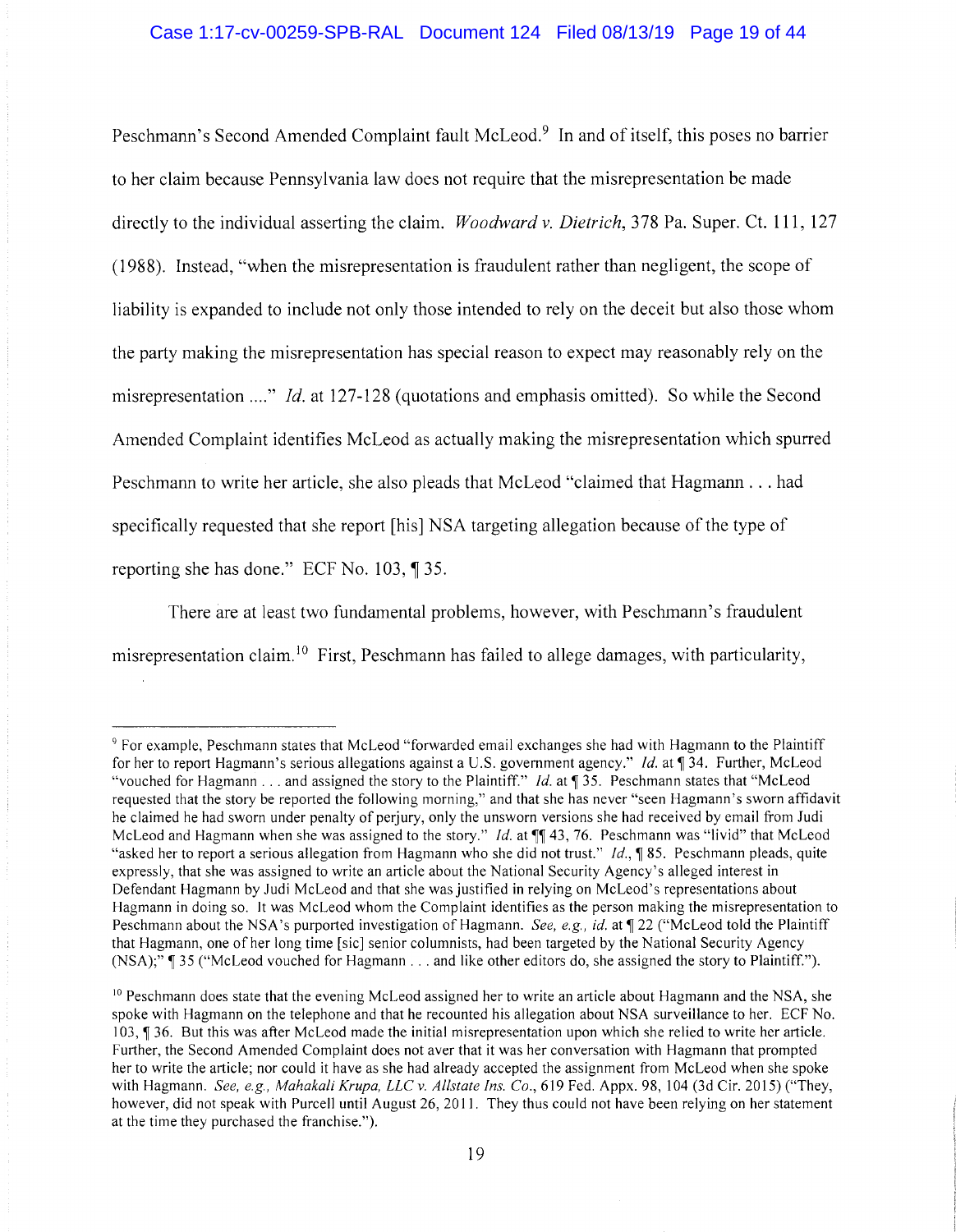from Hagmann' s alleged misrepresentation. "A plaintiff in federal court must also comply with Rule 9(b) of the Federal Rules of Civil Procedure and therefore must allege "'the date, time and place of the alleged fraud or otherwise inject precision or some measure of substantiation into a fraud allegation' and must state 'the circumstances of the alleged fraud with sufficient particularity to place the defendant on notice of the precise misconduct with which it is charged."' *Norfolk Southern Railway Company v. Pittsburgh & West Virginia Railroad,* 870 F.3d 244, 255-56 (3d Cir. 2017) (internal quotation marks and citations omitted) (quoting *Federico v. Home Depot,* 507 F.3d 188,200 (3d Cir. 2007) (emphasis added). The Second Amended Complaint states only that "Plaintiff relied on Hagmann' s misrepresentations, acted upon them in good faith, and has been damaged as a result." *Id.* at  $\P$  419. Further, she alleges that if she "knew then what she knows now, she never would have reported their false NSA targeting allegation to find their government agency sources or filed FOIAs and has had a definite change of position." *Id.* at  $\P$  420. Peschmann's regrets upon learning the truth, while understandable, do not constitute damages for purposes of a fraudulent misrepresentation claim.

Despite its length, the Second Amended Complaint does not identify how Peschmann has been damaged by Hagmann's misrepresentation. She states only that she "has been damaged as set forth above in SAC [Second Amended Complaint] which is incorporated herein by reference in its entirety." *Id.* at  $\P$  433. But nowhere does she allege with specificity the nature of her damages as required by Pennsylvania law. *Mellon Bank,* 951 F.2d at 1409. She does not allege, for example, any actual financial harm she experienced as a result of Hagmann's alleged misrepresentation. *See, e.g., Rosen v. Communication Servs. Grp. Inc.,* 155 F. Supp. 2d 310, 322 (E.D. Pa. 2001 ). Nor does she allege loss of business opportunities, cancellation of contracts, or specific reputational injury. *See, e.g., Metcalf v. Lynch,* 2013 WL 11409703, \*2 (M.D. Pa. Jan.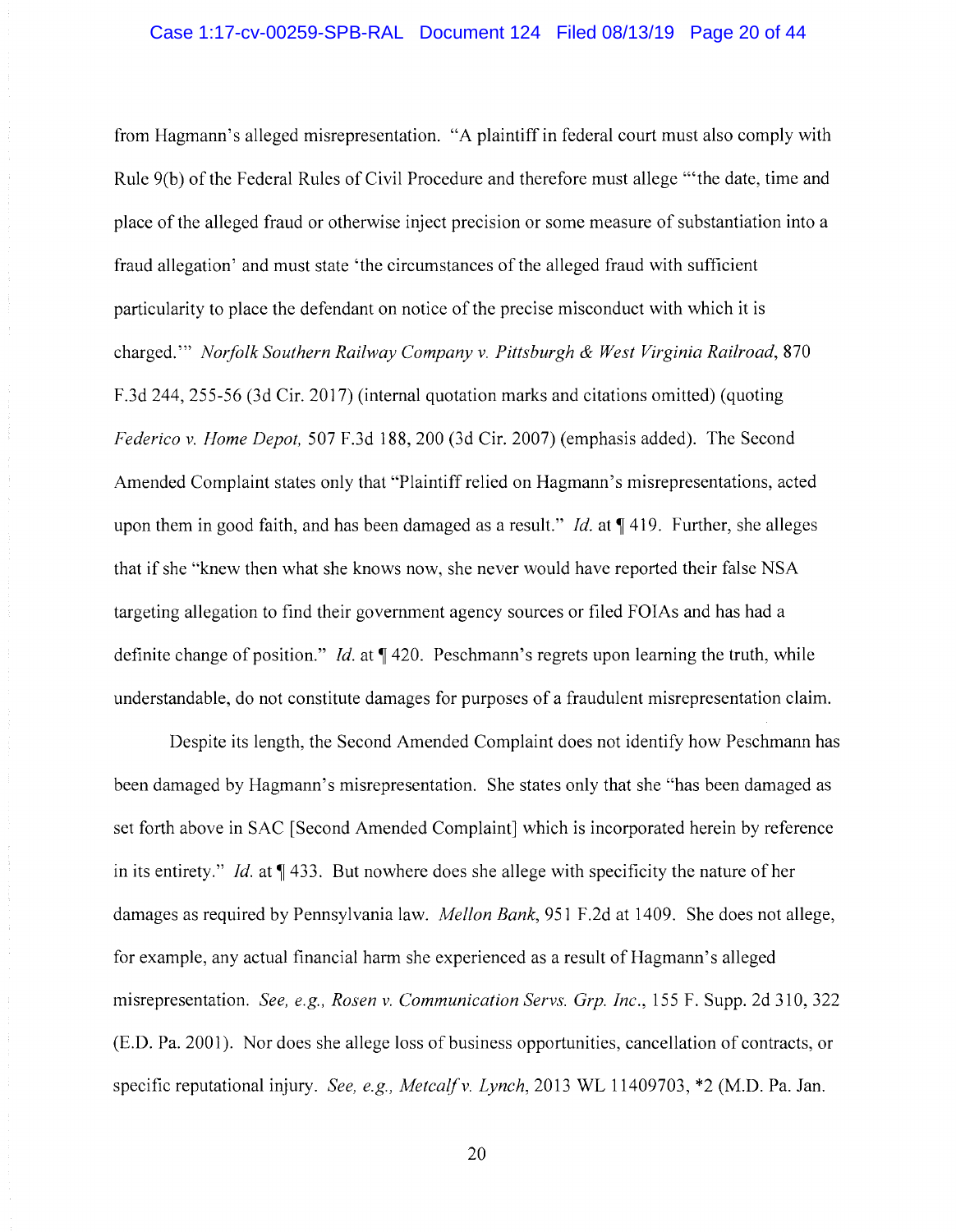## Case 1:17-cv-00259-SPB-RAL Document 124 Filed 08/13/19 Page 21 of 44

9, 2013). To the contrary, she merely speculates as to possible lost opportunities. *See* ECF No. 103, ¶182. And Peschmann herself acknowledges that she "has since corrected her inaccurate reporting and shown Defendants' government and financial sources do not have the claimed bona fides, apologized publicly, and has a prejudicial change in her opinion." ECF No. 103,  $\P$ 426. Where a plaintiff has failed to allege some specific pecuniary loss, a claim for fraudulent misrepresentation should be dismissed. *See, e.g., Saferstein v. Paul, Mardinly, Durham, James, Flandreau & Rodger, P.* C., 1997 WL 102521, \*6 (E.D. Pa. Feb. 28, 1997).

Second, while Peschmann has alleged generally that statements made by Hagmann were false, she has also not alleged specifically that Hagmann's statement regarding NSA surveillance was false. *See, e.g., Sysco Food Servs. of Metro New York, LLC v. Tramontana,* 2007 WL 4165349, \*3 (D.N.J. Nov. 20, 2007) (fraudulent misrepresentation claim dismissed where plaintiff failed to plead that the alleged misrepresentations were actually false). This Court has explained that, "[a]t bottom, it is well-established that '[f] raud consists of anything calculated to deceive, whether by single act or combination, or by suppression of truth, or suggestion of what is false, whether it be by direct falsehood or by innuendo, by speech or silence, word of mouth, or look or gesture."' *Daimler v. Moehle,* 2019 WL 2422843, \*5 (W.D. Pa. June 10, 2019) (citation omitted) (quoting *Delahanty v. First Pennsylvania Bank NA.,* 464 A.2d 1243, 1252 (Pa. Super. Ct. 1983)). But here, Peschmann merely questions the credibility of Hagmann's statement based on the following:

- Peschmann was "troubled" by Quayle's use of her article as a fundraising vehicle for Hagmann. ECF No.  $103$ ,  $\sqrt{ }$  50;
- Hagmann published his own article on his website warning of an imminent Obama Administration "crack down on the media," which was based on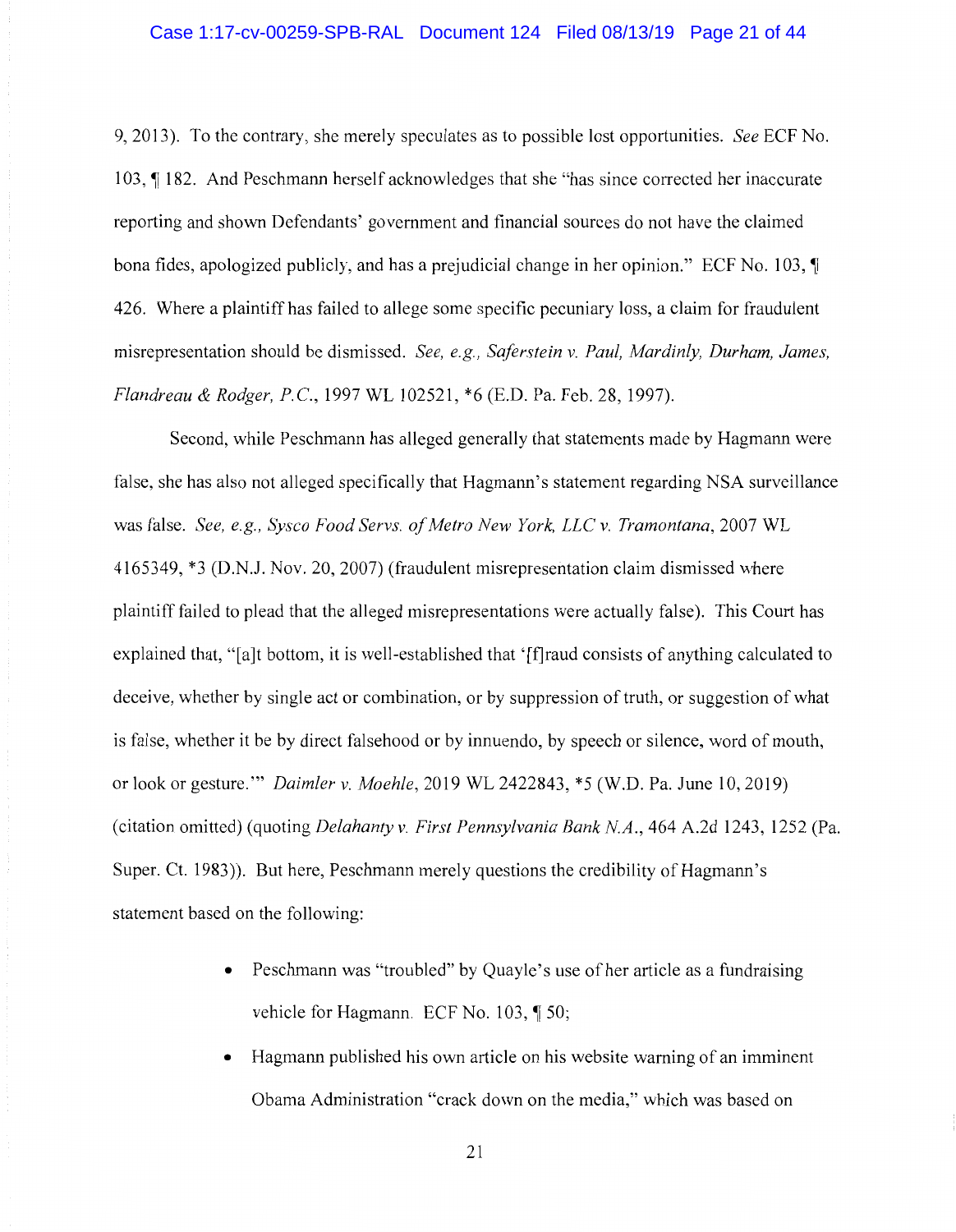Hagmann's discussions with Department of Homeland Security "Insider." Id.  $\P$ 54.

- Hagmann claimed that this Insider was risking his life to relay this information and that he had received threats that his wife and daughter are "going to be raped and killed while he watched." *Id.* 157.
- Hagmann claimed this same Insider told him on June 9, 2013, that the Obama Administration, within thirty days, was going to implement martial law, that there would be "blood in the streets," and that American people would be "shot and killed." *Id.* 158.
- On June 14, 2013, Quayle published an article on his website stating that Hagmann's life was in danger—claiming Hagmann was almost killed by a "goon squad." *Id.* 160

The Second Amended Complaint also relates an array of comments by Hagmann during his broadcasts that portray him as paranoid and self-important and upon which she questioned the credibility of his statements generally. Peschmann alleges, for example, that after Hagmann claimed that he was in "imminent physical danger," and "in the struggle of his life," she was "horrified, concerned, and questioned the veracity of Hagmann's allegations and sources." *Id.* 74. She also relates that McLeod, the Canadian Free Press editor, communicated her concern to Peschmann about the veracity of Hagmann's statements. *Id.* **177.** According to Peschmann, McLeod contended that Hagmann had previously "made news up," referencing Hagmann's appearance as an expert guest on Alex Jones's Infowars.com. *Id.* 184. In this respect, Peschmann's pleading seems intent on exposing Hagmann as a conspiracy theorist who regularly makes-up news in an effort to sow discontent, fear and paranoia among the public and to exploit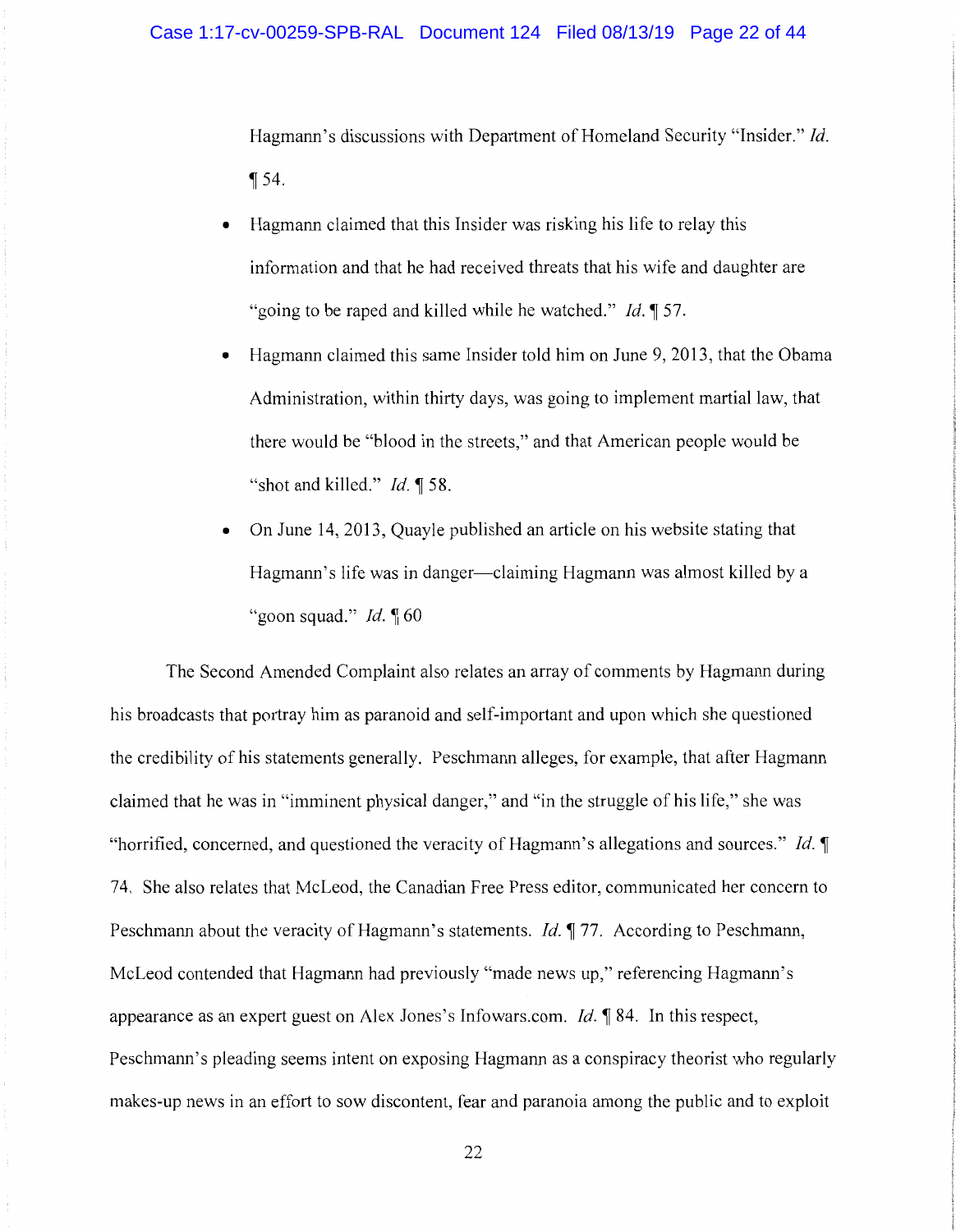# Case 1:17-cv-00259-SPB-RAL Document 124 Filed 08/13/19 Page 23 of 44

the impressionability of his likeminded listeners. *See, e.g., id.* **189.** Absent from the Second Amended Complaint, however, are allegations that Hagmann represented that he was the subject of NSA surveillance, knowing that he was not, and that he did so with the intent to induce Peschmann's reliance upon his misrepresentation.

As an alternative to pleading specific facts of Hagmann's misrepresentation, Peschmann may yet state a claim if she alleges specific facts that lead to the inference of fraudulent intent. *See Clientron Corp. v. Bennett,* 2014 WL 2693583, \*3 (E.D. Pa. June 12, 2014) (citing *HCB Contractors v. Rouse & Assoc., Inc.,* 1992 WL 176142, \*5 (E.D. Pa. July 13, 1992) (dismissing plaintiffs fraud count because it had only alleged a "bald allegation of dishonesty unaccompanied by any specific facts from which even an inference of fraud can be drawn"). But nothing pleaded herein leads to an inference that Hagmann intended to misrepresent himself to Peschmann regarding the alleged NSA surveillance. For example, Hagmann's history of making claims regarding an Obama Administration "crack down on the media" and an impending imposition of martial law by that Administration do not logically lead to an inference that Hagmann intended to deceive Peschmann about NSA surveillance. Nor can any inference be drawn from Quayle's 2013 statement that Hagmann was almost killed by a "goon squad" as that statement is unrelated to Hagmann's assertion of NSA surveillance in 2015. What Peschmann has related is a history of seemingly wild accusations and allegations made by both named Defendants. But she has not alleged facts to connect such statements to the NSA surveillance statements made by Hagmann in 2015.<sup>11</sup> Accordingly, Peschmann's claim for fraudulent

<sup>&</sup>lt;sup>11</sup> Among the type of factual allegations that the Third Circuit has suggested might be probative of fraudulent intent include the "utter recklessness and implausibility of the statement in light of subsequent acts and events." *luscko v.*  S. Container Corp., 408 Fed. Appx. 631, 634-35 (3d Cir. 2010). Peschmann, however, has not alleged any subsequent acts or events on Hagmann's part which would infer recklessness or implausibility of his statement. She only alleges that after the publication of her article, Hagmann asked her to cease her FOIA activities on his behalf. *See* ECF No. 103, 190. The Court does not find this to be a subsequent act or event in light of his previous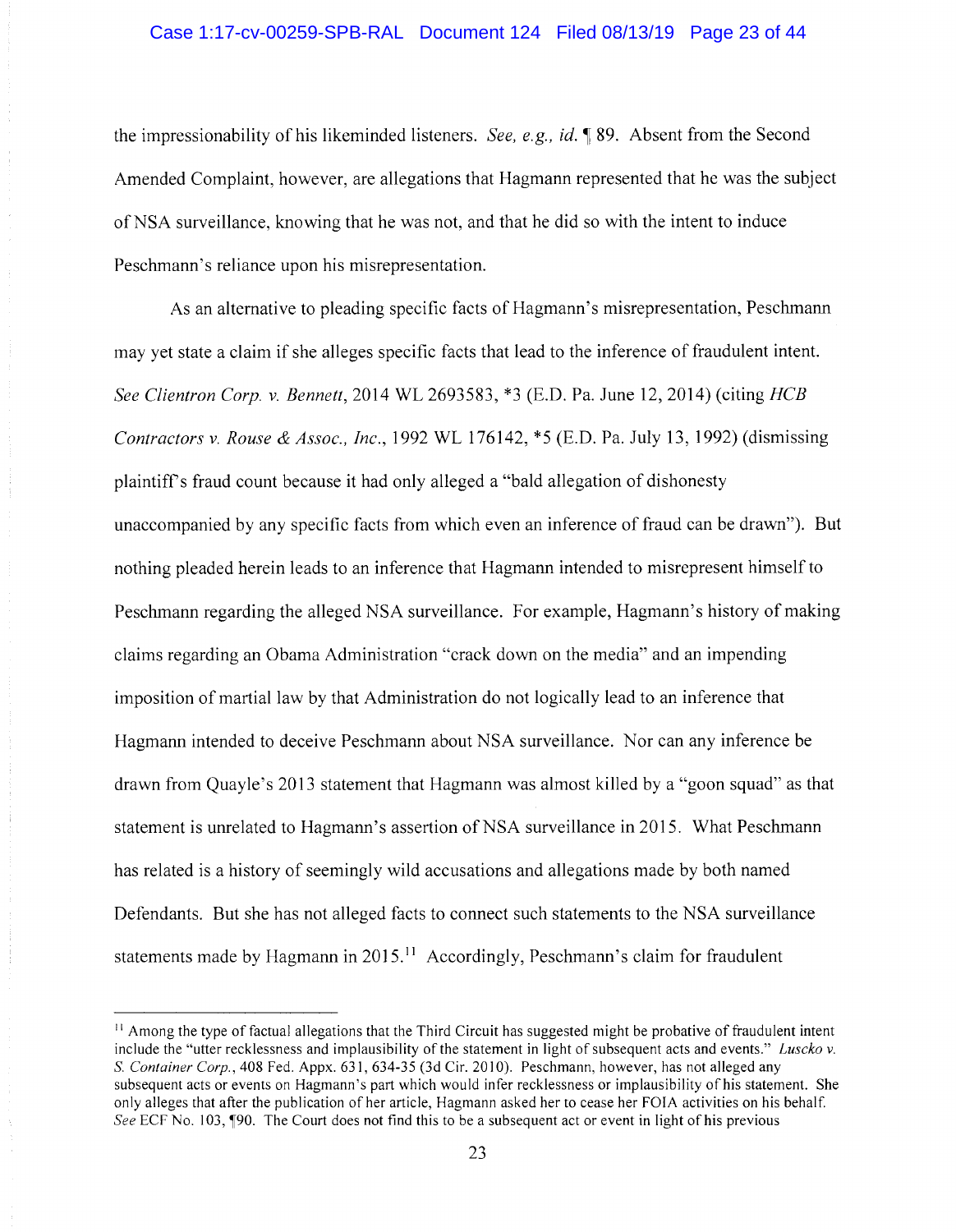misrepresentation should be dismissed. That dismissal, however, should be without prejudice,

and with Peschmann granted leave to amend to correct the identified deficiency of this claim, if possible.

4. Count III - Negligent Misrepresentation against Hagmann and Quayle

At Count III, Peschmann alleges a claim of negligent misrepresentation against Hagmann and Quayle. *See* ECF No. 103,  $\mathbb{I}$  435-446. This claim should also be dismissed.

With regard to negligent misrepresentation, Pennsylvania has adopted the Restatement

(Second) of Torts § 552 which provides that:

One who, in the course of his business, profession or employment, or in any other transaction in which he has a pecuniary interest, supplies false information for the guidance of others in their business transactions, is subject to liability for pecuniary loss caused to them by their justifiable reliance upon the information, if he fails to exercise reasonable care or competence in obtaining or communicating the information.

*See Mill-Mar, Inc. v. Statham,* 420 A.2d 548, 550 (Pa. Super. Ct. 1980), *appeal dismissed,* 452 A.2d 1017 (Pa. 1982) (adopting Restatement (Second) of Torts § 552)); *see also Safer stein,* 1997 WL 102521,  $*6$ . "Thus, negligent misrepresentation differs from intentional misrepresentation in that to commit the former, the speaker need not know his or her words are untrue, but must have failed to make reasonable investigation of the truth of those words." *Gibbs v. Ernst,* 538 Pa. 193,210, 647 A.2d 882, 890 (1994) (citing Restatement (Second) of Torts§ 552). Like any action in negligence, however, there must be an existence of a duty owed by one party to another." *Weisblatt v. Minn. Mut. Life Ins. Co.,* 4 F. Supp. 2d 371, 380 & n.9 (E.D. Pa. 1998) (noting the difference between fraudulent and negligent misrepresentation is largely one of

statement. As Defendant Hagmann points out, in and of itself, the fact that he "rescinded his FOIA authorization" does not contradict his claim of NSA surveillance.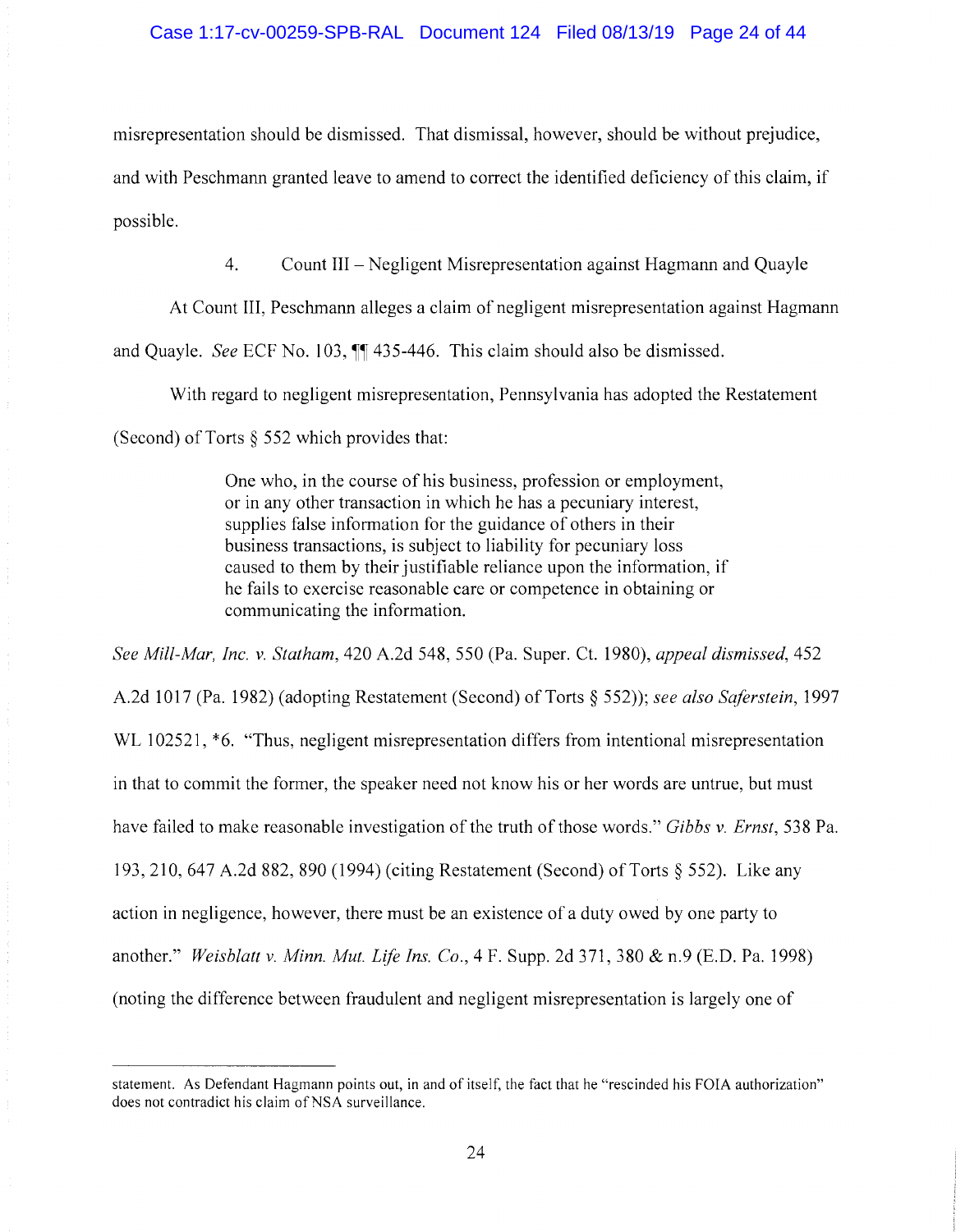# Case 1:17-cv-00259-SPB-RAL Document 124 Filed 08/13/19 Page 25 of 44

scienter). So then, "[u]nder Pennsylvania law, a plaintiff alleging negligent misrepresentation must establish: (1) a misrepresentation of a material fact; (2) made under circumstances in which the misrepresenter ought to have known its falsity; (3) with an intent to induce another to act on it; and (4) which results in injury to a party acting in justifiable reliance on the misrepresentation. *M.B. v. Schuylkill, 375 F. Supp.3d 574, 601-02 (E.D. Pa. 2019) (citing Bilt-Rite Contractors, Inc. v. The Architectural Studio,* 581 Pa. 454, 866 A.2d 270, 277 (2005) (other citation omitted).

First, Peschmann has not identified any statement by Quayle that she alleges was false and upon which she allegedly relied to her detriment. Rather, her claims of misrepresentation, both fraudulent and negligent, are based primarily on statements made by Hagmann.<sup>12</sup> Accordingly, her claim against Quayle should be dismissed.

Next, Peschmann has also failed to state a claim of negligent misrepresentation against Hagmann because the Second Amended Complaint does not identify a misrepresentation that Hagmann should have known to be false and upon which she relied and suffered damages as a consequence. While damages are presumed for purposes of her defamation per se claim, this is not the case for her misrepresentation claims, each of which requires allegations of actual loss or injury as a necessary element. Accordingly, her negligent misrepresentation claim against Hagmann also should be dismissed. That dismissal, however, should be without prejudice, and with Peschmann granted leave to amend to correct the identified deficiency of this claim, if possible.

<sup>&</sup>lt;sup>12</sup> The Second Amended Complaint does note a statement Quayle made on November 19, 2014 in which he called Peschmann one of "hell's messengers." ECF No. 103,  $\parallel$  117. This epithet, however, was not a statement of fact upon which Peschmann somehow relied. It was a statement made after Peschmann published a "follow-up" article retracting her prior writing about the NSA's alleged surveillance of Hagmann. Thus, it could not have induced Peschmann to write the article and cannot be a basis for a negligent misrepresentation claim.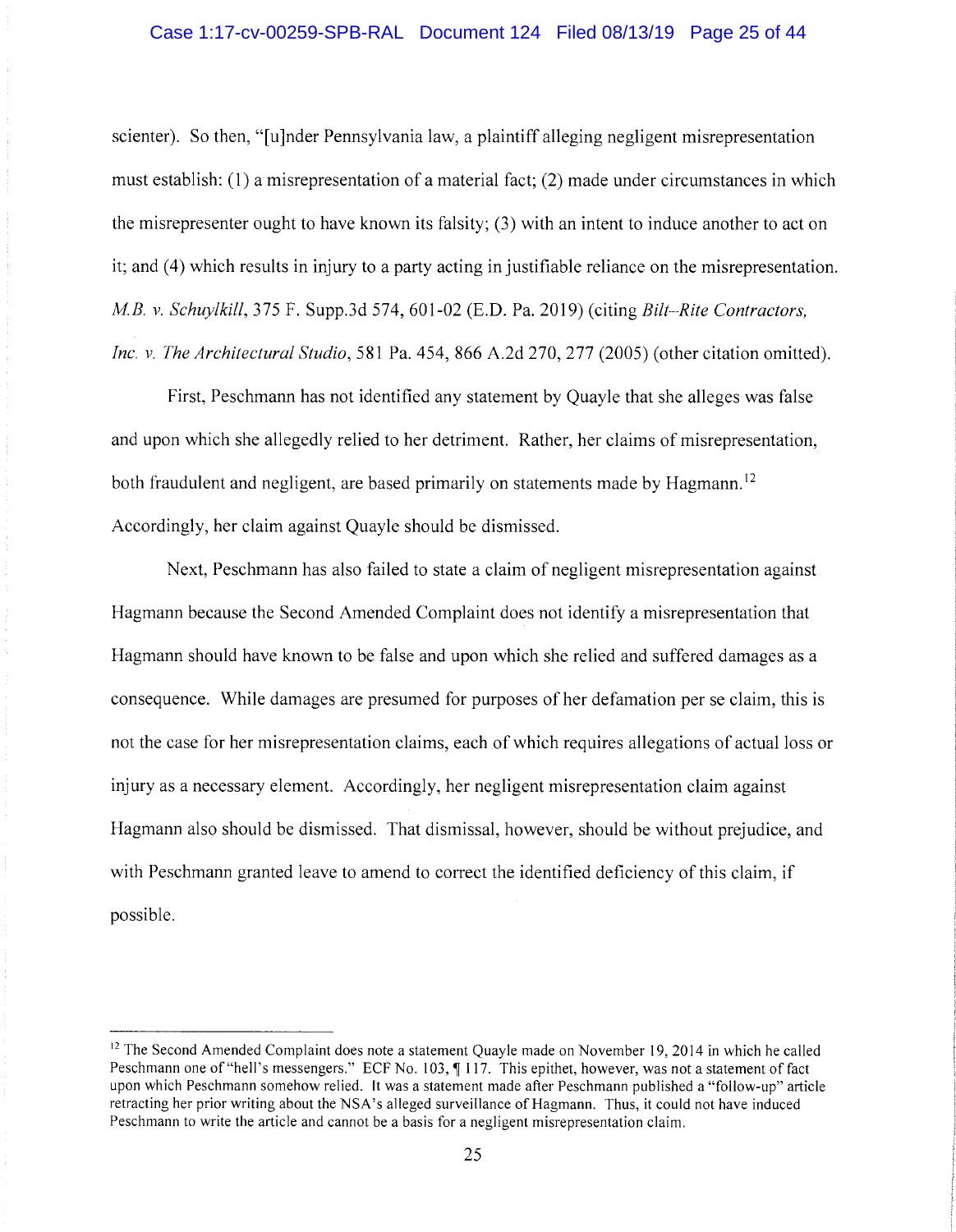5. Count IV - Intentional and Negligent Infliction of Emotional Distress

Next, Peschmann brings claims of intentional and negligent infliction of emotional distress against both Defendants. *Id.* at **11** 447-473. To state a claim for intentional infliction of emotion distress under Pennsylvania law, the plaintiff must allege facts supporting that: (1) defendant's conduct was intentional or reckless, (2) the conduct was extreme and outrageous, (3) it caused emotional distress, and ( 4) the emotional distress was severe. *Frankel v. Warwick Hotel,* 881 F. Supp. 183, 187 (E.D. Pa. 1995) (citation omitted).

In evaluating the sufficiency of Peschmann's intentional infliction of emotion distress claim, the Court should, as a threshold inquiry, determine whether the defendant's alleged conduct may reasonably be regarded as satisfying the "extreme and outrageous" element of this cause of action. *McGee v. Conyngham Twp.,* 2018 WL 2045437, at \*8 (M.D. Pa. May 1, 2018) ("it is for the court to determine in the first instance whether the defendant's conduct may reasonably be regarded as so extreme and outrageous to permit recovery.") (citing *Johnson v. Caparelli,* 404, 625 A.2d 668, 671 (Pa. Super. Ct. 1993); *Snyder v. Specialty Glass Products, Inc.,* 658 A.2d 366 (Pa. Super. Ct. 1995); *Ruder v. Pequea Valley Sch. Dist.,* 790 F.Supp.2d 377, 398 (E.D. Pa. 2011). According to comment d of 46 of the Restatement (Second) of Torts (1965), which the Court of Appeals has found to be an accurate statement of Pennsylvania law, liability has been rejected even where "the defendant has acted with an intent which is tortious or even criminal, or that he has intended to inflict emotional distress, or even that his conduct has been characterized by 'malice."' *Chuy v. Philadelphia Eagles Football Club,* 595 F.2d 1265, 1274 (3d Cir. 1979) (quoting Restatement (Second) of Torts,§ 46, comment d). Rather, "[l]iability has been found only where the conduct has been so outrageous in character, and so extreme in degree, as to go beyond all possible bounds of decency, and to be regarded as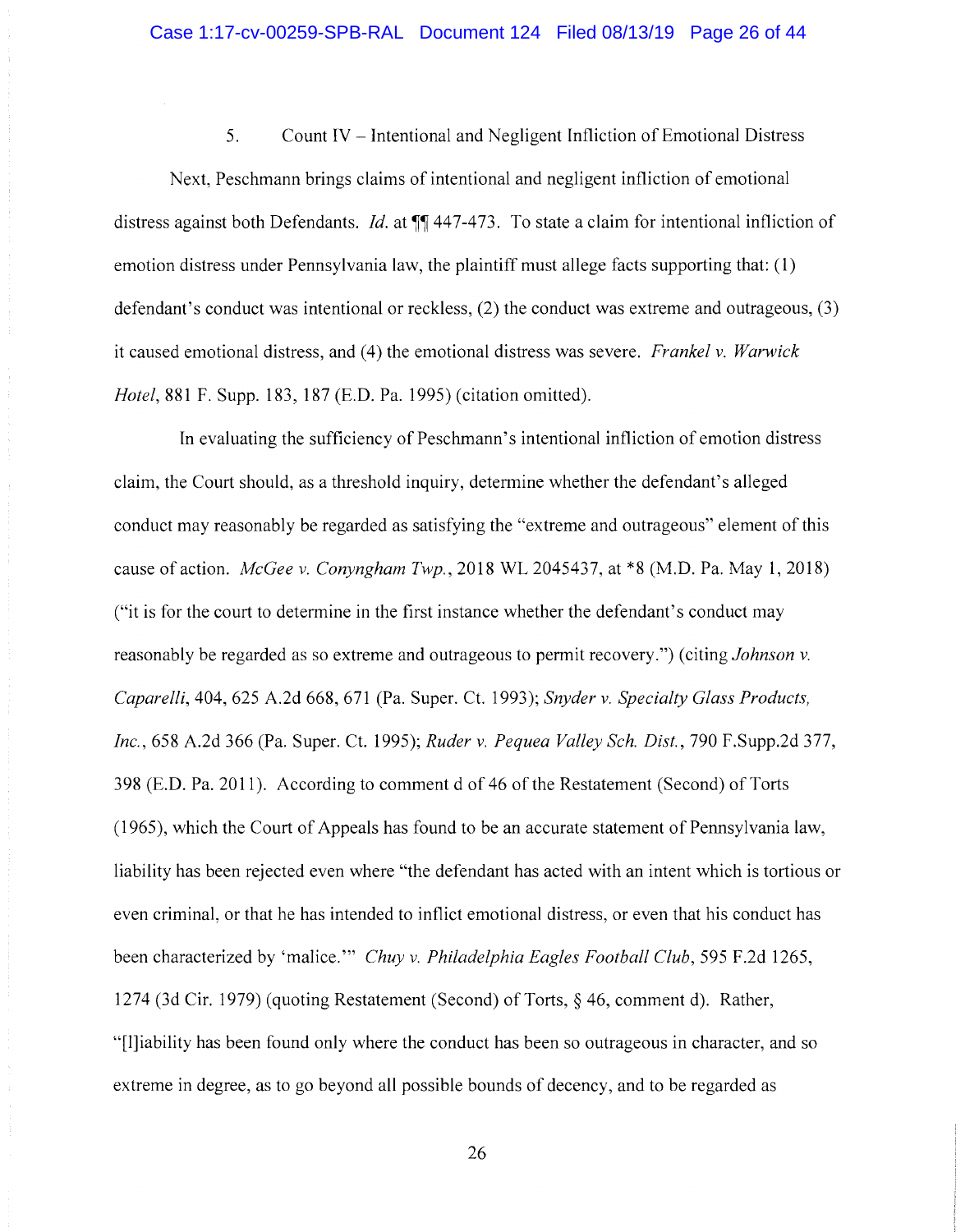atrocious, and utterly intolerable in a civilized community." *Id.; Ruder v. Pequea Valley Sch. Dist.,* 790 F. Supp. 2d 377,397 (E.D. Pa. 2011).

In the present case, most of the twenty-six paragraphs Peschmann devotes to her emotional distress claims are little more than broad characterizations that the Defendants' conduct was "atrocious," "outrageous," "extreme," and "beyond all possible bounds of decency." ECF No. 103,  $\parallel$  **448, 452.** She also faults the Defendants for not adhering "to the basic principle of 'Thou shall not bear false witnesses,'" *Id.* at  $\P$  454, and for "weaponizing the Internet," causing her to "cringe when she goes online." *Id.* at **1456.** She claims that Hagmann has been "gas lighting" her.<sup>13</sup> *Id.* at  $\P$  460. Finally, she claims the Defendants' actions potentially exposed her to criminal liability.<sup>14</sup> *Id.* at **1**467. Stripped of adjectives and characterizations, however, the factual basis for Peschmann's claim distills down to two areas: Hagmann providing her with information that she later suspected to be false, specifically that he was under NSA surveillance, and statements by Hagmann and Quayle in response to her retractions of her article. This conduct is insufficient to support a claim for intentional infliction of emotional distress. See *Hunger v. Grand Cent. Sanitation,* 670 A.2d 173, 177 (Pa. Super. Ct. 1996) ("liability clearly does not extend to mere insults, indignities, threats, annoyances, petty oppressions, or other trivialities."); *Snyder,* 658 A.2d at 375 (plaintiff employee's suffering verbal abuse and demotion after arriving late to work was not outrageous as a matter of law); *Ruder,* 790 F.Supp.2d at 398 (motion to dismiss granted because defendant's failure to provide

<sup>&</sup>lt;sup>13</sup> Peschmann does not define this term. The Court will assume its ordinary meaning, "the manipulation of someone by psychological means into questioning their own sanity." *See, e.g., Tantaros v. Fox News Network, LLC*, 2018 WL 2731268, \*5 n.9 (S.D.N.Y. May 18, 2018).

<sup>&</sup>lt;sup>14</sup> Peschmann does not allege that Defendants reported her to any law enforcement authorities or otherwise caused her to come under the scrutiny of such authorities.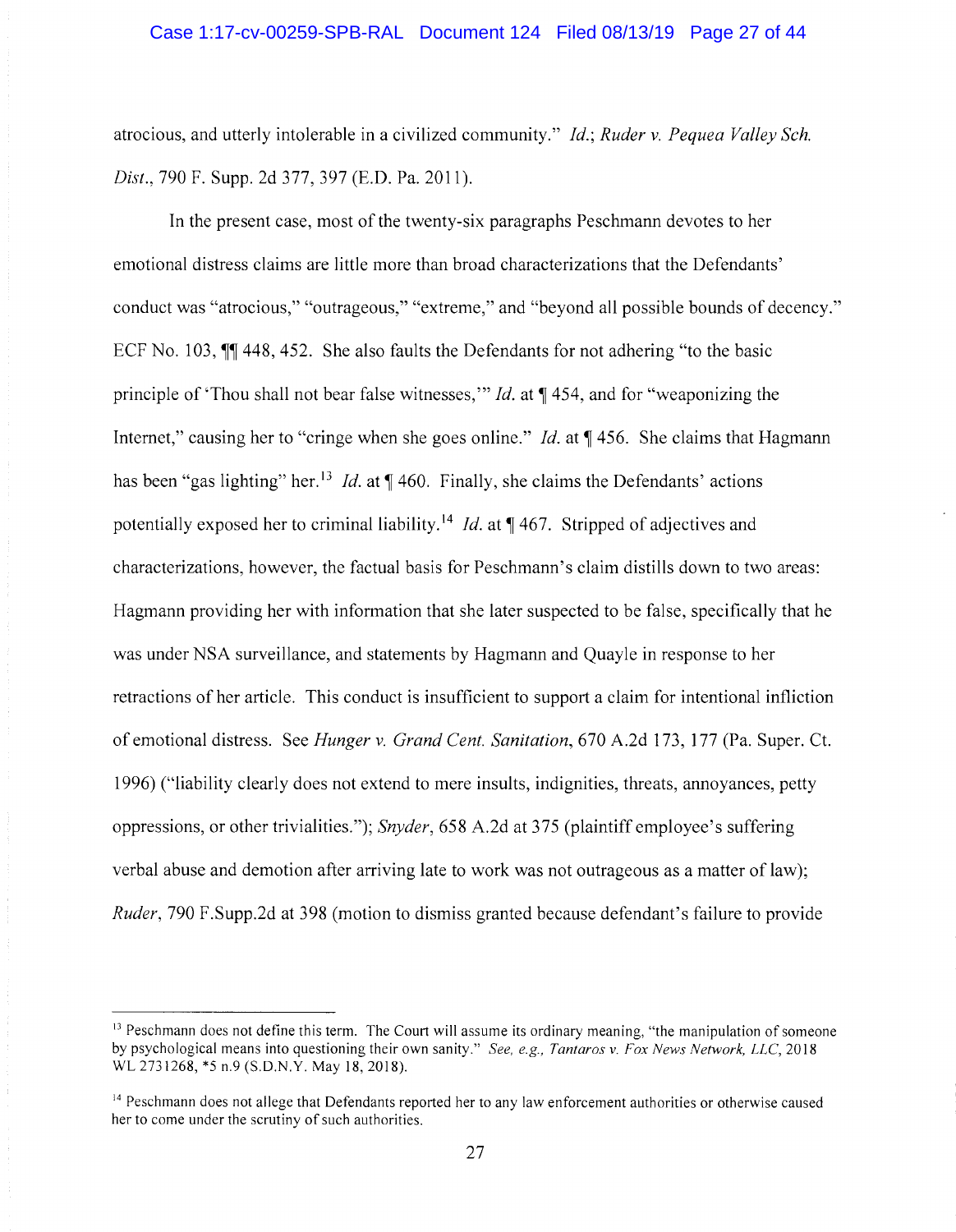## Case 1:17-cv-00259-SPB-RAL Document 124 Filed 08/13/19 Page 28 of 44

the plaintiff with medical leave and benefits, and its subsequent termination of the plaintiff, was not outrageous as a matter of law). Accordingly, this claim should be dismissed.

To state a claim for negligent infliction of emotional distress, a plaintiff must establish the elements of a negligence claim and "at least one of the following four elements: (1) that the defendant had a contractual or fiduciary duty toward him; (2) that Plaintiff suffered a physical impact; (3) that Plaintiff was in a 'zone of danger' and at risk of an immediate physical injury; or ( 4) that Plaintiff had a contemporaneous perception of tortious injury to a close relative." *Wilder v. United States,* 230 F. Supp. 2d 648, 653-54 (E.D. Pa. 2002) (citing *Doe v. Phila. Cty. Health Alts.,* 745 A.2d 25, 27 (Pa. Super. Ct. 2000)). The facts alleged in the Second Amended Complaint do not support the existence of a contractual or fiduciary duty owed by either named Defendant toward Peschmann. Likewise, Peschmann has not alleged that she suffered immediate and substantial physical harm from being in a zone of danger or viewing a traumatic incident. Accordingly, her negligent infliction of emotional distress claim should also be dismissed.

6. Count V - Equitable Estoppel against Quayle and Hagmann

At Count V, Peschmann alleges a claim for "equitable estoppel." ECF No. 103,  $\P$  474-4 79. This claim should be dismissed outright. Under Pennsylvania law, equitable estoppel is not a separate cause of action. *See Carlson v. Arnot-Ogden Memorial Hosp.*, 918 F.2d 411, 416 (3d Cir. 1990) (citing *Paul v. Landenau Hosp.,* 543 A.2d 1148 (Pa. Super. Ct. 1988)). *See also Liebman v. Prudential Financial, Inc.,* 2002 WL 31928443, \*3 (E.D. Pa. Dec. 30, 2002); *Graham v. Pennsylvania State Police,* 643 A.2d 849, 852 (Pa. Commw. Ct. 1993) ("[E]quitable estoppel ... has only been recognized as a defense and not a cause of action in itself."). Instead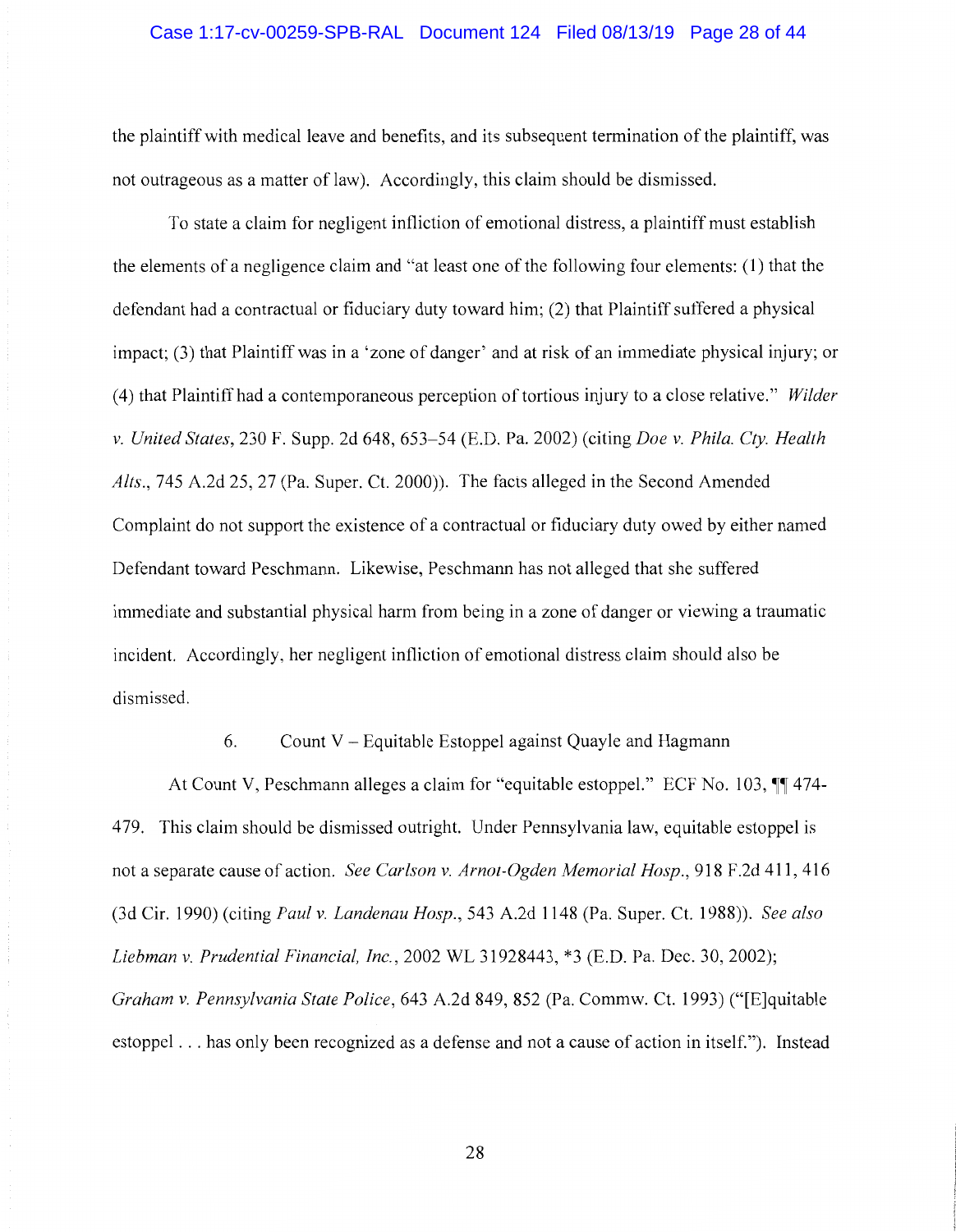the doctrine may be raised either as an affirmative defense or as grounds to prevent a defendant from raising a particular defense. *Paul,* 543 A.2d at 1152.

7. Count VI - Civil Conspiracy against all Defendants

At Count VI, Peschmann asserts a claim for civil conspiracy against Quayle and Hagmann, as well as the several unnamed John Doe Defendants. *See* ECF No. 103,  $\P$  480-493. To state a claim for civil conspiracy under Pennsylvania law, a plaintiff must allege: "(1) a combination of two or more persons acting with a common purpose to do an unlawful act or to do a lawful act by means of an unlawful purpose; (2) an overt act done in pursuance of the common purpose; and (3) actual legal damage." *McKeeman v. Corestates Bank, NA.,* 751 A.2d 655,660 (Pa. Super. Ct. 2000) (citing *McGuire v. Shubert,* 722 A.2d 1087, 1092 (Pa. Super. Ct. 1998)). More specifically, "the plaintiff must expressly allege an agreement or make averments of communication, consultation, cooperation, or command from which such an agreement can be inferred." *Flanagan v. Shively,* 783 F. Supp. 922, 928 (M.D. Pa. 1992). The conspiracy claim may proceed only if the plaintiff alleges facts to support "all elements necessary to such a cause of action." *Lackner v. Glosser,* 892 A.2d 21, 34 (2006) ( quoting *Rutherford v. Presbyterian-Univ. Hosp.,* 612 A.3d 500, 508 (Pa. Super. Ct. 1992)). *See also McGary v. Williamsport Reg'! Med. Ctr.,* 2019 WL 2395127, \*6 (3d Cir. June 6, 2019) (citing *Thompson Coal Co. v. Pike Coal Co.,* 412 A.2d 466,472 (1979)).

Applying these principles to Peschmann's conspiracy claim is hampered by the imprecise and conclusory nature of her allegations. Broadly, Peschmann alleges that Quayle and Hagmann "either directly, in concert with, or through agents, proxies, and/or individuals in their Circle of Trust, John Does 1-20, each committed the torts of civil conspiracy to harm the Plaintiff." ECF No. 103, 1481. Rather than alleging specific concerted action or an agreement by two or more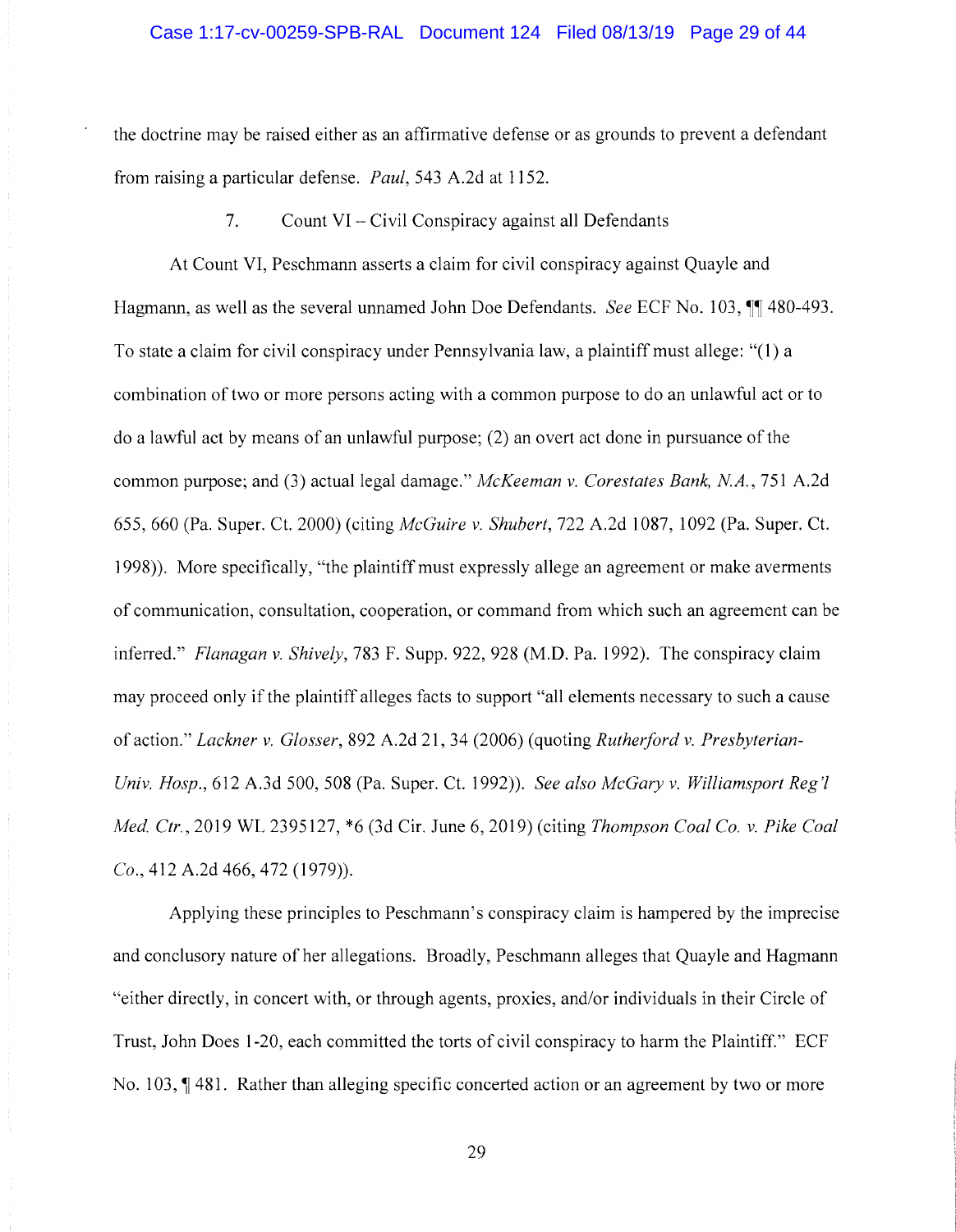## Case 1:17-cv-00259-SPB-RAL Document 124 Filed 08/13/19 Page 30 of 44

defendants to perform an unlawful act, or a lawful act by some unlawful means, Peschmann globally critiques the Defendants and their associates and followers as propogandists whose practices harm legitimate journalism and journalists and society in general. For example, she alleges that

> Defendants, knowingly collaborated, assisted one another, and engaged in, and used other purported truth telling 'Christian' individuals, in their alternative media Circle of Trust ... as false witnesses against the Plaintiff and others, while attempting to manipulate U.S. legal systems, and silence journalists from doing what journalists do—expose corruption and correct false allegations, thereby hampering government efforts, engaging in propaganda[,] publishing and disseminating false information, and otherwise who provide material support in furtherance of the conspiracy.

*Id.* at 1487. She focuses her attack primarily upon the Defendants' conduct after Hagmann indirectly provided the information concerning the doubtful NSA surveillance claim. In support of the alleged conspiracy, for example, she alleges that the Defendants "had weeks, months and/or years to simply retract the false NSA targeting allegation, and come clean regarding their fraudulent sources, apologize; and stop this tortious conduct, instead they dug in, continued and escalated their unlawful conduct, causing the Plaintiff compounding damage, and by continuing to harm more innocent individuals, separate from the Plaintiff." *Id.* at 1483.

Peschmann's other vague and conclusory allegations likewise do not save her conspiracy claim. She alleges, for example, that the Defendants acted "maliciously with the intent of injuring" her, but provides no specific examples of how they did that. *See* ECF No. 103, ¶482. Further, her Second Amended Complaint alleges that the Defendants "took continuing overt acts in furtherance of their unlawful and unethical common purpose" but does not state what those over acts were. *Id.* at  $\P$  484. She claims that the Defendants "concealed from her their written and or oral agreements between themselves and Does 1-20 in their Circle of Trust." *Id.* at 1490.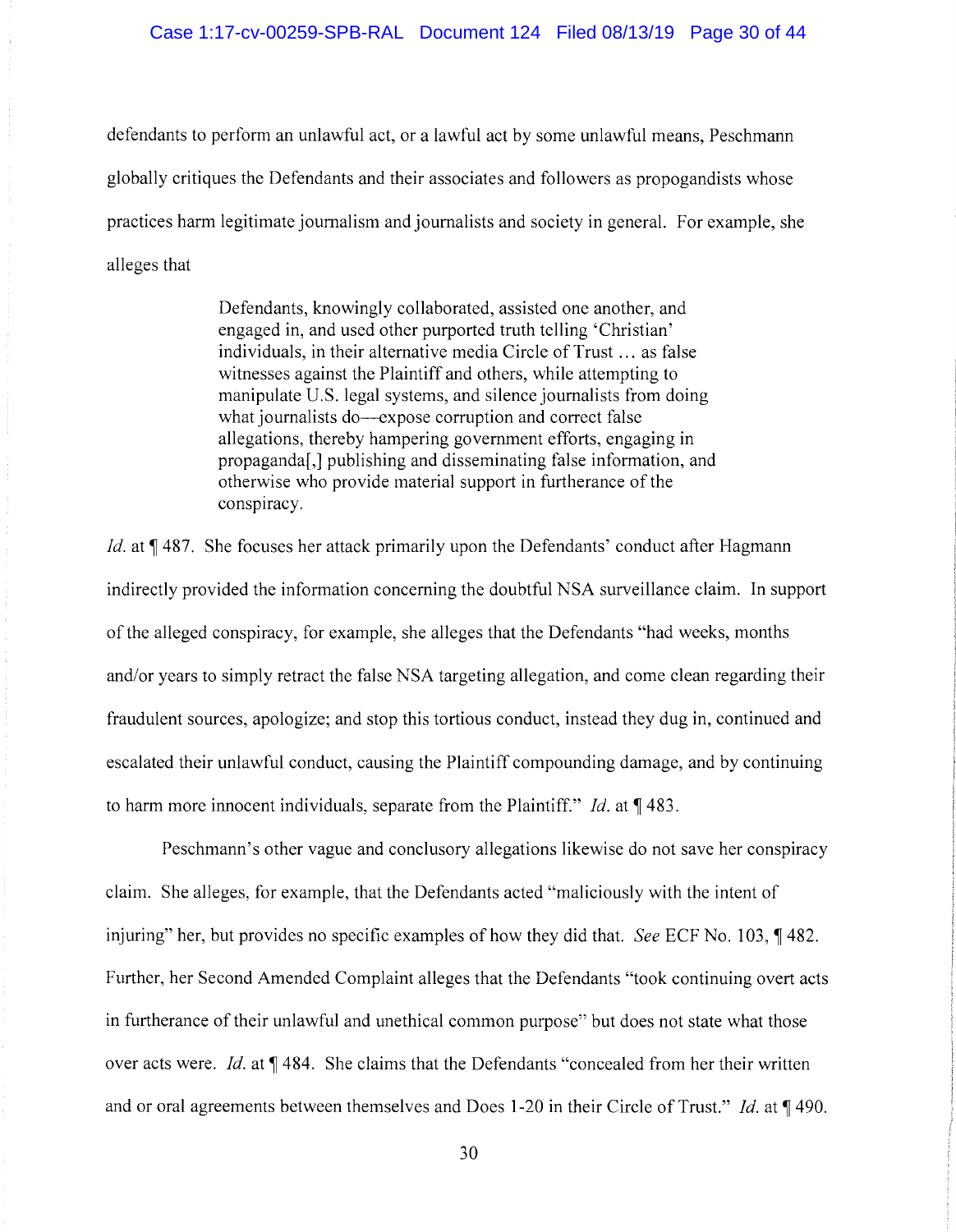# Case 1:17-cv-00259-SPB-RAL Document 124 Filed 08/13/19 Page 31 of 44

But she does not identify the nature, object or substance of these vaguely described "written and or oral agreements."

Furthermore, "actionable civil conspiracy must be based on an existing independent wrong or tort that would constitute a valid cause of action if committed by one actor." *Levin v. Upper Makefield Twp., Bucks Cnty., Pa.,* 90 Fed. Appx. 653, 667 (3d Cir. 2004) (citations omitted). "Ultimately, only a finding that the underlying tort has occurred will support a claim for civil conspiracy." *Reese v. Pook & Pook,* LLC., 158 F. Supp.3d 271, 292 (E.D. Pa. 2016) (internal quotations omitted). Peschmann continues to point to the suspect information Hagmann gave her regarding NSA surveillance and her subsequent authorship of an article on that topic. The fact that Hagmann may have lied to her about NSA surveillance alone is not an "independent wrong or tort" on which a civil conspiracy claim may be based. As discussed above, the Second Amended Complaint fails to state a claim for intentional or negligent misrepresentation, which negates any reliance upon those torts in support of her conspiracy claim. Finally, the Second Amended Complaint includes no allegations that Hagmann conspired with any other person to defame Peschmann by making statements imputing criminal conduct to her. Therefore, Peschmann's conspiracy claim should be dismissed.

8. Count VII - Aiding and Abetting against all Defendants

At Count VII, Peschmann asserts a claim for aiding and abetting against all of the Defendants. Pennsylvania recognizes the tort of aiding and abetting as stated in § 876 of the Restatement (Second) of Torts, Persons Acting in Concert. *Austin v. Hill,* 2014 WL 1386338, \*13 (E.D. Pa. April 9, 2014) (citing *Skipworth by Williams v. Lead Indust. Assoc. Inc.,* 690 A.2d 169 (Pa. 1997). Section 876 provides that a person is subject to liability for harm to a third person arising from the tortious conduct of another if he: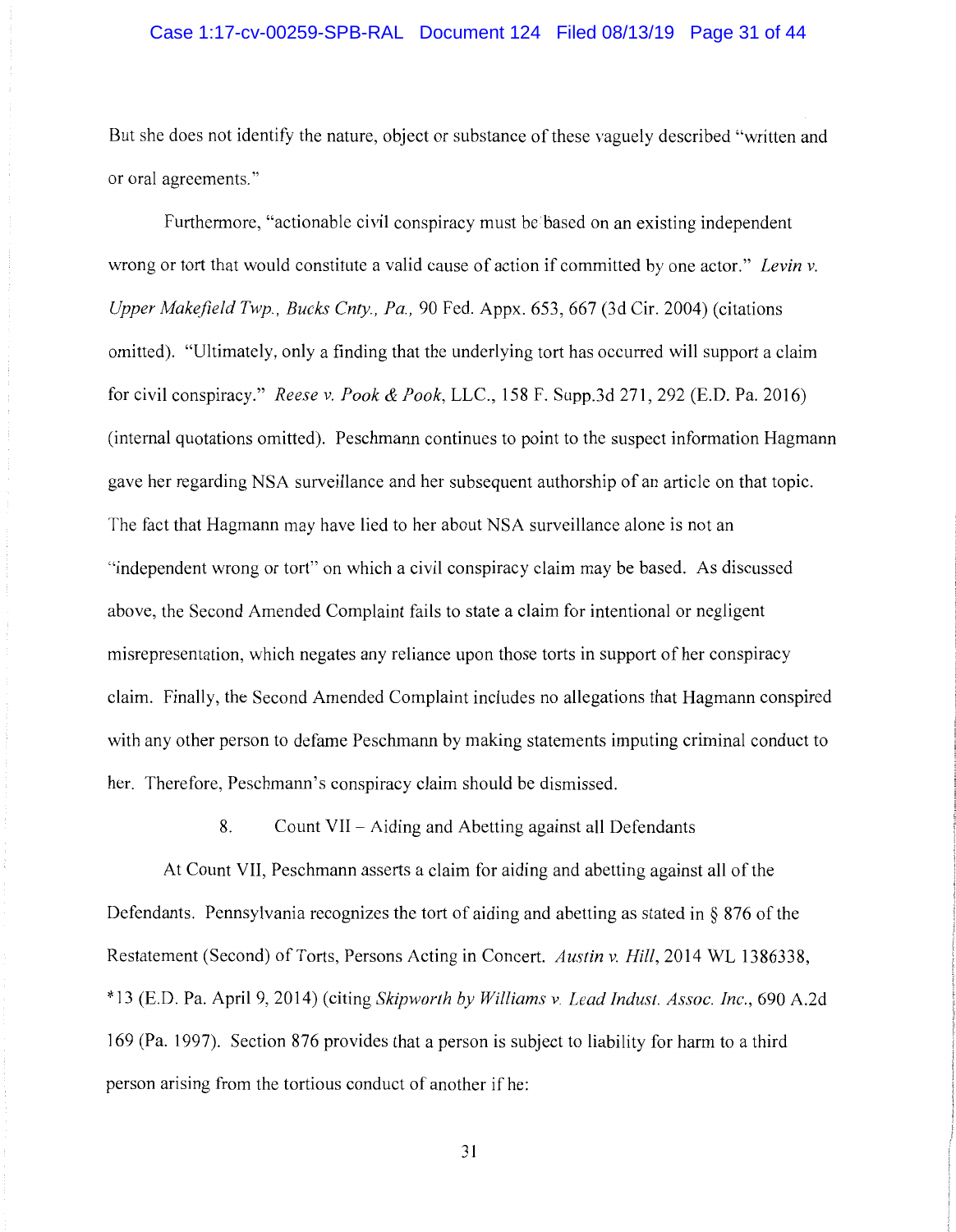a) does a tortious act in concert with the other or pursuant to a common design with him, or

b) knows that the other's conduct constitutes a breach of duty and gives substantial assistance or encouragement to the other so as to conduct himself, or

c) gives substantial assistance to the other in accomplishing a tortious result and his own conduct, separately considered, constitutes a breach of duty to the third person.

Restatement (Second) of Torts § 876 (1979). Therefore, "liability for aiding and abetting requires proof of three elements: underlying tortious conduct, knowledge, and substantial assistance." *Jenkins v. Williams,* 2008 WL 1987268, \* 14 (D. Del. May 7, 2008). Importantly, "with regard to this second element, mere knowledge is insufficient. The knowledge element must be coupled with some degree of intent. Additionally, there must be a linkage of knowledge to the third element of liability, that is, providing substantial assistance." *Id.* at 14. Finally, the plaintiff must establish the completion of the underlying tort in order to establish a prima facie case for a claim of aiding and abetting that tort. *Daniel Boone Area Sch. Dist. v. Lehman Bros., Inc.*, 187 F.Supp.2d 400, 412 (W.D. Pa. 2002) ("The plain language of § 876(a) indicates that a concert of action claim will lie only if both persons who are alleged to have acted in concert each committed a tortious act."). Peschmann's allegations fail to support the foregoing elements. Accordingly, this claim should also be dismissed.

Peschmann alleges that Quayle and Hagmann "aided and abetted one another, Does 1-20 as false witnesses to each other's false allegations, by exploiting and harming the Plaintiff." ECF 103,  $\parallel$  495. Like her conspiracy claim, this claim reads more like a critique of the Defendants' media and journalistic practices and the harm those practices impose on society than as concise and direct allegations of fact to support the elements of her claim. Peschmann states that Quayle and "his Renaissance Precious Metals is akin to a rainmaker," that he is the sponsor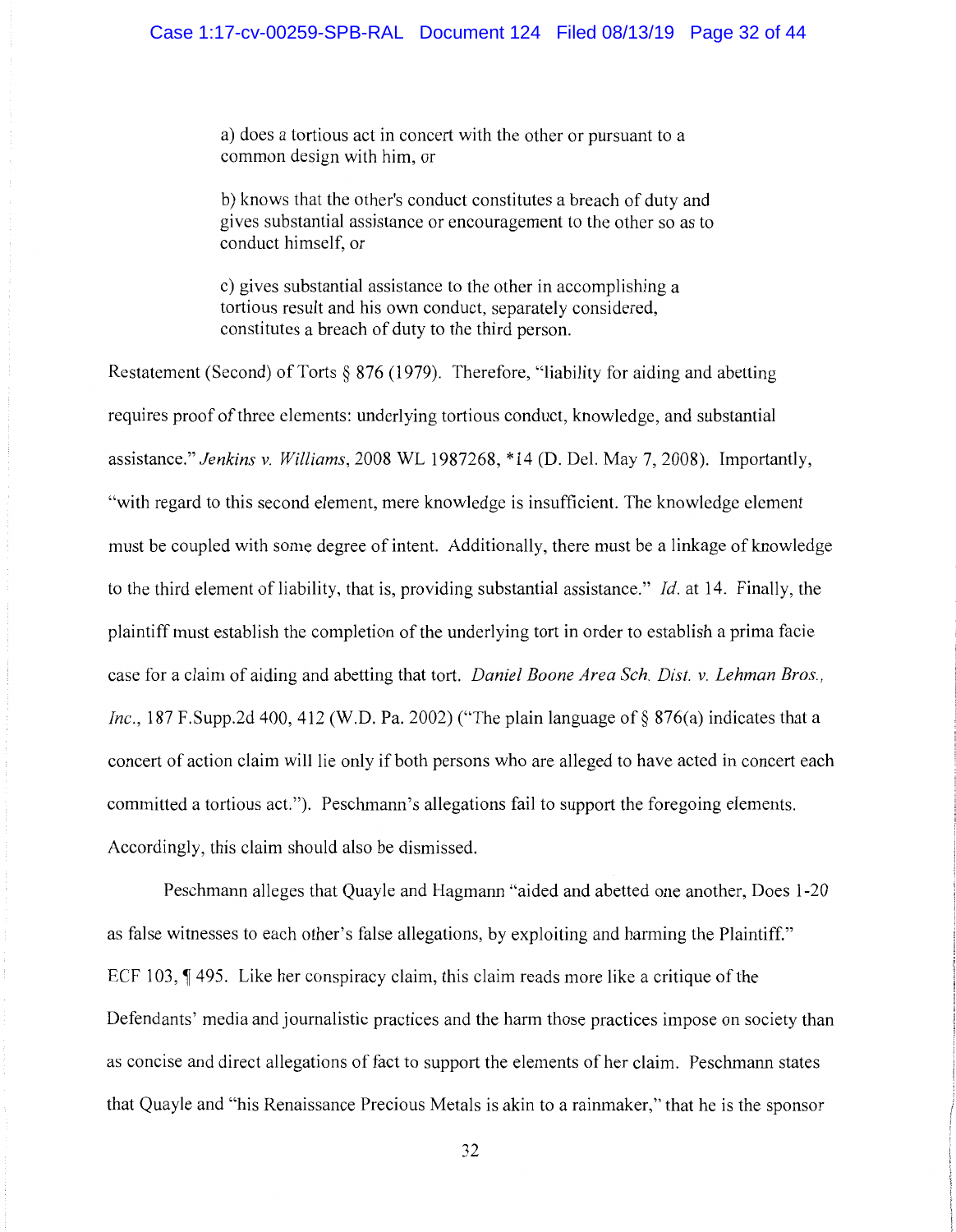## Case 1:17-cv-00259-SPB-RAL Document 124 Filed 08/13/19 Page 33 of 44

of "purported Christian media personalities," and "through payments, conference appearances, other types of remuneration, or other means, compelled and induced one another to play along and be complicit." *Id.* at  $\P$  497. She alleges that the Defendants "either directly or through agents, proxies, and individuals in their Circle of Trust, assisted these individuals in pursuing, and additionally publish, or cause to be published defamatory and harmful statements about the Plaintiff through saying such outlandish things about her by making false statements of fact claiming she is part of some cabal, and/or part of some Communist Marxist takeover of America, or something, or that this Action is an attempt to 'censor them' on each other's radio shows to keep their trusting audiences paranoid, frightened, sending in donations and buying their wares." *Id.* at  $\P$  498.

Giving Peschmann's allegations the most generous interpretation and all benefit of doubt, the Court construes the tortious act upon which she is basing her aiding and abetting claim as Hagmann's statements imputing criminal conduct to her. As discussed earlier, Peschmann's allegations regarding these statements are sufficient to state a claim for defamation. Therefore, the Court should also construe Peschmann's Second Amended Complaint as attempting to assert a claim of aiding and abetting defamation and find that she has sufficiently pled the completion of the underlying tort. ECF No.  $103$ ,  $\sqrt{98}$ . Peschmann's aiding and abetting claim nevertheless fails because she has not alleged any facts to show that any Defendant provided substantial assistance or encouragement to Hagmann with respect to his statements imputing criminal conduct to her. The Second Amended Complaint does not allege that Quayle or any Doe Defendant encouraged Hagmann to make these particular statements or affirmatively joined in them. At best, the allegations of the Second Amended Complaint assert that Quayle and others within the "Circle of Trust" support Hagmann's media tactics and therefore should be liable for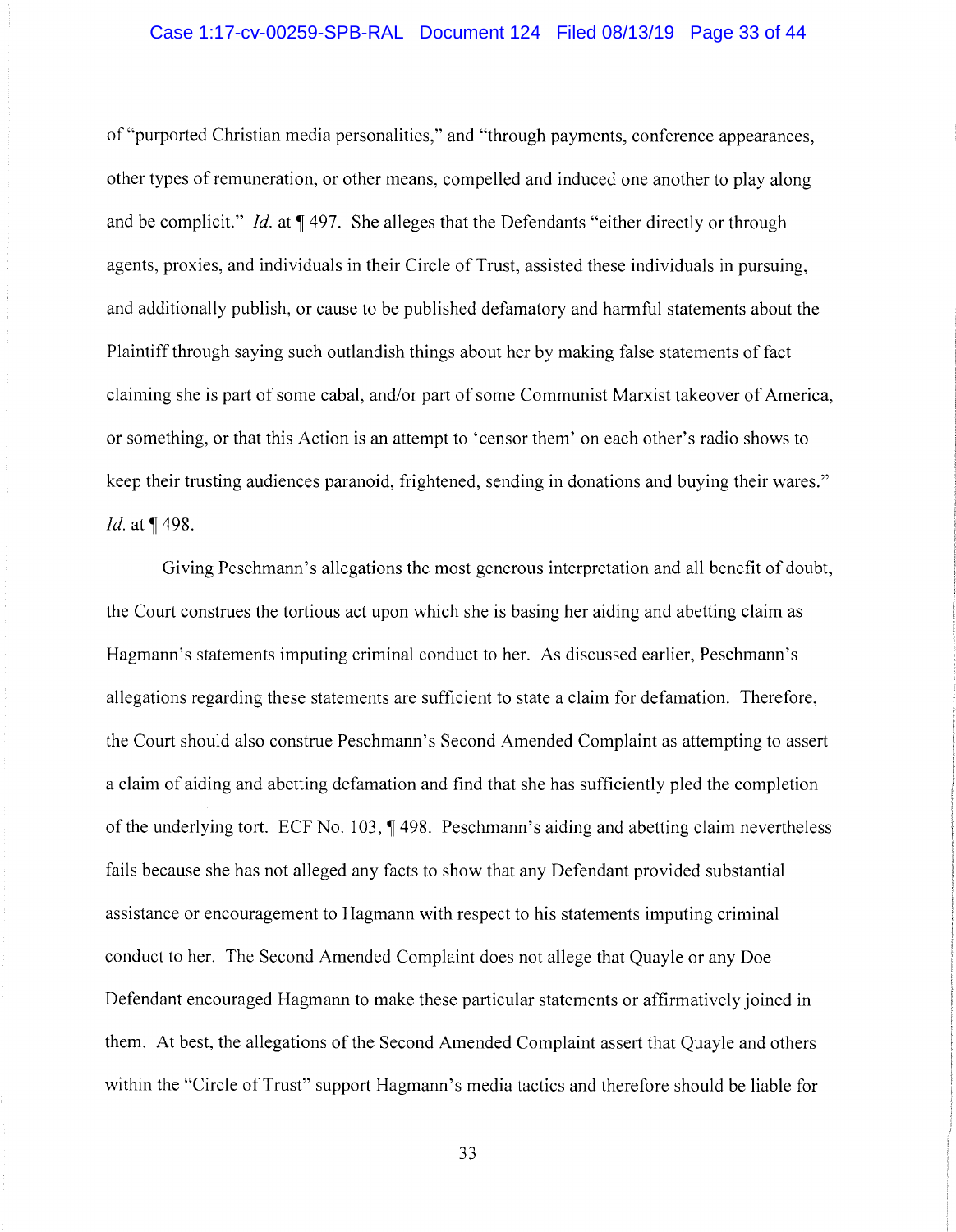# Case 1:17-cv-00259-SPB-RAL Document 124 Filed 08/13/19 Page 34 of 44

any defamatory statement he may utter. Pennsylvania law does not recognize such a result. As Peschmann's allegations fail to support necessary elements of her aiding and abetting claim, this claim should be dismissed.

# 9. Count VIII - Unjust Enrichment against all Defendants

At Count VIII, Peschmann alleges a claim of unjust enrichment against the Defendants. She claims that Quayle, Hagmann, and the John Doe Defendants have "verbal and or written agreements, as part of their shared motivation to defame and irreparably harm the Plaintiff to escape liability which was and remains deliberately concealed from her when she would not be complicit, look the other way, or join them when Defendants' intentionally, and maliciously mislead and exploited the Plaintiff, as a journalist, into reporting a false allegation against the NSA  $\ldots$  " ECF No. 103,  $\P$  503. She alleges that she has "conferred a substantial benefit upon the Defendants" and that the Defendants "retained the benefit." *Id.* at  $\P\P$  504-05. The Defendants, according to the Second Amended Complaint, "wrongfully secured and passively received benefits that it would be unconscionable for them to retain, by way of fundraising, advertising dollars, sales of precious metals and doomsday gear, books, DVDs and other wares off of making false allegations, and by misleading, exploiting the Plaintiff, and by their attacks on her when she would not play along, or look the other way in furtherance of their tortious conduct." *Id.* at ¶ 509.

Under Pennsylvania law, unjust enrichment claims fall into one of two categories: (1) a quasi-contract theory of liability, in which case the unjust enrichment claim is brought as an alternative to a breach of contract claim; or (2) a theory based on unlawful or improper conduct established by an underlying claim, such as fraud, in which case the unjust enrichment claim is a companion to the underlying claim. *Dockery v. Heretick,* 2019 WL 2122988, \*21 (E.D. Pa. May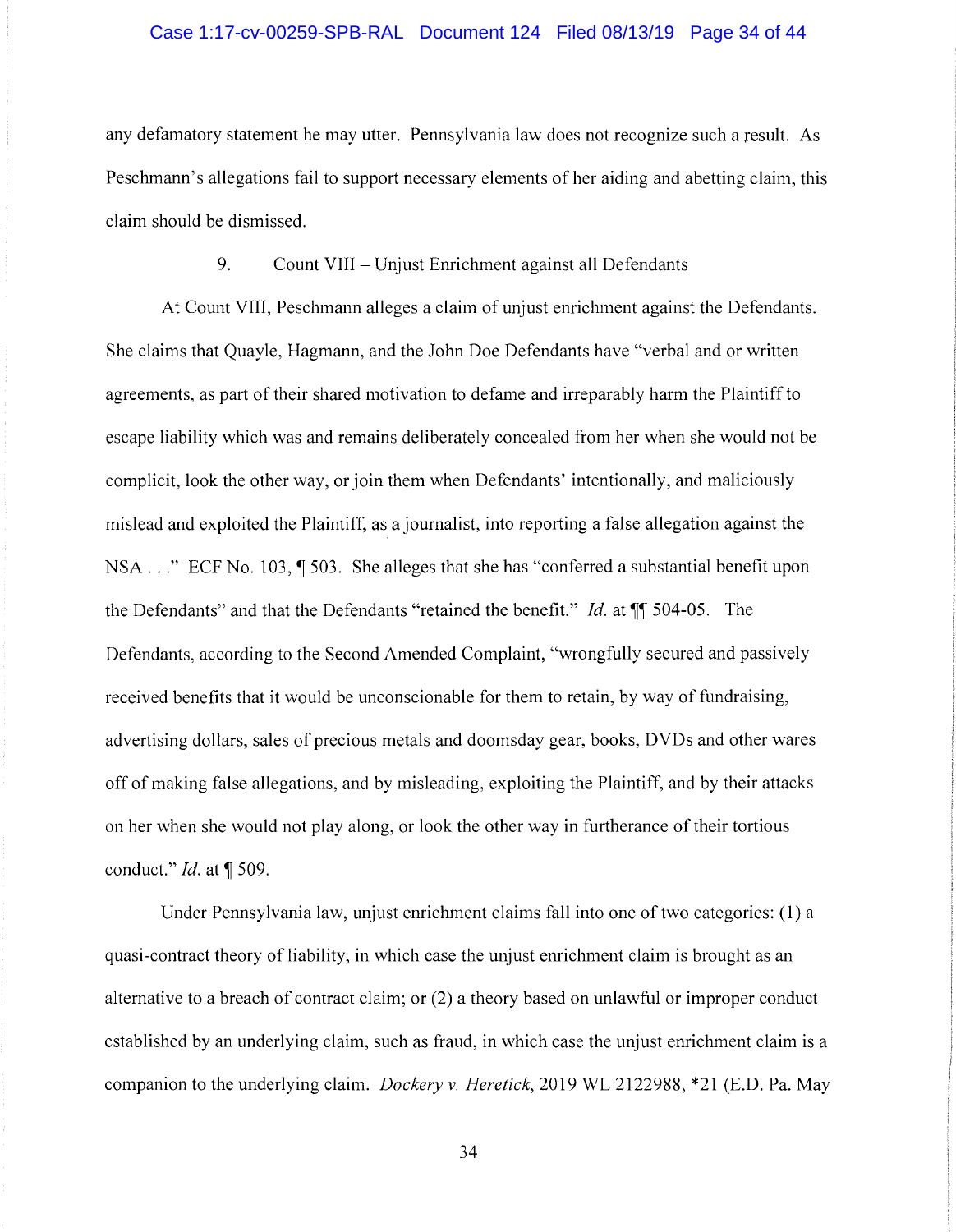14, 2019) ( citing *Zafarana v. Pfizer, Inc.,* 724 F. Supp. 2d 545, 561 (E.D. Pa. 2010) ( dismissing the plaintiffs unjust enrichment claim because ( 1) the plaintiff did not allege that the defendant refused to provide a service or good after securing a benefit, and (2) the plaintiff did not "plead a separate tort, the damages from which could be supported by a theory of unjust enrichment"). *See also Torchia v. Torchia,* 499 A.2d 581, 583 (Pa. Super. Ct. 1985) ("To sustain a claim of unjust enrichment, a claimant must show that the party against whom recovery is sought either wrongfully secured or passively received a benefit that it would be unconscionable for her to retain." (internal quotation marks and citation omitted)). Under either theory, the requisite circumstances do not exist to establish that the defendant has been "unjustly enriched."

As to the first theory, an unjust enrichment claim based on a theory of quasi-contract may be pleaded as an alternative to a breach of contract claim. *Lugo v. Farmers Pride, Inc.,* 967 A.2d 963, 970 (Pa. Super. Ct. 2009). A quasi-contract theory is "typically invoked ... when [the] plaintiff seeks to recover from [the] defendant for a benefit conferred under an unconsummated or void contract." *Steamfitters Local Union No. 420 Welfare Fund v. Philip Morris, Inc.,* 171 F.3d 912, 936 (3d Cir. 1999). Peschmann has not alleged any contract—either oral or written between herself and the Defendants. Thus, this theory of recovery, therefore, is not available to her.

As concerns the second theory, an unjust enrichment claim may be pleaded "as a companion, but not an alternative, to a claim of unlawful or improper conduct as defined by law--e.g., a tort claim." *Dockery,* 2019 WL 2122988, \*21. "In the tort setting, an unjust enrichment claim is essentially another way of stating a traditional tort claim (i.e., if defendant is permitted to keep the benefit of his tortious conduct, he will be unjustly enriched)." *Steamfitters,*  171 F.3d at 936. Thus, where a claim for unjust enrichment is based on the same improper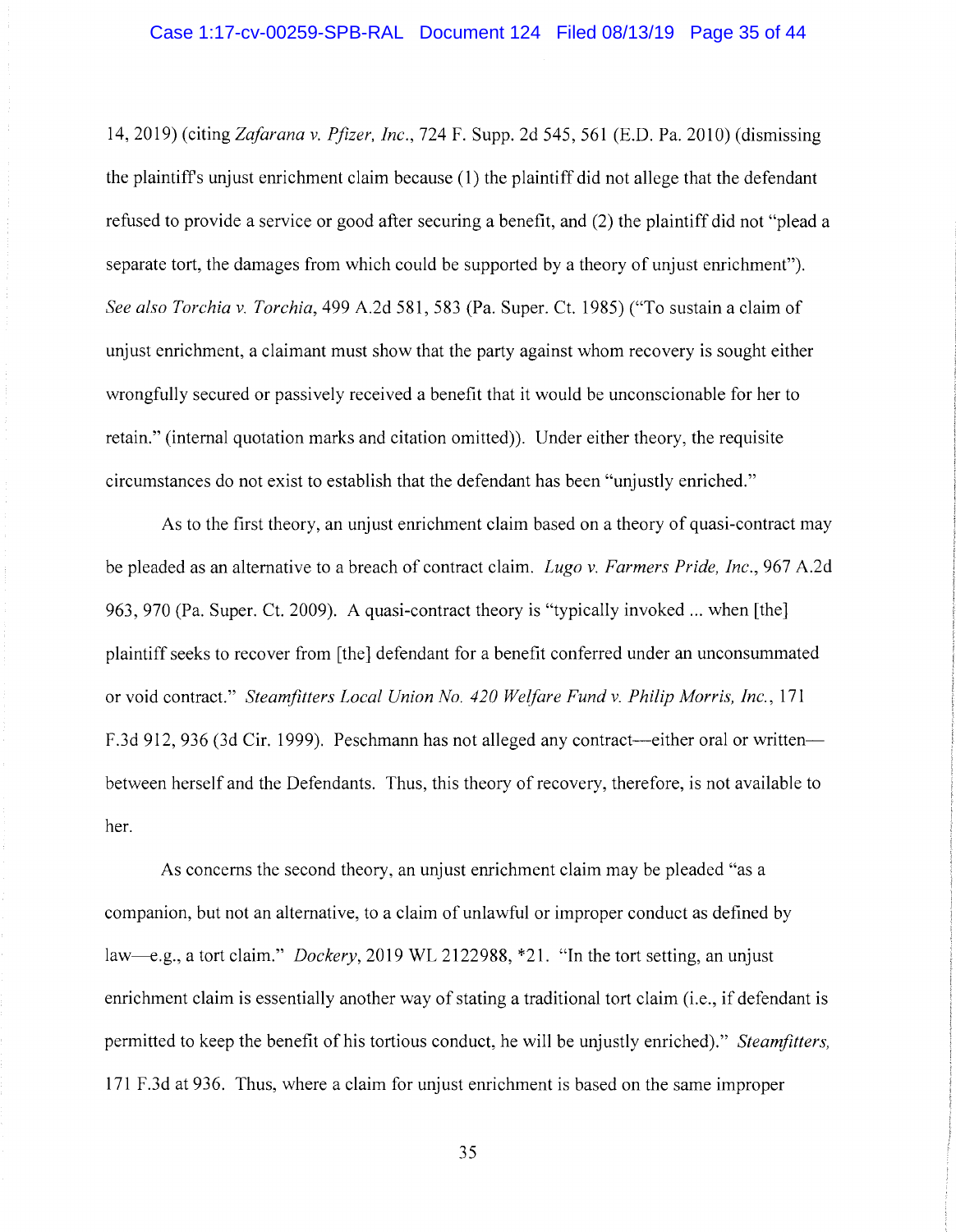# Case 1:17-cv-00259-SPB-RAL Document 124 Filed 08/13/19 Page 36 of 44

conduct as the underlying tort claim, the unjust enrichment claim will rise or fall with the underlying claim. *See, e.g., id.* at 937 (dismissing the plaintiff's unjust enrichment claim because it was based on the same improper conduct as the plaintiffs traditional tort claims, which were dismissed for lack of proximate cause). Put another way, an unjust enrichment claim based on wrongful conduct cannot stand alone as a substitute for the failed tort claim. *Zafarana,* 724 F. Supp. 2d at 561; *see also In re Avandia Mktg., Sales, Practices & Prods. Liab. Litig.,* 2013 WL 3486907, at \*3 (E.D. Pa. July 10, 2013); *Tatum v. Takeda Pharm. N Am., Inc.,* 2012 WL 5182895, at \*4 (E.D. Pa. Oct. 19, 2012).

Under Pennsylvania law, "the heart of a claim for unjust enrichment is that 'the party against whom recovery is sought either wrongfully secured or passively received a benefit that would be unconscionable for the party to retain without compensating the provider."' *Schmidt v. Ford Motor Co.,* 972 F. Supp. 2d 712, 721 (E.D. Pa. 2013) (citing *Hershey Foods Corp. v. Ralph Chapek, Inc.,* 828 F.2d 989, 999 (3d Cir.1987). Importantly, "[t]he 'benefit' must be conferred by the plaintiff *directly-indirect benefits bestowed by third parties will not support a claim/or unjust enrichment." Maxwell v. Adapt Appalachia, LLC,* 2015 WL 1444388, at \*7 (W.D. Pa. Mar. 30, 2015) (emphasis supplied); *Schmidt,* 972 F. Supp. 2d at 721-22 (citing *Bridgestone/Firestone, Inc. v. Carr's Tire Serv., Inc.,* 1992 WL 365512, at \* 16 (E.D. Pa. Nov. 30, 1992); *Samuels v. Hendricks,* 445 A.2d 1273, 1276 (Pa. Super. Ct. 1982) ("[T]he mere fact that [defendant] may have indirectly benefited from [plaintiffs] performance is not sufficient to impose upon her a duty to make restitution.").

Here, Peschmann initially based her claim for unjust enrichment on her defamation, misrepresentation and other tort claims. Because only the defamation per se claim against Hagmann is sufficiently alleged, however, her unjust enrichment claim can survive only if the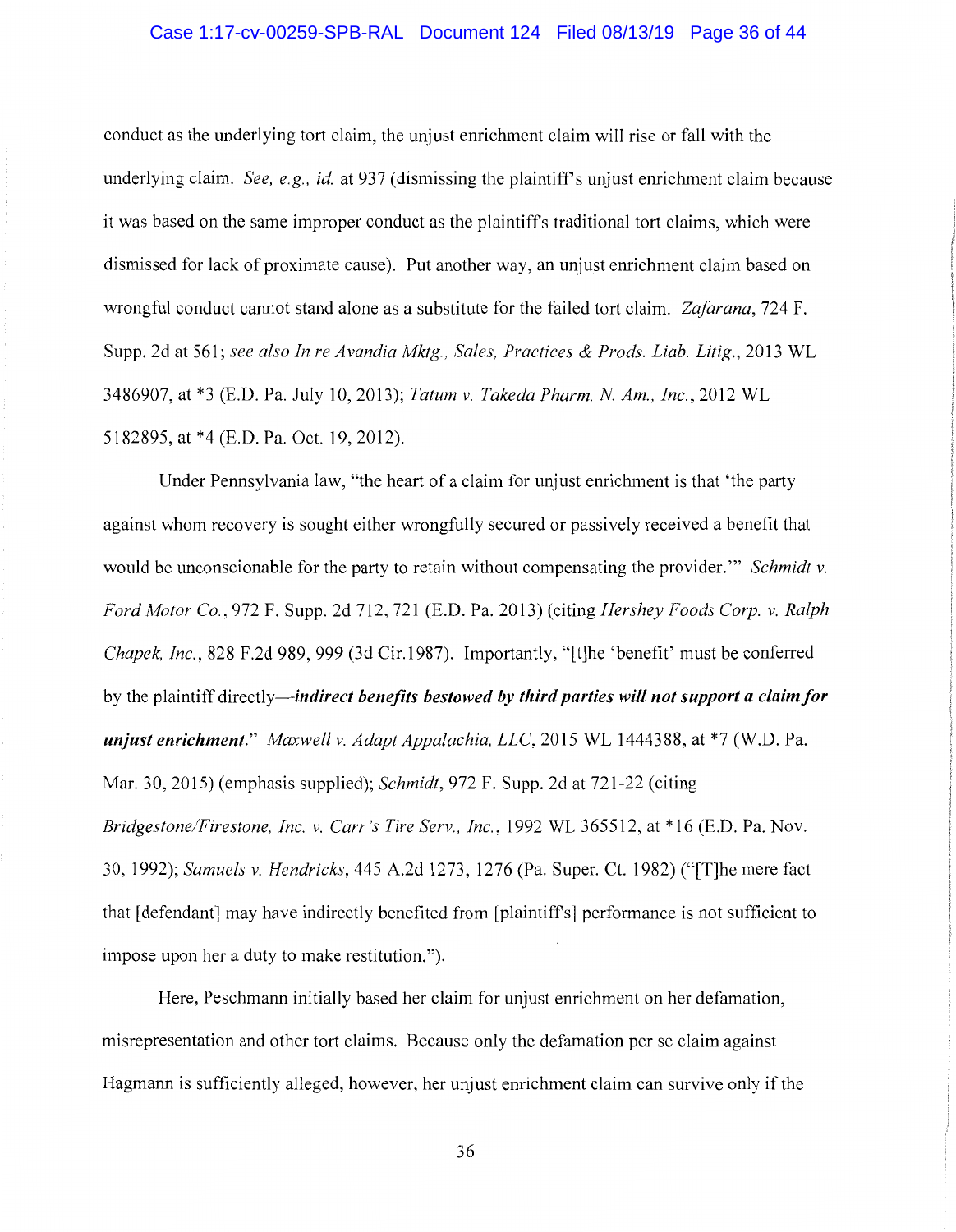facts alleged in the Second Amended Complaint establish that Hagmann "either wrongfully secured or passively received a benefit" as a result of his defamatory statements, and that it "would be unconscionable for [Hagmann] to retain [the benefit] without compensating the provider," Peschmann. *Hershey Foods Corp. v. Ralph Chapek, Inc.*, 828 F.2d 989, 999 (3d Cir. 1987) ( citing *Torchia v. Torchia,* 499 A.2d 581 ( 1985)). The Second Amended Complaint supports no such conclusion. Peschrnann has alleged no facts to show that she provided a benefit to Hagmann relative to his alleged defamation. While Peschrnann is presumed to have suffered damages as a result of Hagmann's alleged defamation in this case, such damages are not the equivalent of a "benefit conferred" for purposes of unjust enrichment. "The essence of unjust enrichment is that one party has received money or a benefit at the expense of another which, in good conscience, ought to be returned." *Pauza v. The Standard Grp., Inc.,* 2008 WL 5451012, at \* 5 (D.N.J. Dec. 31, 2008) (applying New York law) (quoting *Carriafielio-Diehl & Associates, Inc. v. D & M Elec. Contracting, Inc.,* 12 A.D.3d 478, 784 N.Y.S.2d 617,618 (2d Dep't 2004). In the present case, there is no "benefit" to be returned, and relative to Peschrnann's defamation claim, it is the damages presumably suffered by Peschrnann that are compensable, not any benefit conferred upon Hagmann.

Further, even if Peschmann's other tort claims had survived Defendants' Motions to Dismiss, their pendency would not have saved her unjust enrichment claim. Peschmann appears to assert that Hagmann and Quayle benefited unjustly by using her NSA surveillance article and her retractions of that article for fundraising and marketing purposes—i.e., to induce third parties to send money to Hagmann and Quayle. Specifically, she alleges that both Defendants benefitted from her authorship of the NSA surveillance article "by way of fundraising, advertising dollars, sales of precious metals and doomsday gear, books, DVDs and other wares."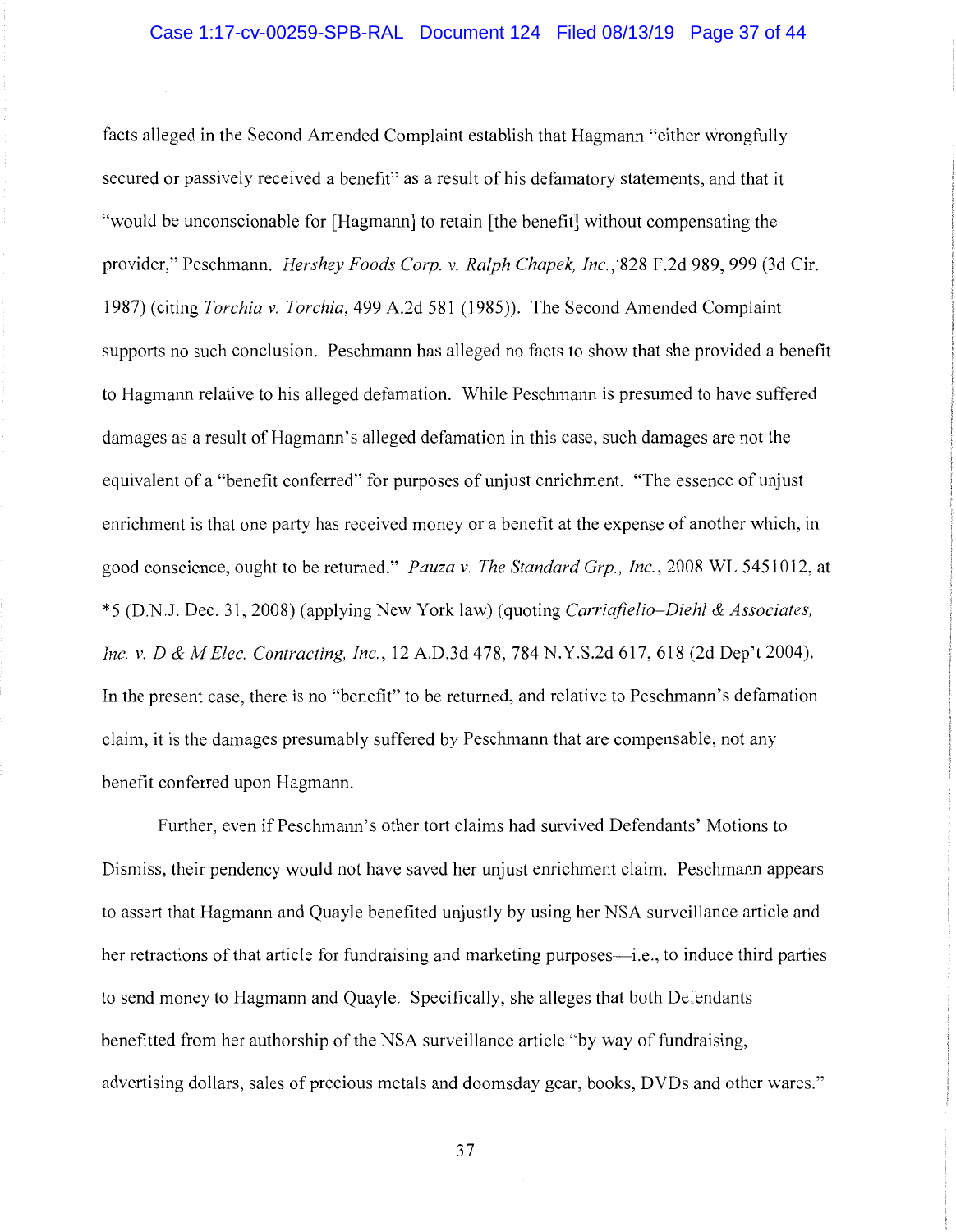ECF No. 103,  $\parallel$  509. As noted above, however, "[t]he 'benefit' must be conferred by the plaintiff directly-indirect benefits bestowed by third parties will not support a claim for unjust enrichment." *Maxwell*, 2015 WL 1444388, at \*7. Any benefit received by Hagmann or any other Defendant as a result of the leveraging of Peschmann' s article or her retractions would have been provided by third parties, and not by Peschmann directly.

Because Peschmann's allegations fail to support any of the elements of unjust enrichment, that claim should be dismissed.

10. Count  $IX - False$  Light against all Defendants

Pennsylvania recognizes that publicity which places a person in a false light is a viable cause of action. *Graboffv. Colleran Firm,* 2013 WL 1286662, \*16 (E.D. Pa. Mar. 28, 2013), *ajf'd,* 744 F.3d 128 (3d Cir. 2014) (citing *Fanelle v. LoJack Corp.,* 79 F. Supp.2d 558, 563 (E.D. Pa. 2000)). Pennsylvania has adopted the definition of false light invasion of privacy set forth in the Restatement (Second) of Torts, which describes the cause of action as follows:

> One who gives publicity to a matter concerning another that places the other before the public in a false light is subject to liability to the other for invasion of his privacy, if

(a) the false light in which the other was placed would be highly offensive to a reasonable person, and

(b) the actor had knowledge of or acted in reckless disregard as to the falsity of the publicized matter and the false light in which the other would be placed.

Restatement (Second) of Torts § 652E; see also *Graboff*, 744 F.3d at 136 (holding that, to state a claim for false light under Pennsylvania law, a plaintiff must allege facts showing that the published material "is not true, is highly offensive to a reasonable person, and is publicized with knowledge or in reckless disregard of its falsity."). The standard set forth in subsection (b) of the Restatement mirrors the "actual malice" standard for defamation claims established by *New York*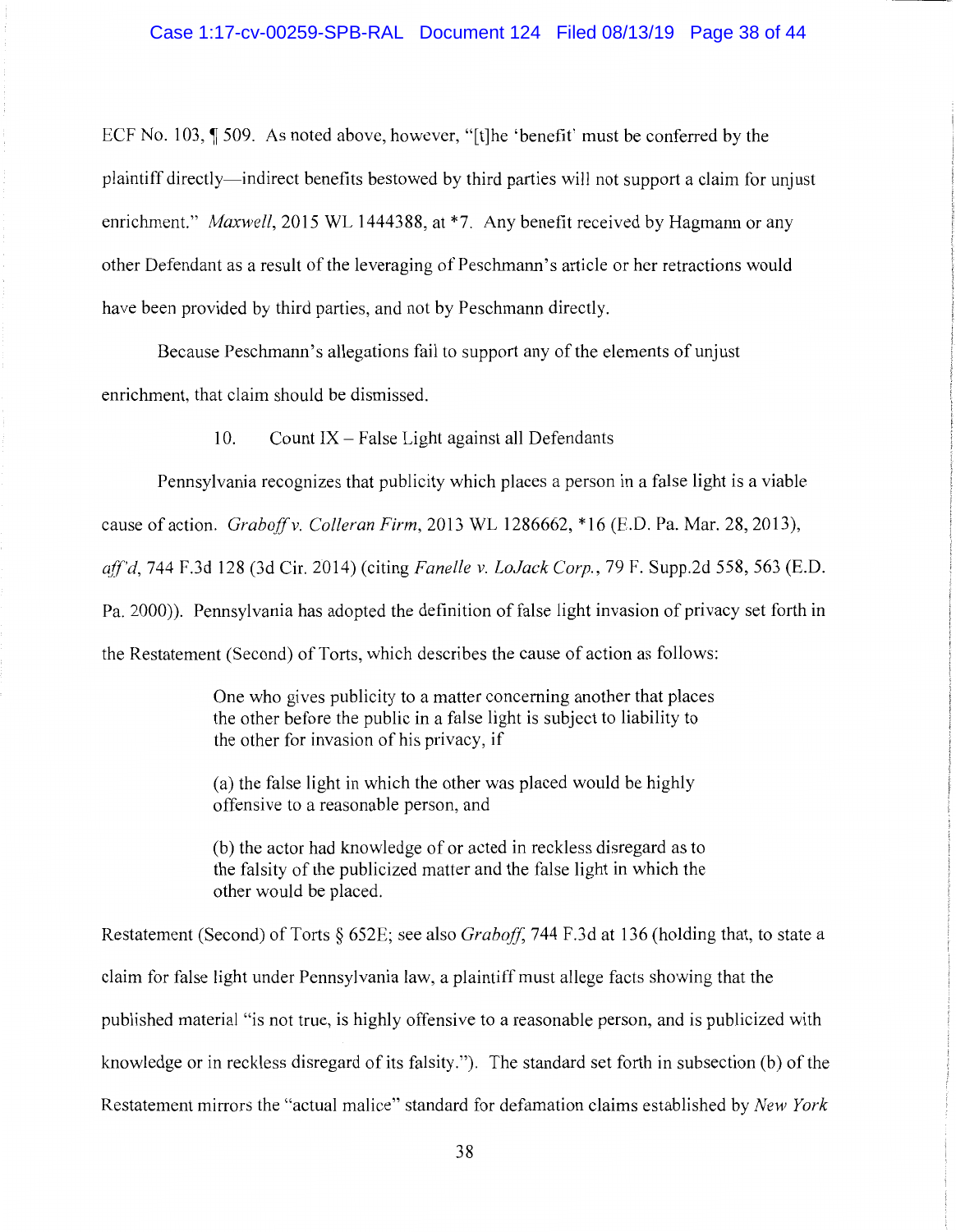*Times* and its progeny. *Taha v. Bucks Cty.,* 2015 WL 9489586, \*3 (E.D. Pa. Dec. 30, 2015) (citing *New York Times v. Sullivan,* 376 U.S. 254 (1964)). In fact, the Supreme Court has applied the "actual malice" standard to false light claims. *See Time, Inc. v. Hill,* 385 U.S. 374, (1967); *see also Coughlin v. Westinghouse Broad. and Cable, Inc.,* 603 F. Supp. 377, 389-90 (E.D. Pa. 1985) (finding that, where the plaintiffs failed to establish actual malice to sustain a defamation claim, they likewise could not survive summary judgment on the false light claim). Peschmann's false light claim should be dismissed.

Here again, Peschmann bases her claims of false light on the statements made and published by the Hagmann and Quayle. ECF No. 103, ¶ 518. These statements cannot support a claim of false light. Peschmann has not alleged that Defendants published any private facts about her. Such facts must represent "a major misrepresentation of [her] character, history, activities or beliefs that serious offense may reasonably be expected to be taken by a reasonable [woman] in [her] position." *Curran v. Children's Serv. Ctr. Of Wyoming Cty.,* 578 A.2d 8, 12 (Pa. Super. Ct. 1990). It is recommended, therefore, that this claim be dismissed.

11. Count X - Continuing Violations Doctrine against all Defendants

At Count X, Peschmann purports to assert a claim based upon violation of the "Continuing Violation Doctrine." ECF No. 103,  $\int$  530-532. This doctrine is an "equitable" exception to the timely filing requirement," *see West v. Phila. Elec. Co.,* 45 F.3d 744, 754 (3d Cir. 1995), and applies "when a defendant's conduct is part of a continuing practice." *Randall v. City of Phila. Law. Dep 't,* 919 F .3d 196, 198 (3d Cir. 2019) ( quoting *Brenner v. Local 514, United Bhd. a/Carpenters & Joiners of Am.,* 927 F.2d 1283, 1295 (3d Cir. 1991)). Where applicable, this tolling doctrine will effectively extend the statute of limitations. In such cases, "so long as the last act [in] the continuing practice falls within the limitations period ... the court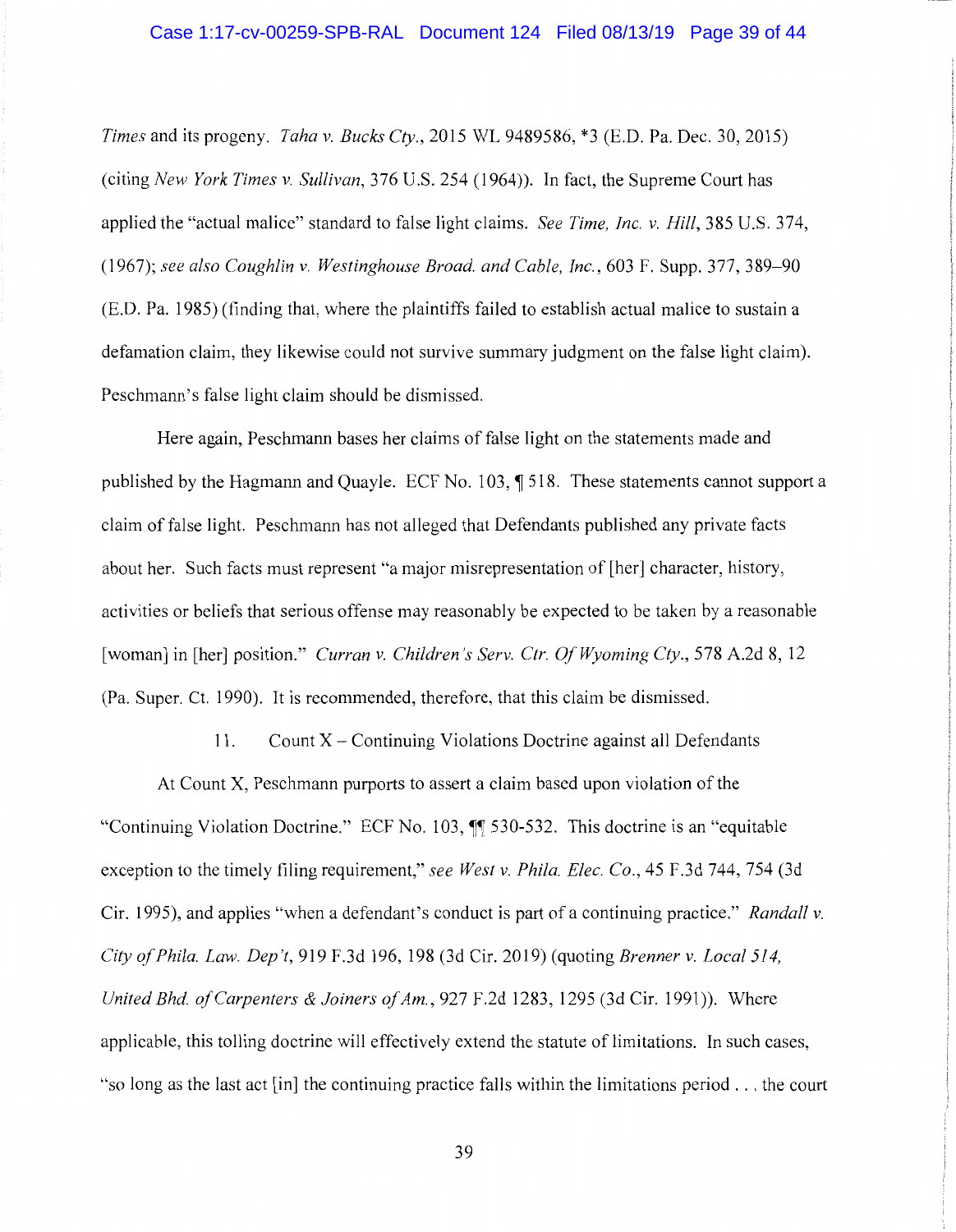## Case 1:17-cv-00259-SPB-RAL Document 124 Filed 08/13/19 Page 40 of 44

will grant relief for the earlier related acts that would otherwise be time barred." *See Cowell v. Palmer Twp.,* 263 F.3d 286, 292 (3d Cir. 2001). It does not, as the Defendants point out, create a cause of action. *See* ECF No. 107, p. 40. Peschmann does not dispute this. *See* ECF No. **111,** p. 35 (no discussion of Count X). This claim, therefore, should be dismissed with prejudice.

12. Count XII - Permanent Injunctive Relief against all Defendants

At Count XII<sup>15</sup> of the Second Amended Complaint, Peschmann seeks "immediate" permanent injunctive relief' against all Defendants. In support of this relief, Peschmann alleges that the "Defendants & Does 1-20 are sincere sounding, malicious, and dangerous liars who reach millions of people and have weaponized the internet ... [ and] as set forth herein, individuals who have believed and acted upon Defendants' and their Circle of Trust's 'news' are, in part, serving time in prison." ECF No. 103, **1534.** Peschmann demands that the Court enjoin this behavior. *Id.* 

On its face, the injunction Peschmann demands represents an unconstitutional prior restraint. *See, e.g., New York Times Co. v. United States,* 403 U.S. 713 (1971) (refusing to enjoin publications of the "Pentagon Papers"); *Vance v. Universal Amusement Co.,* 445 U.S. 308 (1980) (per curiam) (holding that Texas public nuisance statute which authorized state judges, on the basis of a showing that a theater had exhibited obscene films in the past, to enjoin its future exhibition of films not yet found to be obscene was unconstitutional as authorizing an invalid prior restraint). A "prior restraint on expression comes ... with a 'heavy presumption' against its constitutional validity." *Organization for a Better Austin v. Keefe,* 402 U.S. 415, 419 (1971) (quoting *Carroll v. President and Comm'rs of Princess Anne,* 393 U.S. 175, 181 (1968)); *see* 

<sup>&</sup>lt;sup>15</sup> The designation of this count appears to be a typographical error as it is actually the eleventh count of the Second Amended Complaint. No count designated as Count XI appears in the pleading.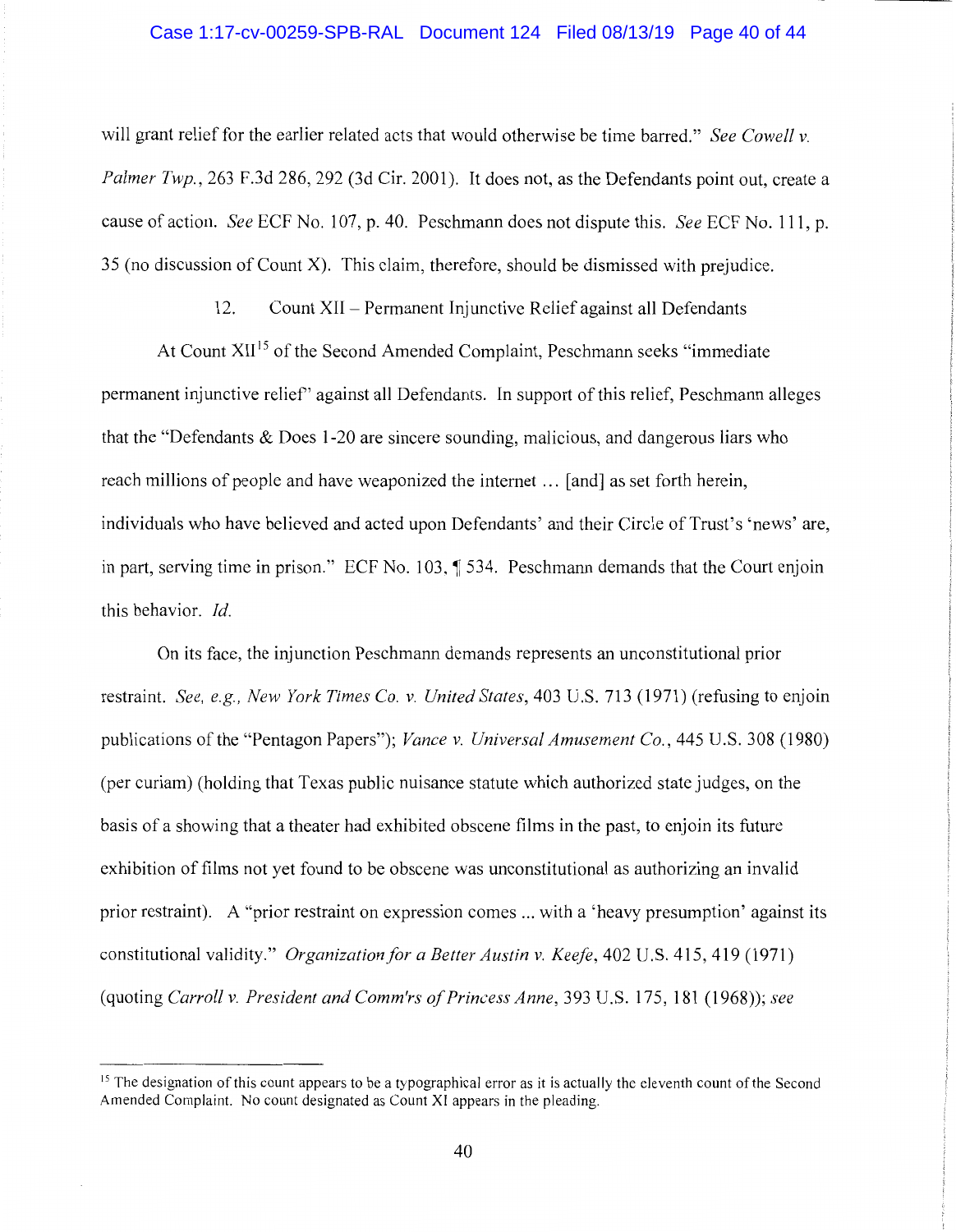## Case 1:17-cv-00259-SPB-RAL Document 124 Filed 08/13/19 Page 41 of 44

*also Bantam Books, Inc. v. Sullivan,* 372 U.S. 58, 70 (1963). Indeed, prior restraints are "the most serious and the least tolerable infringement on First Amendment rights." *Nebraska Press Ass'n v. Stuart,* 427 U.S. 539, 559 (1976).

When a prior restraint takes the form of a court-issued injunction, the risk of infringing on speech protected under the First Amendment increases. *Madsen v. Women's Health Ctr.,* 512 U.S. 753, 764, 114 S.Ct. 2516, 129 L.Ed.2d 593 (1994) ("Injunctions ... carry greater risks of censorship and discriminatory application than do general ordinances."). Although the Second Amended Complaint does not precisely define the scope of injunction Peschmann requests in this case, she appears to seek a broad restraint on Defendants' expression which, if issued, clearly would violate the First Amendment. Moreover, even if Peschmann were to limit the scope of the proposed injunction to allegedly defamatory statements, her request would remain facially invalid. See *Trivedi v. Slawecki,* 2012 WL 5987410, at \*5 (M.D. Pa. Nov.28, 2012) ("The general rule is that 'equity does not enjoin a libel or slander and that the only remedy for defamation is an action for damages."')

Count XII of the Second Amended Complaint should be dismissed.

III. Permission to Amend

District Courts generally must allow a plaintiff leave to amend a deficient complaint prior to dismissal unless doing so would be futile. *See Gay v. City of Phila.,* 603 Fed. Appx. 87, 88 (3d Cir. 2015) ( citing *Grayson v. Mayview State Hosp.* 293 F.3d 103, 108 (3d Cir. 2002)). <sup>16</sup> '" Amendment of the complaint is futile if the amendment will not cure the deficiency in the original [pleading] or if the amended [pleading] cannot withstand a renewed motion to dismiss."'

<sup>&</sup>lt;sup>16</sup> The Federal Rules also mandates that courts "freely give leave [to amend] when justice so requires." Fed. R. Civ. P. 15(a)(2).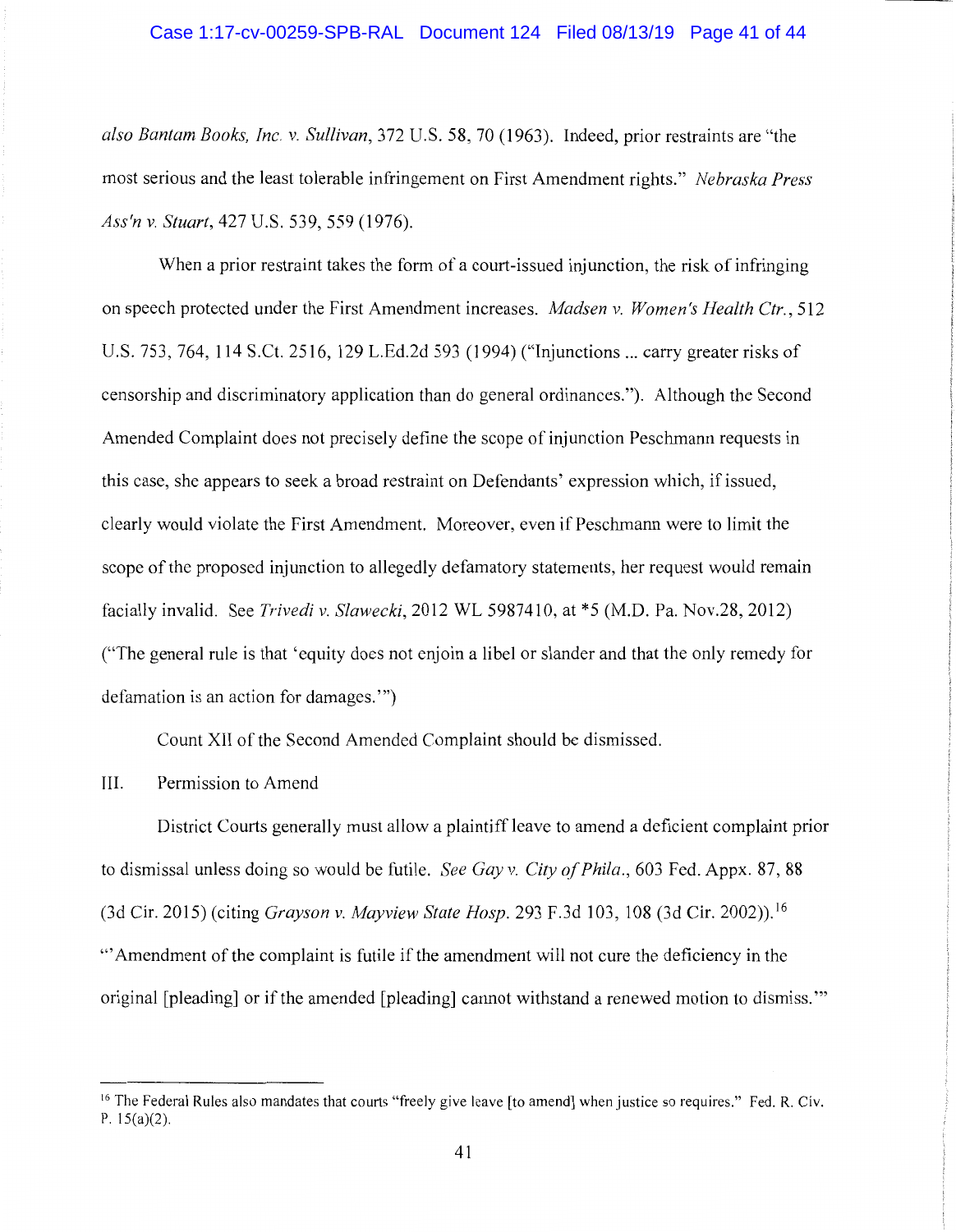*Citizens Bank of Pa. v. Reimbursement Techs., Inc.,* 609 Fed Appx. 88., 95 (3d Cir. 2015) (quoting *Jablonski v. Pan Am. World Airways, Inc.* 863 F.2d 289, 292 (3d Cir. 1988). As explained above, it is recommended that several of Peschmann's claims be dismissed with prejudice as any attempt at amendment would be futile. However, at this stage of the proceedings, the same cannot be said for other claims. Given that Peschmann is proceeding pro se and recognizing the Third Circuit's consistent emphasis on a liberal approach to pleadings as embodied by Rule 15, it is recommended that she be given another opportunity to amend where appropriate. *See, e.g., Endo Pharma v. Mylan Techs. Inc.,* 2013 WL 936452 (D. Del. Mar. 11, 2013 ).

This recommendation is not, however, without reservation. Peschmann has already amended her Complaint twice. And the prolixity of her previous pleadings leaves this Court with justifiable hesitation in recommending further amendment. Thus, if the Court agrees with this Report and Recommendation and permits Peschmann further amendment to her claims, a strict page limitation on that pleading would be appropriate.

IV. Conclusion

In light of the foregoing, it is respectfully recommended as follows:

A. Defendants' Motions to Dismiss as to Count I of the Second Amendment Complaint for defamation per se against Defendant Hagmann should be DENIED as to Hagmann's statements imputing criminal conduct to Peschmann and GRANTED in all other respects; and the Motion to Dismiss Count I for defamation against Defendant Quayle should be GRANTED and that claim be DISMISSED with prejudice because further amendment would be futile;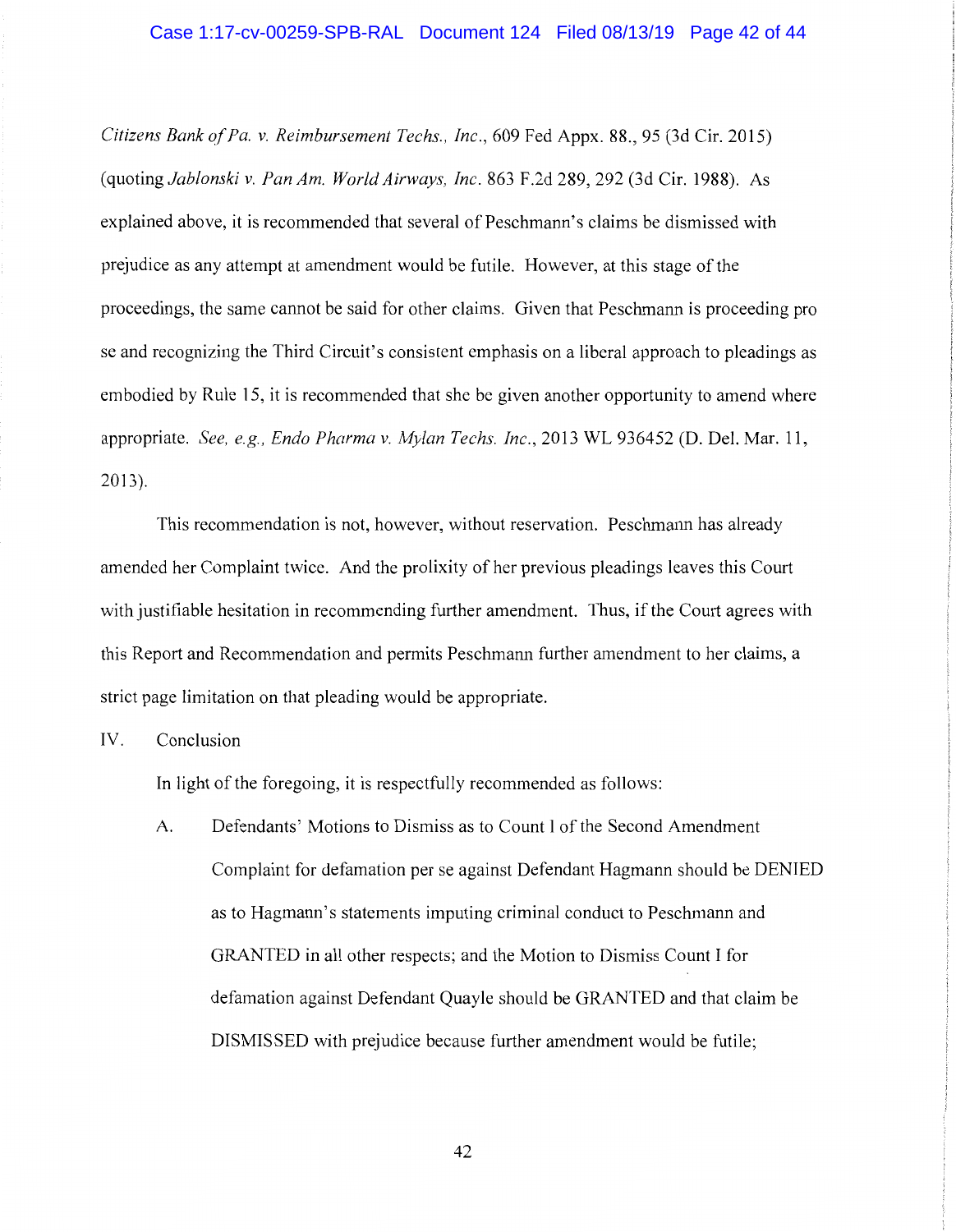- B. Defendants' Motions to Dismiss as to Count II of the Second Amended Complaint (Fraudulent Misrepresentation) should be GRANTED and that Count should be DISMISSED without prejudice;
- C. Defendants' Motions to Dismiss as to Count III of the Second Amended Complaint (Negligent Misrepresentation) should be GRANTED and that Count should be DISMISSED without prejudice;
- D. Defendants Motions to Dismiss as to Count IV of the Second Amended Complaint (Intentional and Negligent Infliction of Emotion Distress) should be GRANTED and that Count should be DISMISSED with prejudice as any amendment would be futile;
- E. Defendants' Motions to Dismiss as to Count V of the Second Amended Complaint (Equitable Estoppel) should be GRANTED as to that Count and that Count should be DISMISSED with prejudice as any amendment would be futile;
- F. Defendants' Motions to Dismiss as to Count VI of the Second Amended Complaint (Civil Conspiracy) should be GRANTED and that Count should be DISMISSED without prejudice;
- G. Defendants' Motions to Dismiss as to Count VII of the Second Amended Complaint (Aiding and Abetting) should be GRANTED as to that Count and that Count should be DISMISSED without prejudice;
- H. Defendants' Motions to Dismiss as to Count VIII of the Second Amended Complaint (Unjust Enrichment) should be GRANTED and that Count should be DISMISSED with prejudice;